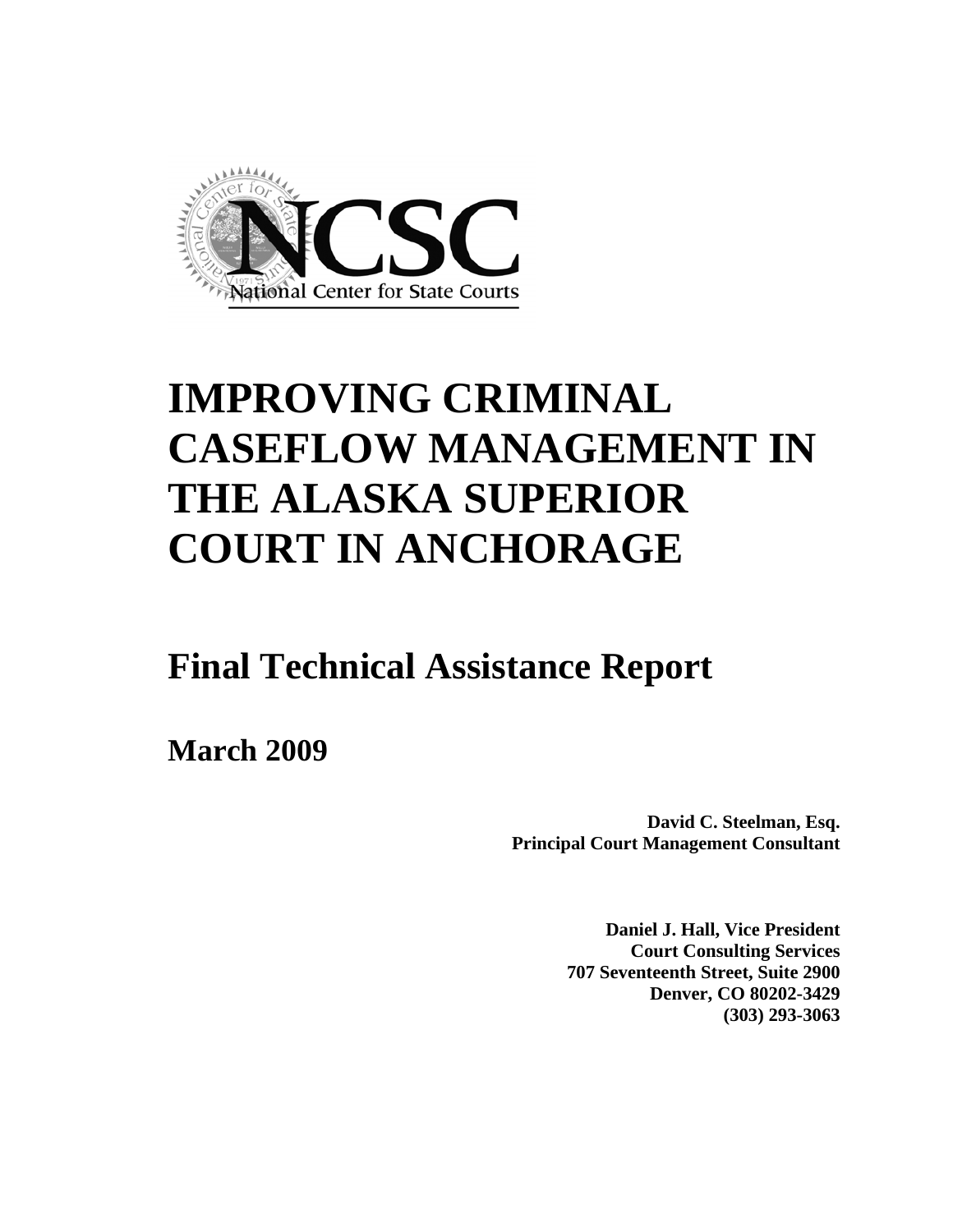#### **© 2009 National Center for State Courts**

This document was prepared under a 2008 agreement between the National Center for State Courts (NCSC) and the Office of the Administrative Director of the Alaska Court System (Alaska Court System), for the provision of technical assistance to the Alaska Superior Court in Anchorage, Alaska (the Superior Court). The points of view and opinions expressed in this report are those of the author and do not necessarily represent the official position or policies of either the Alaska Court System or the Superior Court. NCSC grants the Alaska Court System and the Superior Court a royalty-free, non-exclusive license to produce, reproduce, publish, distribute or otherwise use, and to authorize others to use, all or any part of this report for any governmental or public purpose.

Online legal research provided by LexisNexis.

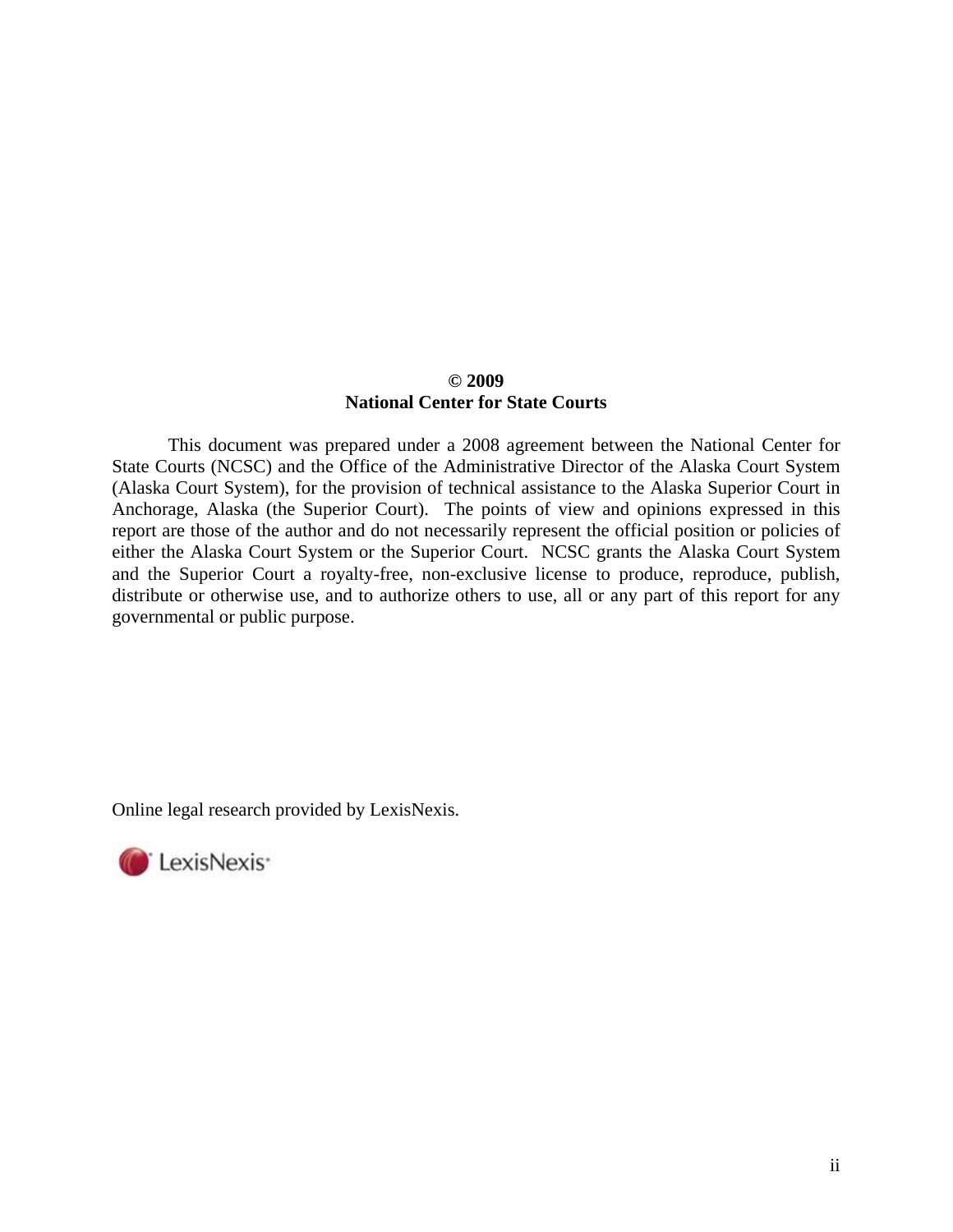## **IMPROVING CRIMINAL CASEFLOW MANAGEMENT IN THE ALASKA SUPERIOR COURT IN ANCHORAGE**

### **Table of Contents**

| Part One. The "Phoenix Group" at the NCSC Workshop on Reducing Delay in    |  |
|----------------------------------------------------------------------------|--|
|                                                                            |  |
|                                                                            |  |
|                                                                            |  |
|                                                                            |  |
|                                                                            |  |
|                                                                            |  |
|                                                                            |  |
|                                                                            |  |
|                                                                            |  |
|                                                                            |  |
|                                                                            |  |
|                                                                            |  |
|                                                                            |  |
| A. How Delay Undermines the Purposes of the Courts and the Criminal        |  |
|                                                                            |  |
|                                                                            |  |
|                                                                            |  |
|                                                                            |  |
| E. Elements of a Successful "Plea Cut-Off" Policy for Criminal Cases 36    |  |
|                                                                            |  |
|                                                                            |  |
|                                                                            |  |
|                                                                            |  |
| Part Four. Development of Criminal Caseflow Management Improvement Plan 47 |  |
| Summary of Phoenix Project Team Meeting, Monday, February 2, 2009 49       |  |
|                                                                            |  |
|                                                                            |  |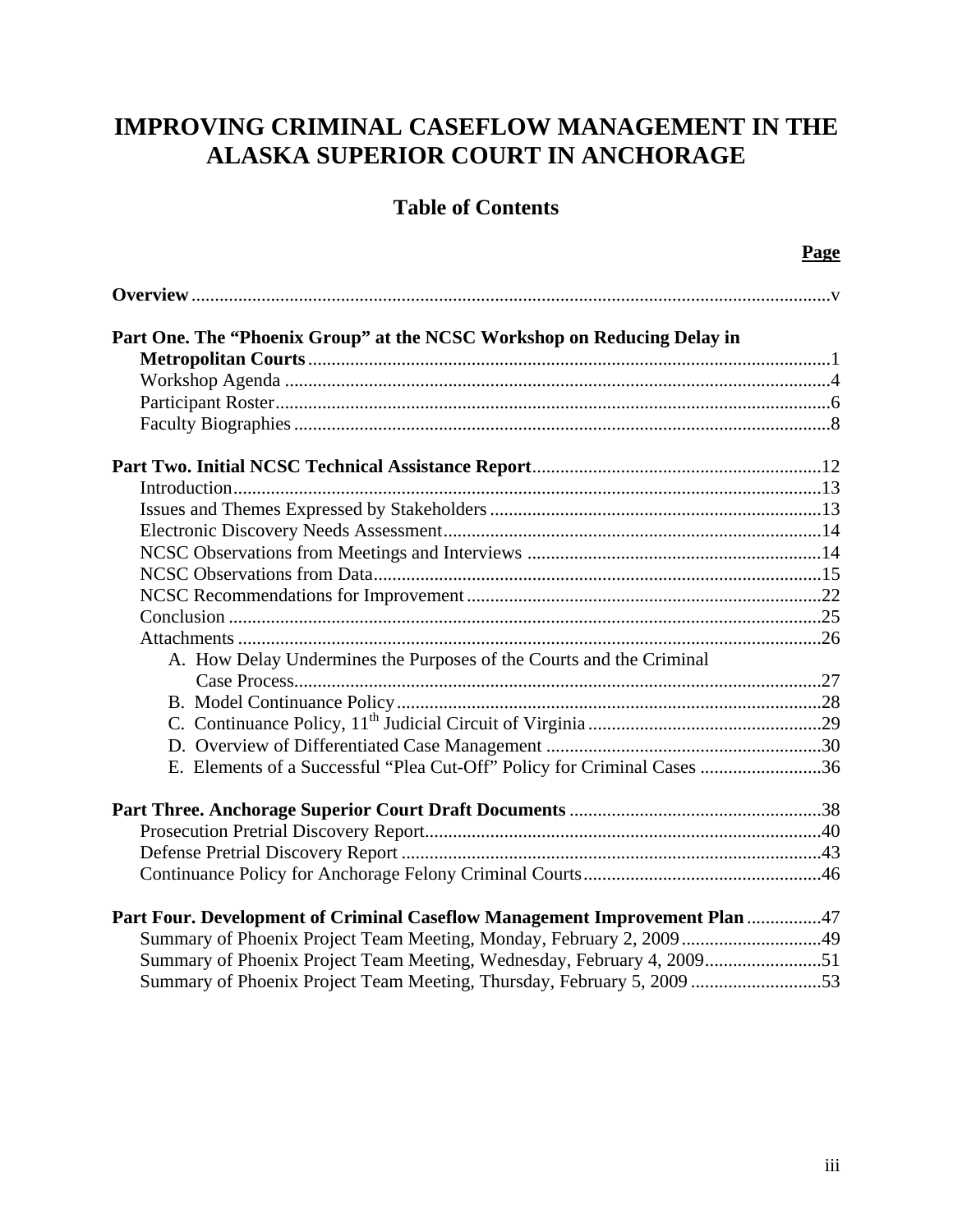## **List of Figures and Tables**

### **Page**

| Table 1.  |                                                                        |  |
|-----------|------------------------------------------------------------------------|--|
| Table 2.  |                                                                        |  |
| Table 3.  | Age of Pending Felony Cases in Anchorage Superior Court, by Degree of  |  |
|           |                                                                        |  |
| Table 4.  | Continuances in Anchorage Superior Court Pretrial Conference Dockets20 |  |
| Table 5.  |                                                                        |  |
| Figure 1. |                                                                        |  |
| Figure 2. |                                                                        |  |
| Figure 3. | Criminal DCM Tracking Criteria in Berrien County, Michigan 35          |  |
| Table 6.  | Scheduled Events per Case in Anchorage Felony Cases Closed             |  |
|           |                                                                        |  |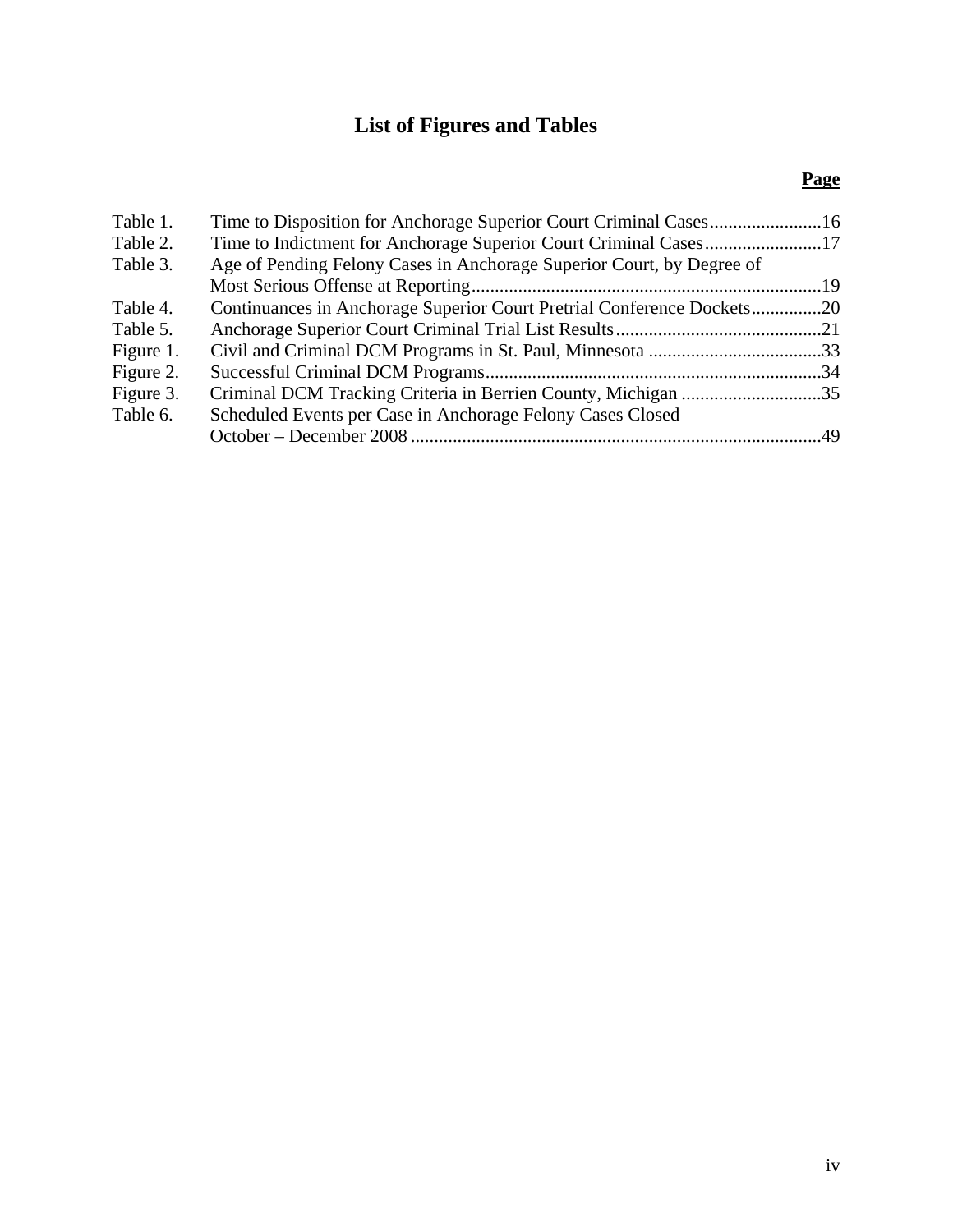## **OVERVIEW**

 In 2008, the efficiencies committee of a Criminal Justice Working Group, co-chaired by Alaska Lieutenant Governor Sean Parnell and Alaska Supreme Court Justice Walter Carpeneti, found that the average elapsed time to disposition for felony trial cases in Anchorage had nearly quadrupled – from 173 days to 669 – between 1987-88 and  $2007$ .<sup>1</sup> This finding amounted to a "call to arms" for improvements in Anchorage.

 In October 2008, the Administrative Director of the Alaska Court System requested technical assistance from the National Center for State Courts (NCSC) on Superior Court criminal caseflow management in Anchorage. NCSC assigned David C. Steelman to provide the requested technical assistance.

Mr. Steelman was one of the faculty members in a workshop on caseflow management in Phoenix on November 10 and 11, 2008, during which he worked with a team from Anchorage. (See Part One.) After the conclusion of the workshop, he conducted telephone interviews with members of the Anchorage team and other Anchorage stakeholders in November and December 2008.

Meanwhile, state and local court and criminal justice officials provided data on criminal case processing in Anchorage. Based on the observations of stakeholders in the seminar and the interviews, as well as his analysis of data, Mr. Steelman presented an initial technical assistance report in January 2009. (See Part Two, with attachments.)

Even before the Alaska team went to the caseflow management workshop, the Superior Court in Anchorage had drafted a proposed pretrial discovery report as a tool to help guide and promote the timely completion of discovery by prosecution and defense in criminal cases. The Court subsequently made two separate versions of the report – one for prosecution and one for defense. In addition, based on recommendations in the initial NCSC technical assistance report, the Court prepared a proposed continuance policy. These proposed documents (see Part Three) were reviewed by the members of the "Phoenix Group" when Mr. Steelman visited Anchorage in the first week of February 2009.

During that week, Mr. Steelman met on three afternoons with the group members, leading to the development of a criminal caseflow management improvement plan. The plan and summary information about those meetings are presented in Part Four.

 $\overline{a}$ <sup>1</sup> See Alaska Judicial Council, Criminal Justice Working Group, Memorandum from Larry Cohn, Executive Director, to Efficiencies Committee, November 2008, re: "Needs Assessment – Electronic Discovery," p. 4.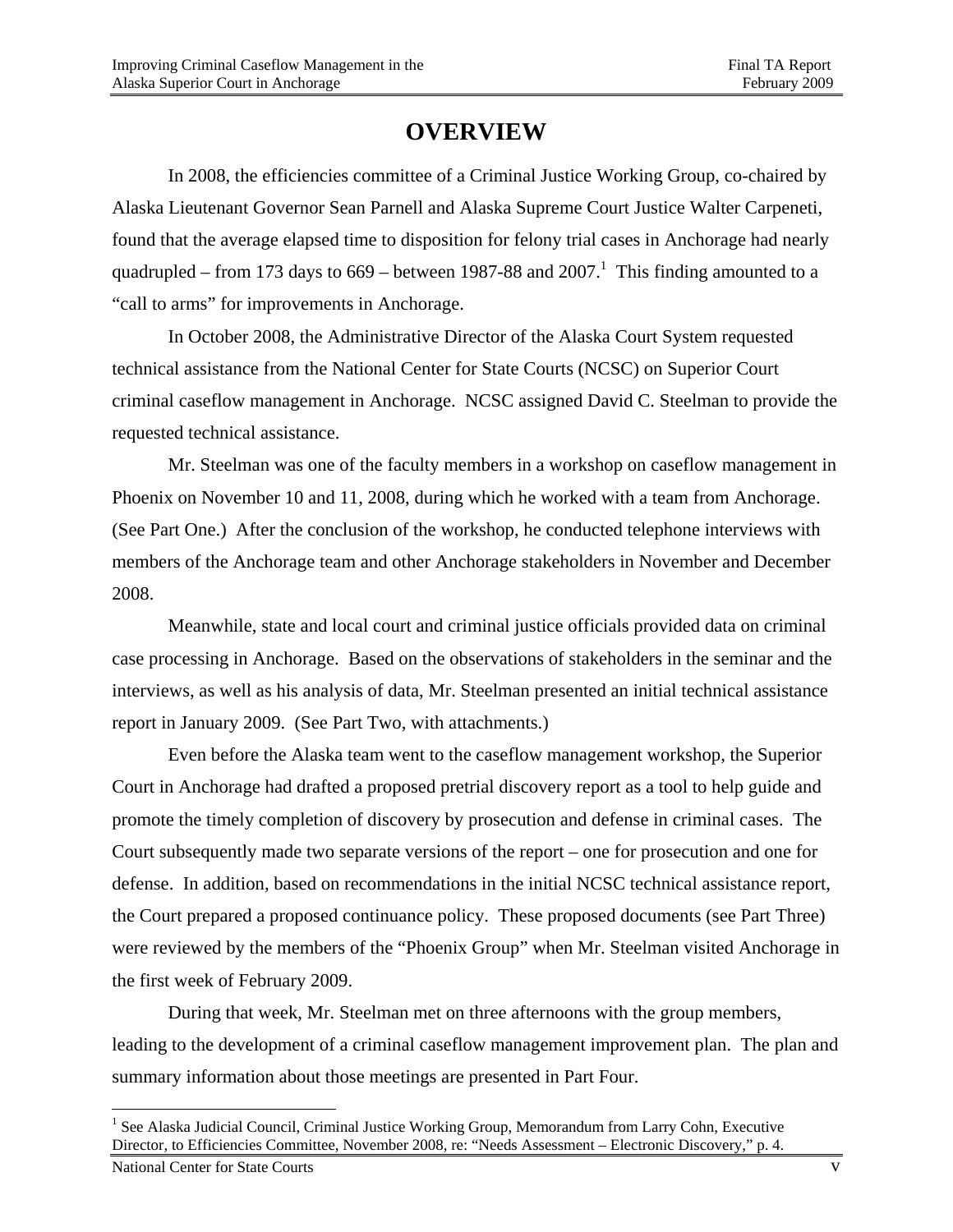## **PART ONE THE "PHOENIX GROUP" AT THE NCSC WORKSHOP ON REDUCING DELAY IN METROPOLITAN COURTS**

**November 10-11, 2008**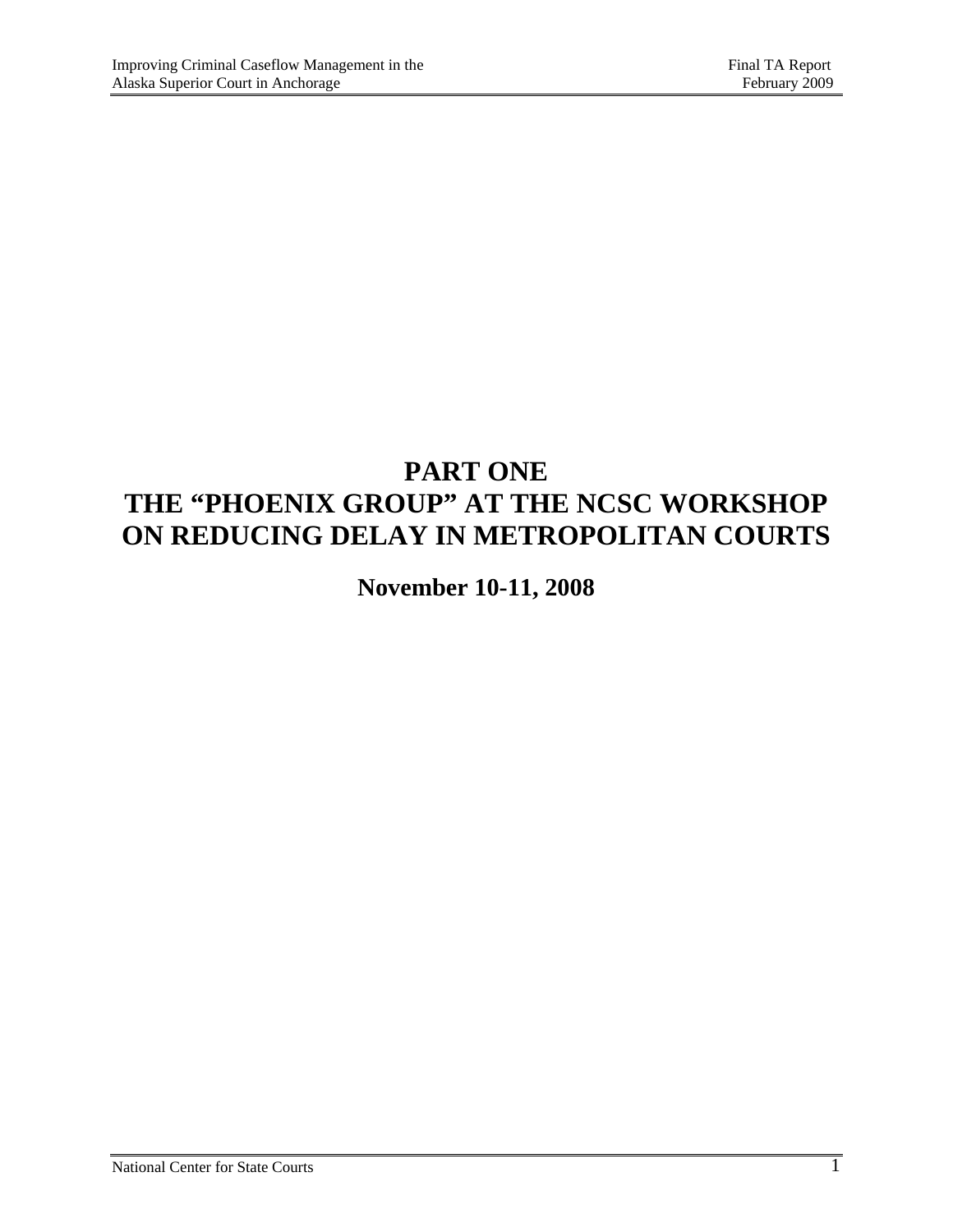## **PART ONE THE "PHOENIX GROUP" AT THE NCSC WORKSHOP ON REDUCING DELAY IN METROPOLITAN COURTS**

 In support of efforts to improve felony case processing in the Superior Court in Anchorage, Alaska, a team from Anchorage attended a caseflow management seminar held by the National Center for State Courts and other organizations in Phoenix, Arizona on November 10-11, 2008. Subsequently named the "Phoenix Group," the members of the Anchorage team included:

Ms. Adrienne Bachman Hon. Walter Carpeneti Ms. Sharon Derksen Ms. Windy East Hannaman Ms. Christine Johnson Hon. Patrick McKay Mr. Douglas Moody Mr. Quinlan Steiner Mr. Richard Svobodny Hon. Phillip Volland

 Among the faculty members for the workshop was David C. Steelman of NCSC. Mr. Steelman met with Alaska's Phoenix group twice as part of the workshop agenda, and then again in the afternoon of November 11, after the conclusion of the workshop. In that third meeting, it was agreed that Mr. Steelman would conduct individual telephone interviews with the members of the group. In addition, further information about criminal case processing would be provided to Mr. Steelman by Ms. Bachman, Ms. Derksen, and Ms. Johnson. Mr. Steelman would then prepare a brief technical assistance report before visiting Anchorage in early 2009.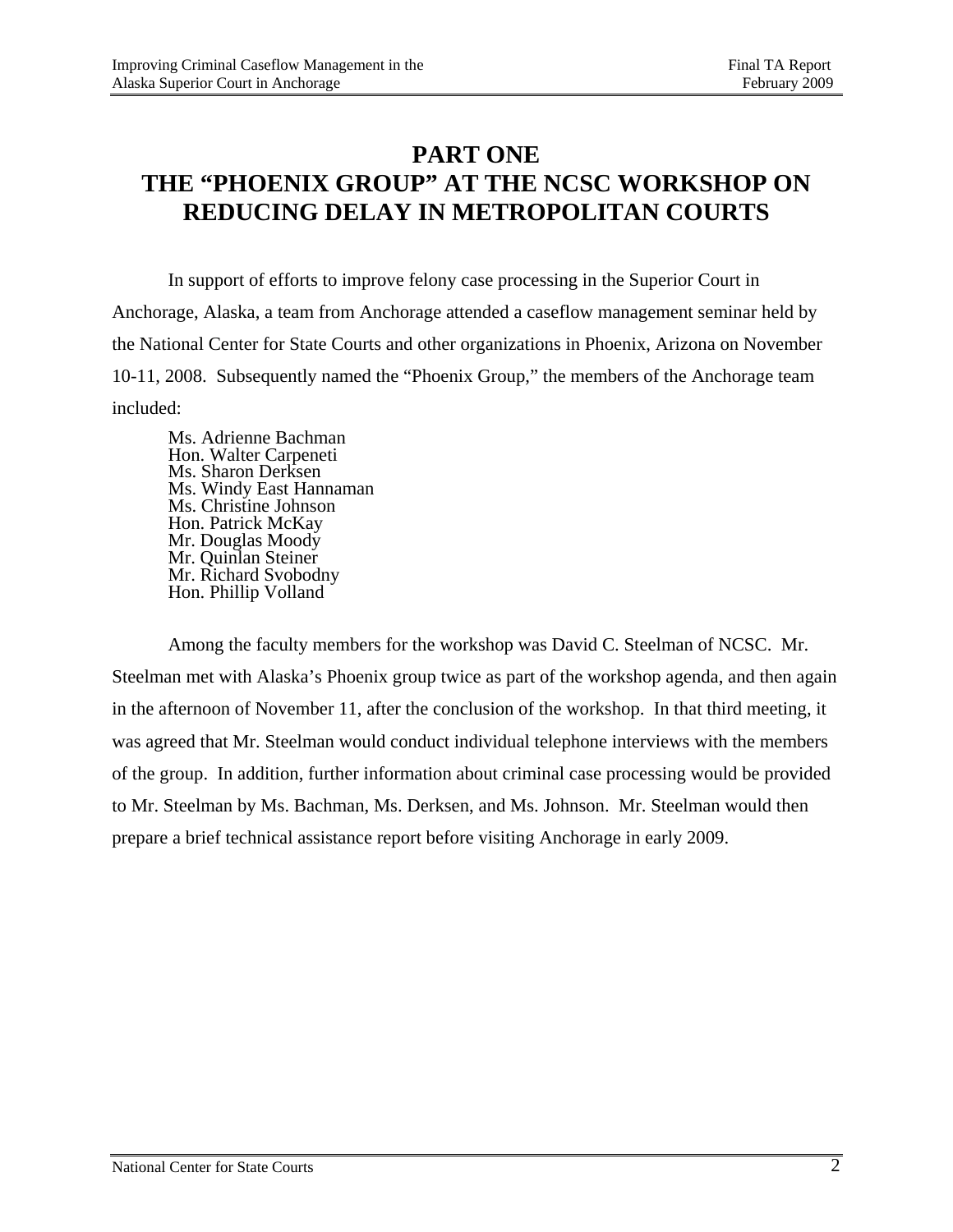# **Reducing Delay in Metropolitan Courts**

Agenda Participant Roster Faculty Biographies

> November 10-11, 2008 Phoenix, Arizona



**A National Center for State Courts sponsored workshop in collaboration with** 

> Institute for Court Management National Judicial College National Conference of Metropolitan Courts National Association for Court Management Supreme Court of Arizona Trial Courts of Arizona in Maricopa County Administrative Office of the Courts for Arizona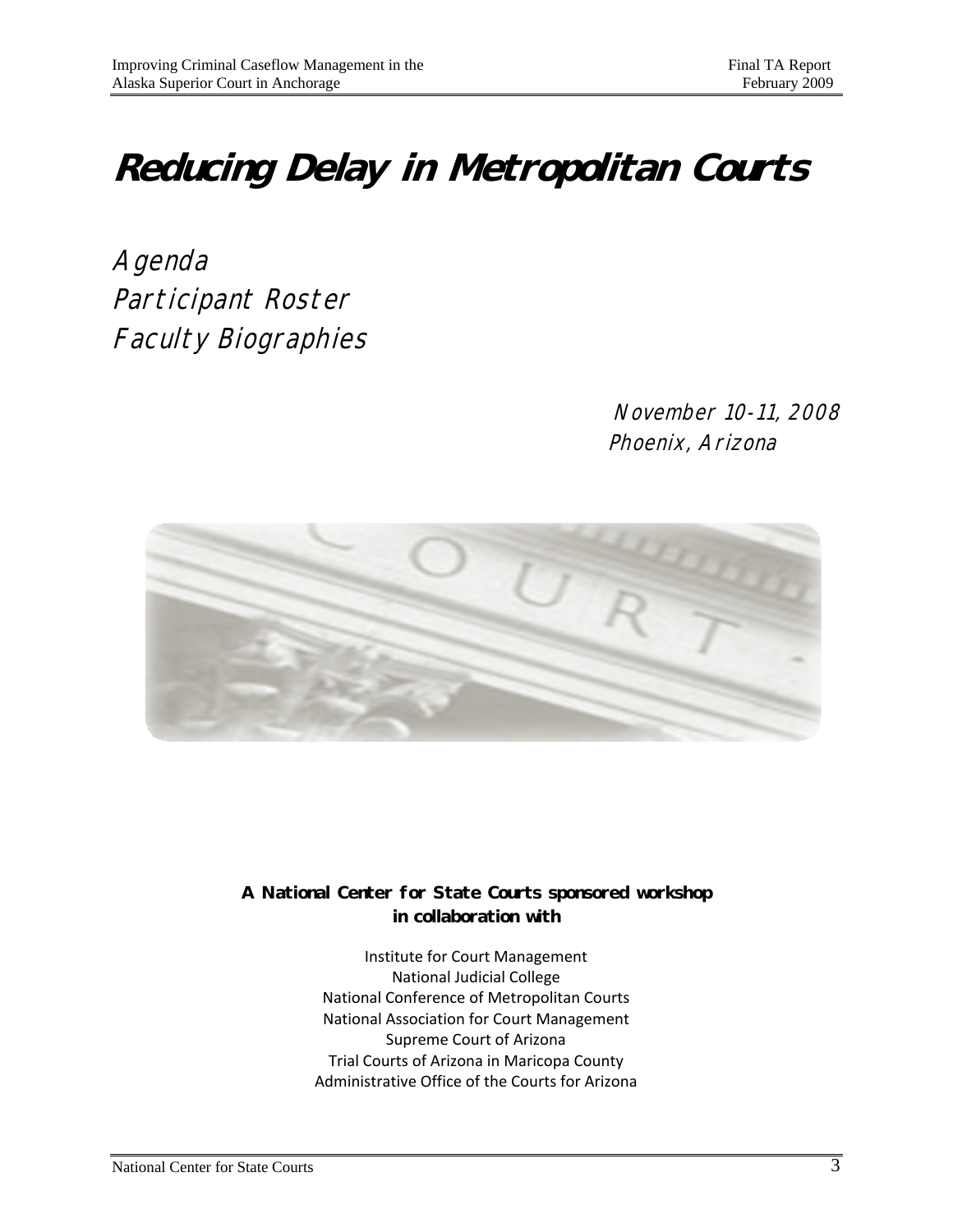### WORKSHOP AGENDA

### DAY 1 – Monday, November 10, 2008

| <b>Time</b>                   | <b>Topic</b>                                                                                                                                                                                                                                                                                                                                                        | <b>Facilitators</b>                                                                       |  |  |  |  |  |
|-------------------------------|---------------------------------------------------------------------------------------------------------------------------------------------------------------------------------------------------------------------------------------------------------------------------------------------------------------------------------------------------------------------|-------------------------------------------------------------------------------------------|--|--|--|--|--|
| $8:00-8:30$ AM                | Registration and Continental Breakfast - Seminar Room<br>Judicial Education Staff<br>Upon Arrival: Participants Please Plot Your Self Assessment<br>Questionnaire Results on Your Jurisdiction's Graph in the Classroom                                                                                                                                             |                                                                                           |  |  |  |  |  |
| 8:30-9:15 AM                  | Welcome, Introductions<br>Chief Justice, Arizona Supreme Court<br>Sponsoring Organizations: NCSC, NJC, NCMC, NACM, AZ Courts Hon. Robert Myers<br>$\bullet$<br>Workshop Purpose and Objectives<br>$\bullet$<br>Participant Introductions and Expectations<br>$\bullet$                                                                                              | Hon. Ruth McGregor<br>Gordy Griller; David Steelman<br>Hon. William Dressel;<br>Phil Knox |  |  |  |  |  |
|                               | 9:15 - 10:15 AM Unnecessary Delay: The Nemesis of Justice                                                                                                                                                                                                                                                                                                           | Professor Ernie Friesen                                                                   |  |  |  |  |  |
|                               | 10:15 -10:45 AM Trial Court Self Assessment Results: Plenary Discussion <sup>2</sup>                                                                                                                                                                                                                                                                                | Steelman; Dressel                                                                         |  |  |  |  |  |
| 10:45 -11:00 AM Break         |                                                                                                                                                                                                                                                                                                                                                                     |                                                                                           |  |  |  |  |  |
|                               | 11:00 -12:15 PM Basic Principles and Truths of Caseflow Management                                                                                                                                                                                                                                                                                                  | John Greacen                                                                              |  |  |  |  |  |
| All                           | 12:15 - 1:15 PM Working Lunch (provided)<br>Problem Scenario Building in Teams facilitated by Faculty Members                                                                                                                                                                                                                                                       |                                                                                           |  |  |  |  |  |
| $1:15 - 1:30$ PM Break        |                                                                                                                                                                                                                                                                                                                                                                     |                                                                                           |  |  |  |  |  |
| $1:30 - 3:00 \text{ PM}$      | Problem Discussion and Diagnosis by Jurisdiction<br>Alaska Judicial Branch<br>$\bullet$<br>Court of Common Pleas for Pennsylvania in Allegheny County<br>$\bullet$<br>Superior Court of Arizona in Yuma County<br>$\bullet$<br>Circuit Court of Illinois in Cook County<br>$\bullet$<br>Municipal Courts of Ohio and Arizona                                        | Steelman<br>Friesen; Myers<br>Greacen; Knox<br>Dressel; Myers<br>Griller; Song Ong        |  |  |  |  |  |
| $3:00 - 3:15$ PM <i>Break</i> |                                                                                                                                                                                                                                                                                                                                                                     |                                                                                           |  |  |  |  |  |
|                               | 3:15 - 4:30 PM Socratic Panel: Can Caseflow Management Promote Good Lawyering? Dressel; Friesen<br>Efficiency and Quality: Are They Mutually Exclusive<br>$\bullet$<br>Judge Shopping - What's a Lawyer to Do<br>$\bullet$<br>Continuances - What are Workable Policies and Practices<br>$\bullet$<br>How Do You Build Trust Built Between Adversaries<br>$\bullet$ |                                                                                           |  |  |  |  |  |

<sup>&</sup>lt;sup>2</sup> Prior to attending the workshop, each participant was requested to anonymously complete a self-assessment questionnaire answering 65 questions about case processing in their court. During this session, we will discuss the overall results including the jurisdiction graphs.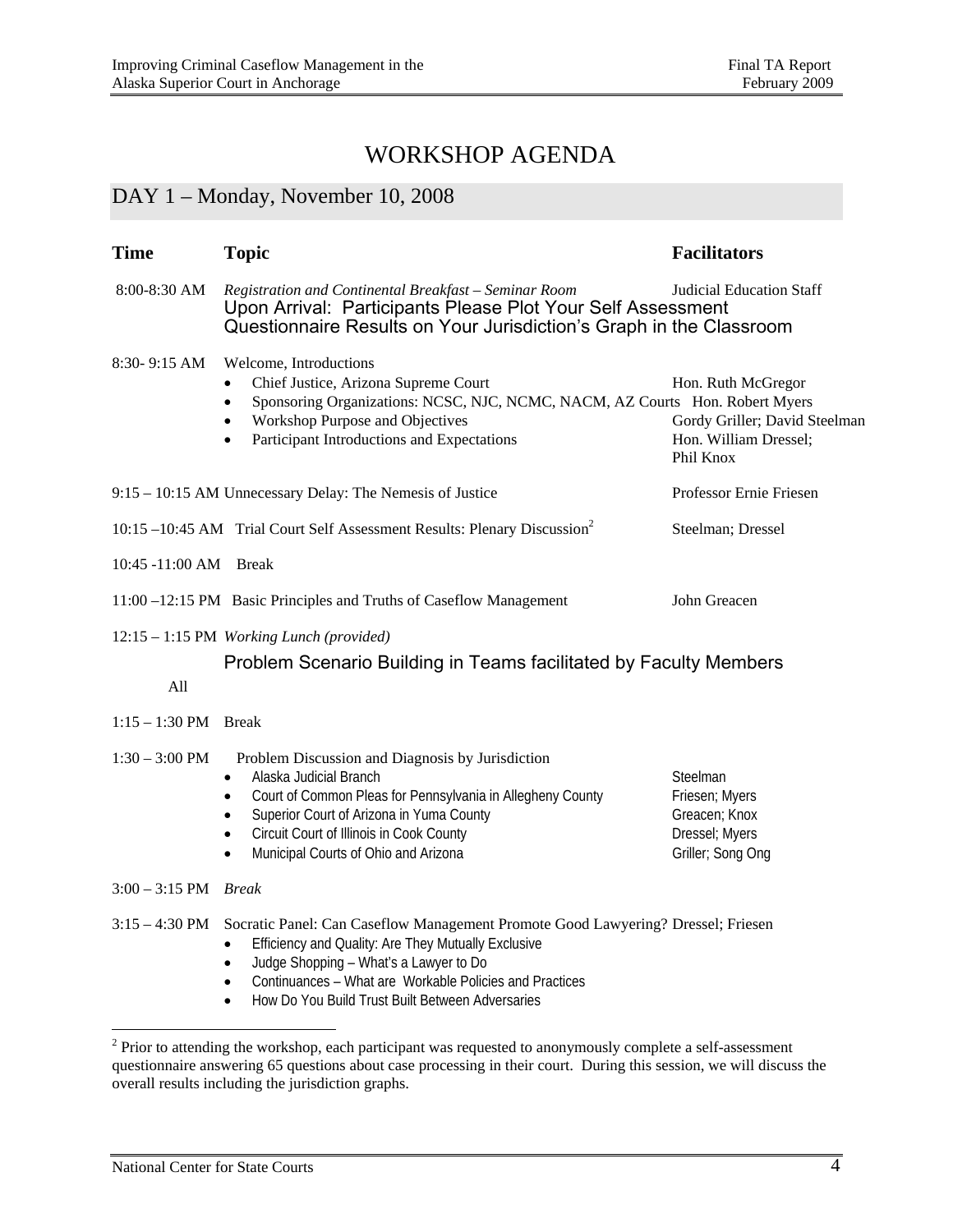Prepared Lawyers Settle Cases – How Do Courts Prompt Preparation

4:30 – 5:00 PM ?

5:00 PM Adjournment

DAY 2 – Tuesday, November 11, 2008 (Veterans Day)

| <b>Time</b>             | <b>Topic</b>                                            | <b>Facilitators</b>      |
|-------------------------|---------------------------------------------------------|--------------------------|
|                         | 8:00 – 8:30 AM Continental Breakfast – Seminar Room     | Judicial Education Staff |
|                         | $8:30 - 10:30$ AM Develop Action Plans by Jurisdictions | All                      |
| $10:30 - 10:45$ AMBreak |                                                         |                          |
|                         | $10:45 - 12N$ oon Closing Comments                      | All                      |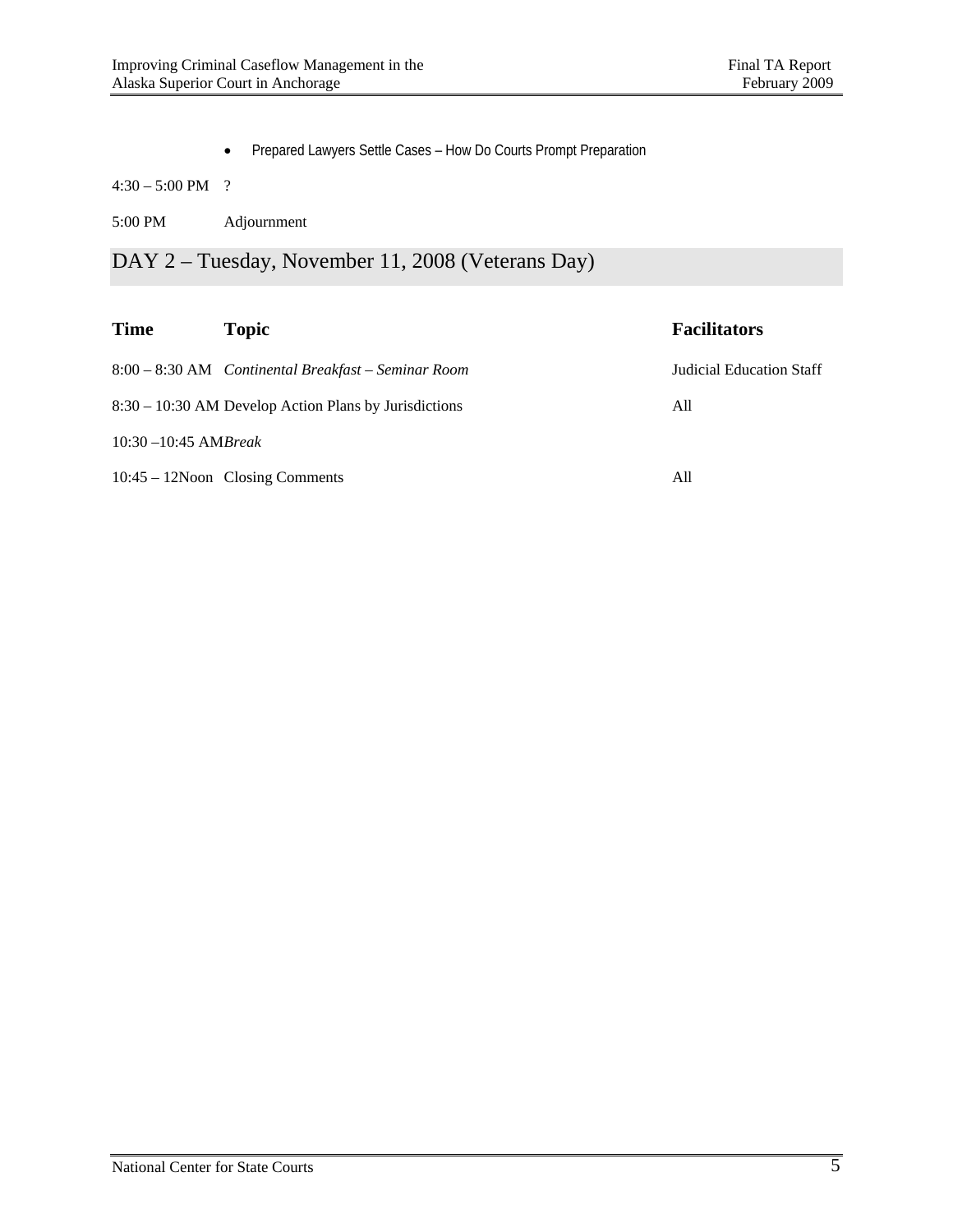#### **PARTICIPANT ROSTER**

Ms. Adrienne Bachman District Attorney State of Alaska310 K St. Anchorage, AK 99501 Phone: (907) 269-6300 adrienne.bachman@alaska.gov

Mr. Bruce Beemer Assistant District Attorney Office of the District Attorney 300 Frick Building 437 Grant St. Pittsburgh, PA 15219 Phone: (412) 350-6939 Fax: (412) 350-5429 eileen.morrow@court.allegheny.pa.us

Hon. Paul P. Biebel Jr. Presiding Judge Circuit Court of Cook County, Criminal Division 2600 S. California, Rm. 101 Chicago, IL 60608-5146 Phone: (312) 869-3160 Fax: (312) 869-3093

Mr. Raymond L. Billotte District Court Administrator Allegheny County Court of Common Pleas 300 Frick Building 437 Grant Street Pittsburgh, PA 15219-6000 Phone: (412) 350-6939 Fax: (412) 350-5429 ray.billotte@court.allegheny.pa.us

Hon. Walter Carpeneti, Judge Alaska Court System P.O. Box 114100 Juneau, AK 99811 Phone: (907) 463-4771 wcarpeneti@appellate.courts.state.ak.us

Mr. Christopher Connors Assistant District Attorney Office of the District Attorney 300 Frick Building 437 Grant Street Pittsburgh, PA 15219 Phone: (412) 350-6939 Fax: (412) 350-5429 eileen.morrow@court.allegheny.pa.us

Mr. James Peter Coolsen Court Administrator, Criminal Circuit Court of Cook County, IL 2650 S. California Ave., Rm. 101 Chicago, IL 60608 Phone: (773) 869-3160 Fax: (773) 869-3093 pecools@cookcountygov.com

Mr. Eduardo Cruz Court Supervisor Goodyear Municipal Court 986 S. Litchfield Road Goodyear, AZ 85338 Phone: (623) 882-7217 Fax: (623) 932-6936 ecruz@goodyearaz.gov

Ms. Sharon Derksen Judicial Assistant Alaska Court System 825 W 4th St. Anchorage, AK 99501 Phone: (907) 264-0406 sderksen@courts.state.ak.us

Ms. Christine Johnson Deputy Administrative Director Alaska Court System 820 W. 4th Ave. Anchorage, AK 99508 Phone: (907) 264-8239 cjohnson@courts.state.ak.us

Hon. Patricia Lamberty, Judge District Court, Douglas Co. 1701 Farnam Omaha, NE 68183 Phone: (402) 444-7089 Fax: (402) 996-8155

Ms. Rachel Levitt OPA Division Director State of Alaska 900 W 5th Ave. Anchorage, AK 99501 Phone: (907) 269-3500 rachel.levitt@alaska.gov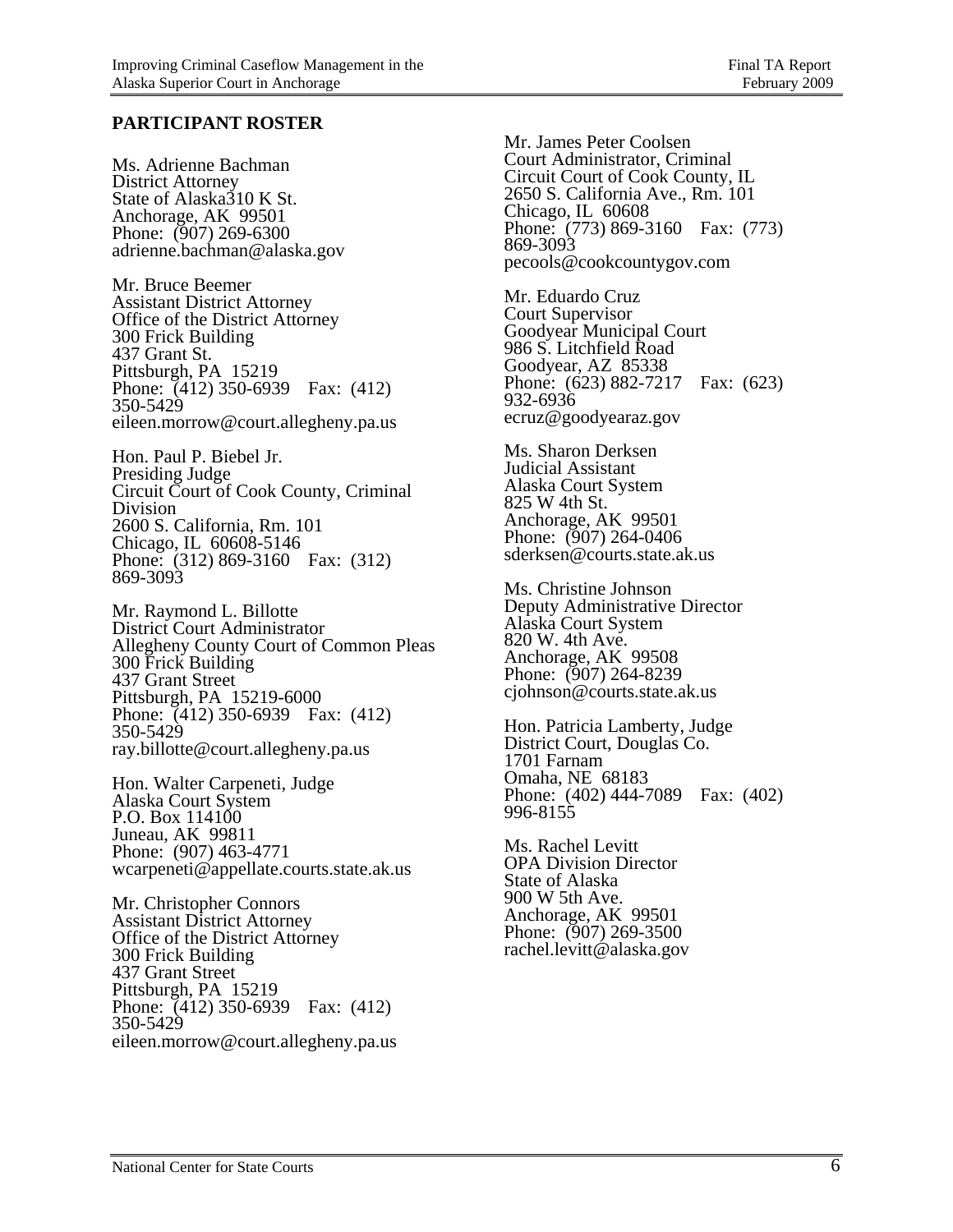Ms. Helen Lynch Administrator, Criminal Division 5th Judicial District of PA 300 Frick Building 437 Grant St. Pittsburgh, PA 15219 Phone: (412) 350-5952 Fax: (412) 350-3842 helen.lynch@court.allegheny.pa.us

Mr. Michael Machen Public Defender Office of the Public Defender 300 Frick Building 437 Grant St. Pittsburgh, PA 15219 Phone: (412) 350-6939 eileen.morrow@court.allegheny.pa.us

Hon. Jeffrey Manning, Judge Ct. of Common Pleas of Allegheny Co 300 Frick Building 437 Grant St. Pittsburgh, PA 15219 Phone: (412) 350-6939 Fax: (412) 350-5429 eileen.morrow@court.allegheny.pa.us

Hon. Donna Jo McDaniel Administrative Judge Criminal Division 323 Courthouse 436 Grant Street Pittsburgh, PA 15219 Phone: (412) 350-5434

Hon. Patrick McKay, Judge Alaska Court System 825 W 4th St. Anchorage, AK 99501 Phone: (907) 264-0414 pmckay@courts.state.ak.us

Mr. Mark Meltzer Court Policy Analyst Arizona AOC 1501 West Washington, Suite 410 Phone: (602) 452-3242 Fax: (602) 452-3480 mmeltzer@courts.az.gov

Mr. Douglas Moody Assistant Public Defender State of Alaska 900 W 5th Ave., Suite 200 Anchorage, AK 99501 Phone: (607) 334-4435 doug.moody@alaska.gov

Hon. John S. Pickrel, Judge Dayton Municipal Court 301 W. Third St. Dayton, OH 45402 Phone: (937) 333-4345 Fax: (937) 333-5083 john.pickrel@cityofdayton.org

Hon. Jill Rangos, Judge Ct. of Comm. Pleas of Allegheny Co. 300 Frick Building 437 Grant St. Pittsburgh, PA 15219 Phone: (412) 350-6939 Fax: (412) 350-5429 eileen.morrow@court.allegheny.pa.us

Mr. Quinlan Steiner Public Defender State of Alaska 900 W 5th St., Suite 200 Anchorage, AK 99501 Phone: (907) 334-4400 quinlan.steiner@alaska.gov

Mr. Richard Svobodny Deputy Attorney General State of Alaska P.O. Box 110300 Juneau, AK 99811 Phone: (907) 465-3428 richard.svobodny@alaska.gov

Hon. Phillip Volland, Judge Alaska Court System 825 W 4th St. Anchorage, AK 99501 Phone: (907) 264-8239 pvolland@courts.state.ak.us

Hon. Joseph J. Zone Judge Cleveland Municipal Court 1200 Ontario Street - 12A Cleveland, OH 44113 Phone: (216) 664-4980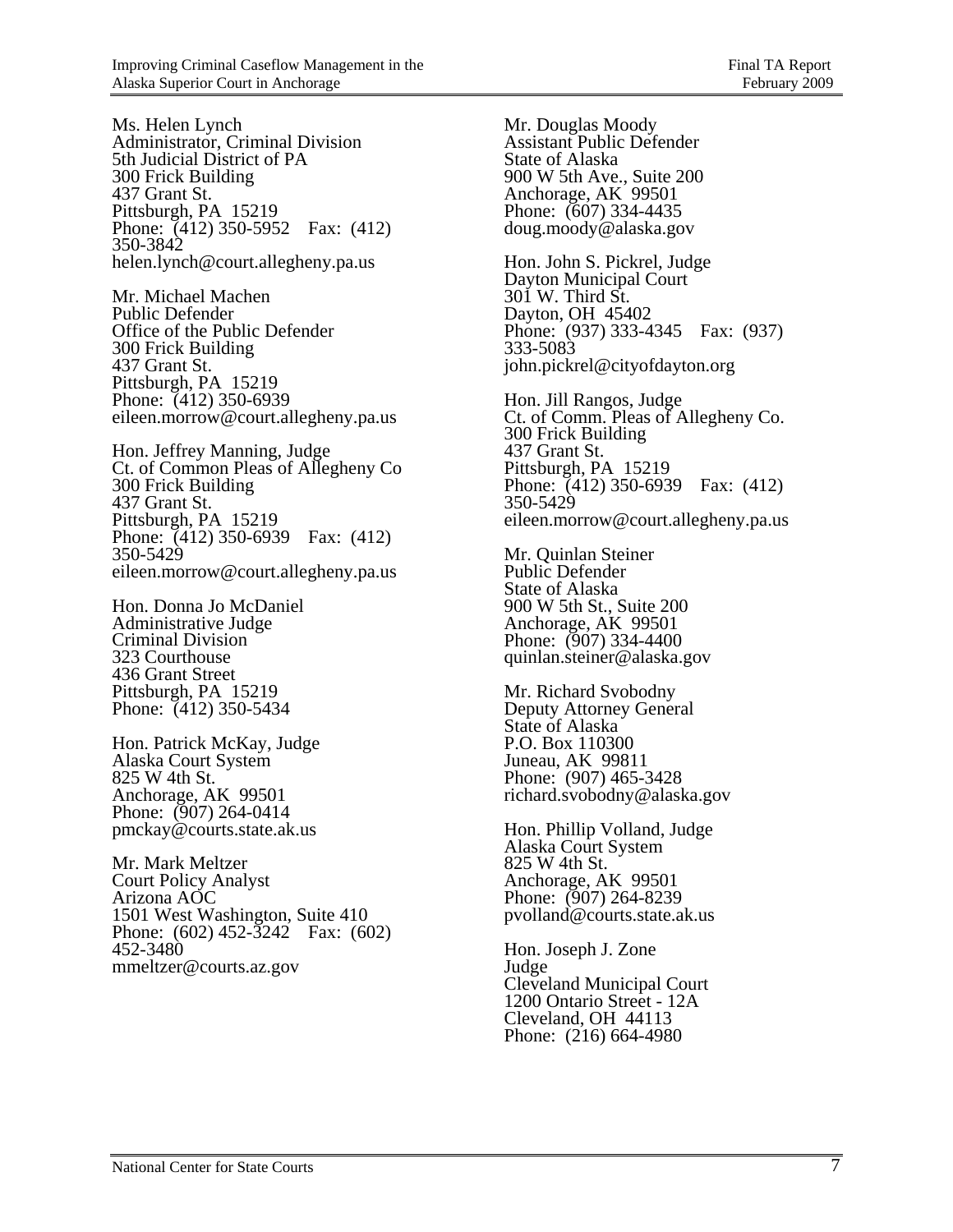#### **FACULTY BIOGRAPHIES**

#### *PROFESSOR ERNEST C. FRIESEN, JR*

Ernie Friesen consults and teaches with judicial systems throughout the world. He retired from law school teaching in 1995 and was the founding Dean of the National College of State Trial Judges (now The National Judicial College) in 1964, and has served as Dean and professor at Whittier College School of Law and California Western School of Law. His teaching career, which spans nearly 40 years, also includes years at the University of Cincinnati and the University of Denver where he taught civil procedure, conflicts of law and federal courts. He served as Assistant Attorney General of the United States Department of Justice from 1965- 1967. He was appointed Director of the Administrative Office of the United States Courts by United States Supreme Court in1967 where he served until 1970, when he resigned to start the Institute for Court Management at the University of Denver. In 1974-1975, Professor Friesen served as Senior Fulbright Fellow at the University of Birmingham, England. He was elected to the American Law Institute in 1965 and to the National Academy of Public Administration in 1968. In 1988 he was the first visiting scholar at the National Center for State Courts. Professor Friesen resides in Silverthorne Colorado.

#### *HON. WILLIAM DRESSEL*

Bill Dressel is the president of The National Judicial College; appointed to that position by the Board of Trustees in 2000. He obtained his B.A. from Cornell College, Mt. Vernon, Iowa, and his J.D. from the University of Denver Law School. From 1966-1978 he was in private practice, in both Denver and Fort Collins, Colorado, specializing in trial practice. In July 1978, he was appointed a judge to the 8th Judicial District, state of Colorado, and retained in the 1980, 1986, 1992, and 1998 general elections. Judge Dressel was licensed to practice law in the state of Colorado in April 1966 and has been admitted to practice before the Supreme Court of the State of Colorado, 10th Circuit, and the U.S. Supreme Court. Judge Dressel has been president of the Colorado District Judges' Association and chair of the Colorado Trial Judges' Council, which represents both district and county judges in the State of Colorado. From August 1992 to August 1993, Judge Dressel was chair of the National Conference of State Trial Judges, and from 1987 to 1993 was chair of the Court Delay Reduction Committee of the National Conference of State Trial Judges. In 1991, Judge Dressel was appointed by Colorado Chief Justice Rovira to be the Judicial Department's representative on the Colorado Legislature's Criminal Justice Commission, and was reappointed for a second term in 1993. He is the principal author of the Trial Management Standards adopted by the American Bar Association House of Delegates in 1992. He has also served as adjunct professor of law at the University of Denver, teaching criminal procedure and trial tactics; a consultant to the National Center for State Courts, the Center for Effective Public Policy, the Justice Management Institute, and a member of the Colorado Judicial Faculty. He served as a member of the faculty of The National Judicial College from 1989-1993, and in June 1993 was appointed to its Board of Trustees, where he served as vice-chair from 1999-2000. He was the 1998 recipient of the Justice Management Institute's Ernest C. Friesen Award of Excellence, presented in recognition of his vision, leadership, and sustained commitment to the achievement of excellence in the administration of justice.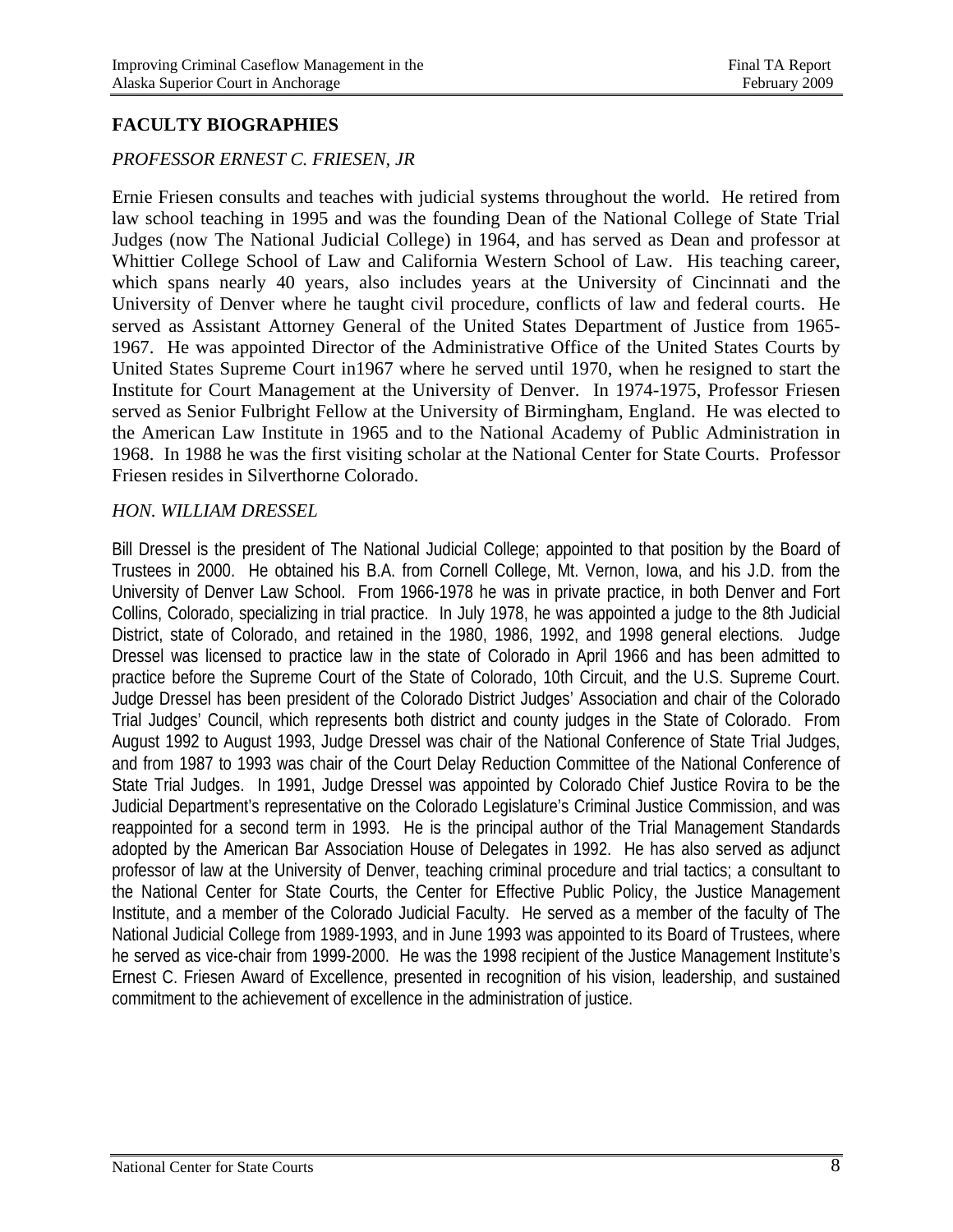#### *HON. ROBERT D. MEYERS (ret)*

Bob Myers has had a long and distinguished career in both public and private practice in Arizona, retiring from his last position as General Counsel, Arizona Department of Corrections in October 2006. Previously, Judge Myers served as Chief Deputy, Office of the Arizona Attorney General (2002-2003); Presiding Judge for all Trial Courts in Maricopa County (1995- 2000); Superior Court Probate and Mental Health Department Presiding Judge (1992-1995); Superior Court Civil Department Presiding Judge (1991-1992); and civil trial judge (1989-1991). He was appointed to the Superior Court Bench in July, 1989. Prior to 1989, Judge Myers was a founding principal in his own firm specializing in civil litigation in the Greater Phoenix area. He is an Adjunct Professor of Law at Arizona State University's Sandra Day O'Connor College of Law, and a faculty member of the Arizona College of Trial Advocacy and the Arizona Judicial College. He has served as the President of the National Conference of Metropolitan Courts (NCMC), the Maricopa County Bar Association and the Arizona Trial Lawyers Association. He continues as a member of the Board of Directors of NCMC. Judge Myers has lectured and written on court delay reduction, jury trial reform, science in the courtroom, trial practice, and mental health issues. He was instrumental, through committees and study groups, in modernizing many of Arizona's court rules, including new approaches to civil litigation promoting disclosure as opposed to discovery, and changes in jury rules permitting greater juror involvement at trial. Many of these Arizona reforms have subsequently been endorsed by national groups. Judge Myers was admitted to practice in Arizona in 1963, having graduated from Boston University School of Law and the University of Massachusetts.

#### *GORDON GRILLER*

Gordy Griller is Director of Trial Court Leadership Programs for the Institute for Court Management at the National Center for State Courts. He assumed this newly created job in July 2006. Prior to his current position, Griller held numerous private and public positions dedicated to court improvement and reform, including Vice President for Justice Practices (2003-2006), State and Local Solutions Group, Affiliated Computer Systems (ACS, Inc.), a global, *Fortune 500* business process outsourcing (BPO) and information technology (IT) company. Additionally, Mr. Griller has served in a variety of court executive positions, including Administrator for all Trial Courts (2001-2003) and the Superior Court (1987-2001) of Arizona in Maricopa County (Phoenix); Judicial District Administrator (1978-1987) for the Second Judicial District of Minnesota in Ramsey County (St. Paul); and Court Administrator (1976-1978) for the Municipal Court of Hennepin County (Minneapolis), Minnesota. He served as President of the National Association of Trial Court Administrators in 1983 and 1984, and co-chaired the Special Commission that created the National Association for Court Management (NACM), the largest professional association in the world dedicated to court management reform. Griller has consulted, taught, and written on caseflow management (trial court delay), leadership, selfrepresented litigants, jury reform, visioning, strategic planning, budgeting, and systems and procedures to numerous audiences. In 1988, he received the Warren E. Burger Award for outstanding contributions to court administration, and in 2000, NACM presented him with its highest accolade, the Award of Merit. He has a BA in Political Science and MA in Public Administration from the University of Minnesota (Minneapolis). He is a Graduate Fellow of the Institute for Court Management (1976), a founding member of the Urban Court Managers'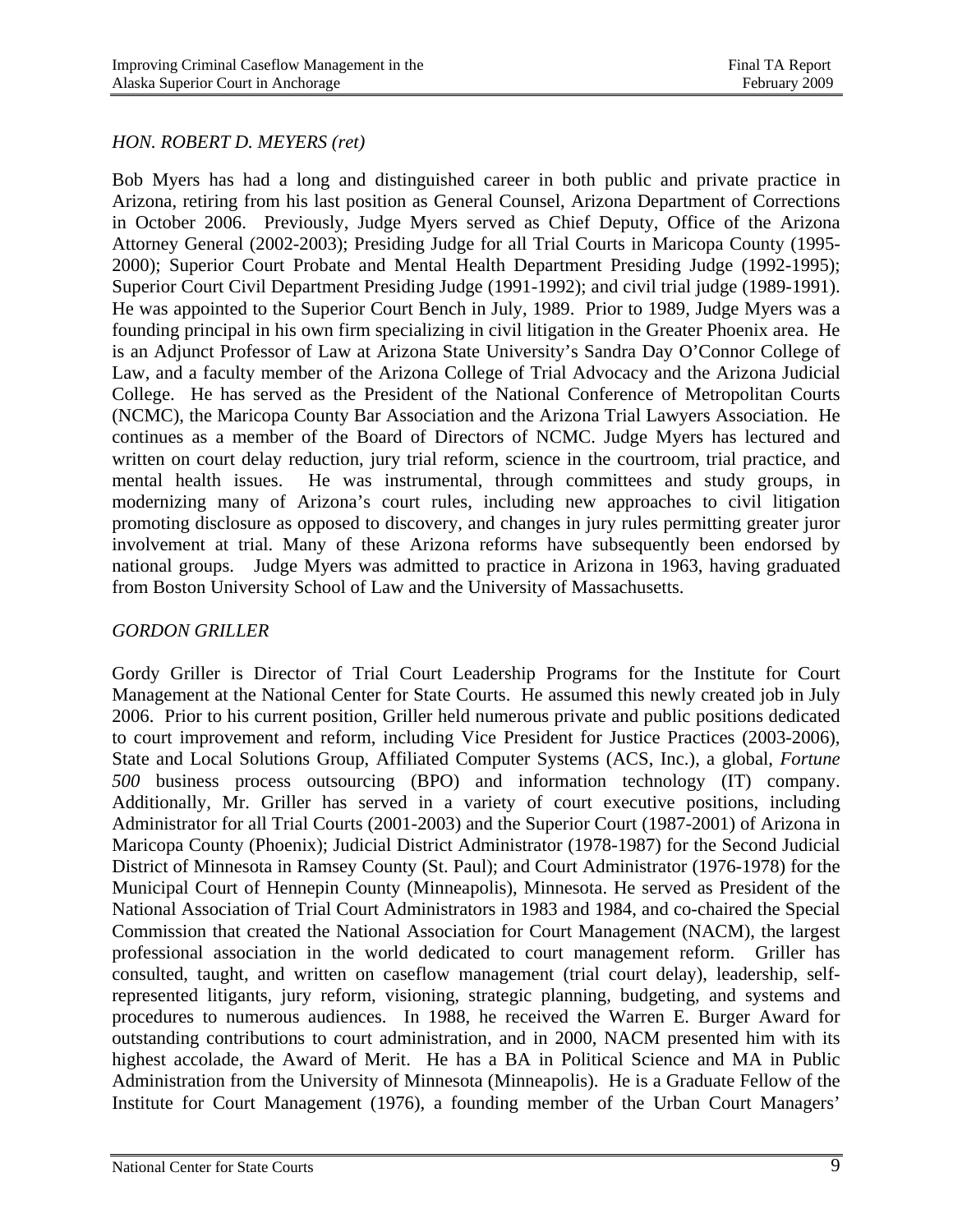Network, and has served on the governing boards of the National Center for State Courts and the American Judicature Society. As part of his National Center duties, he currently serves as the Executive Director of the National Conference of Metropolitan Courts.

#### *DAVID C. STEELMAN*

David Steelman has been with the National Center for State Courts since 1974. In over 30 years with the National Center, he has led hundreds of projects for courts in dozens of states and foreign countries, in such areas as court organization; court performance measurement; trial and appellate court caseflow management; drug courts; family and juvenile courts; management of court reporting services; and management of traffic courts. His book entitled, *Caseflow Management: The Heart of Court Management in the New Millennium,* is the National Center's most in-demand publication and had its third printing in a revised format in 2004. He wrote the *Court Business Process Enhancement Guide* (COSCA/NACM Joint Technology Committee, May 2003, http://www.ncsconline.org/WC/Publications/KIS\_ReengiBPEGuide.pdf), and he was coauthor of *Traffic Court Procedure and Administration* (2d ed., American Bar Association, 1983). In April-May 2004, he was a visiting scholar at the Research Institute on Judicial Systems at the University of Bologna in Italy. From September 1987 through August 1992, Mr. Steelman was the director of the National Center's Northeastern Regional Office. From 1977 through 1983, he was an adjunct professor in the Evening Division of Boston College. He graduated Phi Beta Kappa from the University of New Hampshire (BA 1967), before being a Ford Foundation Teaching Fellow and earning a graduate degree (MA 1970) there. After serving as a US Army officer in Vietnam, he then received his law degree from the Boston University School of Law (JD 1974). He is admitted to the practice of law in Massachusetts and New Hampshire.

#### *JOHN M. GREACEN*

 John Greacen is the Principal in Greacen Associates, LLC, a consulting firm concentrating in process improvement, performance measurement, caseflow management, customer service, and leadership development for courts and other justice organizations, since November 2001. He served for 21 years as a court administrator in appellate and trial courts in both federal and state court systems, including state court administrator for New Mexico from 1996-2001. Prior to his career as a court executive, Mr. Greacen was Deputy Director for Programs at the National Center for State Courts, Program Director of the Police Foundation, Director of the National Institute for Juvenile Justice and Delinquency Prevention, Deputy Director of the National Institute of Law Enforcement and Criminal Justice, Reporter for the Arizona Rules of Criminal Procedure, Visiting Associate Professor, Washington College of Law at American University and Assistant Professor and Assistant Dean at the University of Arizona College of Law. He also has had experience as a litigator at the Washington D.C. firm of Kirkland & Ellis. Mr. Greacen is admitted to practice law in Arizona, Colorado, District of Columbia, New Mexico and the United States Supreme Court. He is a former chair of the American Bar Association's Criminal Justice Section as well as the ABA's Judicial Division Lawyers Conference. His distinctions include the Award for Excellence in Leadership from the Administrative Office of the United States Courts and the Award of Merit from the National Association for Court Management. Mr. Greacen has a Bachelor of Arts Degree from Princeton University and a JD from the University of Arizona.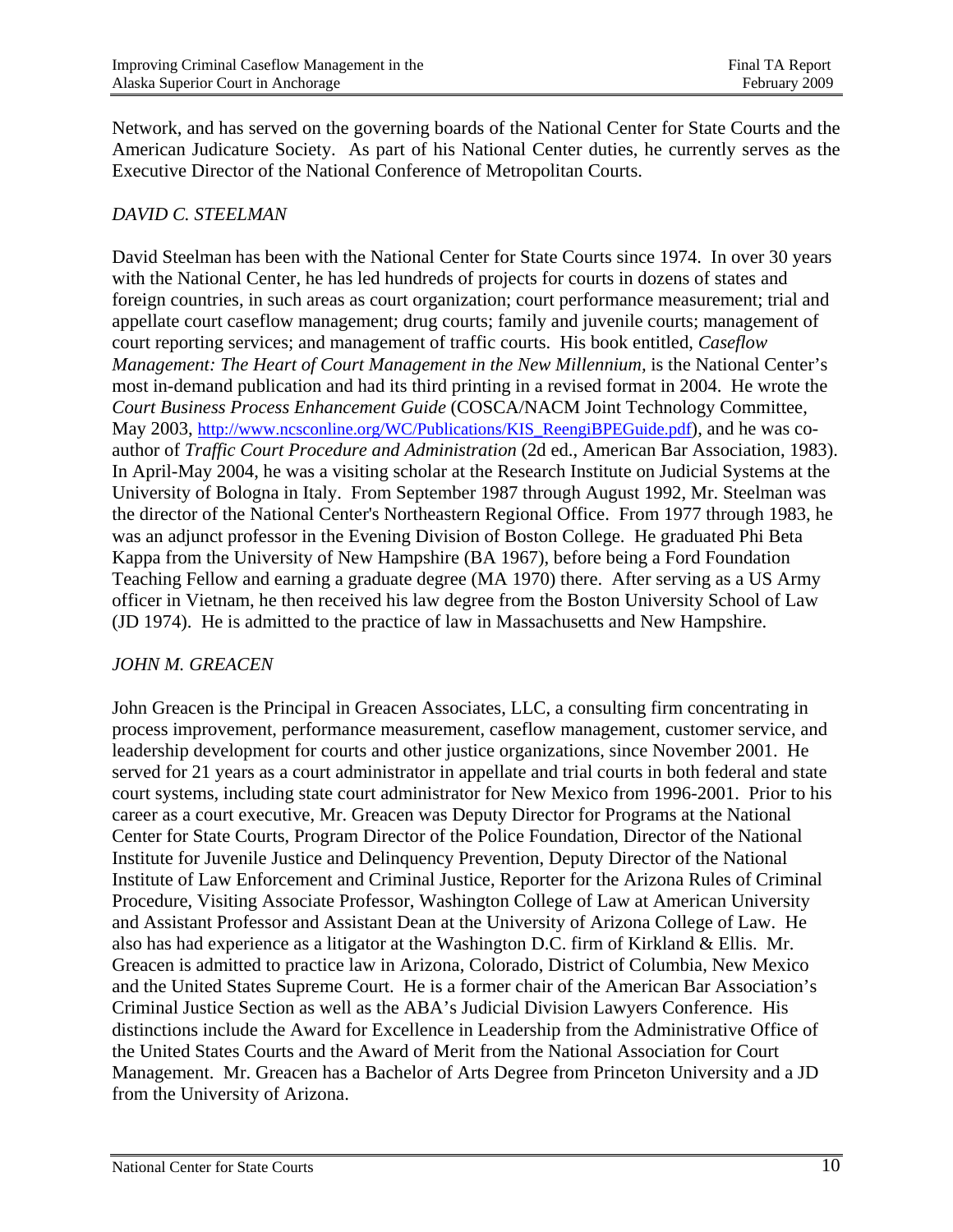#### *PHILLIP KNOX*

Phil Knox is Administrator for the General Jurisdiction (Superior) Court of Arizona in Maricopa County having been appointed to that position in 2003. Previously, in Maricopa County, he served as the Family Court Administrator from 1998-2003, a principal court operations administrator in the Superior Court, and Deputy Court Administrator for the Justice Courts, twenty-three limited jurisdiction courts scattered throughout the community. His introduction to courts took place when he served both as Pretrial Director in Yuma County, Arizona and as a supervisor with the Pretrial Services Program in Harris County, (Houston) Texas. Mr. Knox is a graduate Fellow of the National Center for State Courts, Institute for Court Management Court Executive Development Program (May 1999). He is the recipient of the ICM Director's Award of Merit for Applied Research for his study: *Internal and External Barriers to the Implementation of an Integrated Family Court: A Look at Family Courts that Work*. Mr. Knox attended law school in Texas and holds master's degrees in public administration and criminal justice management.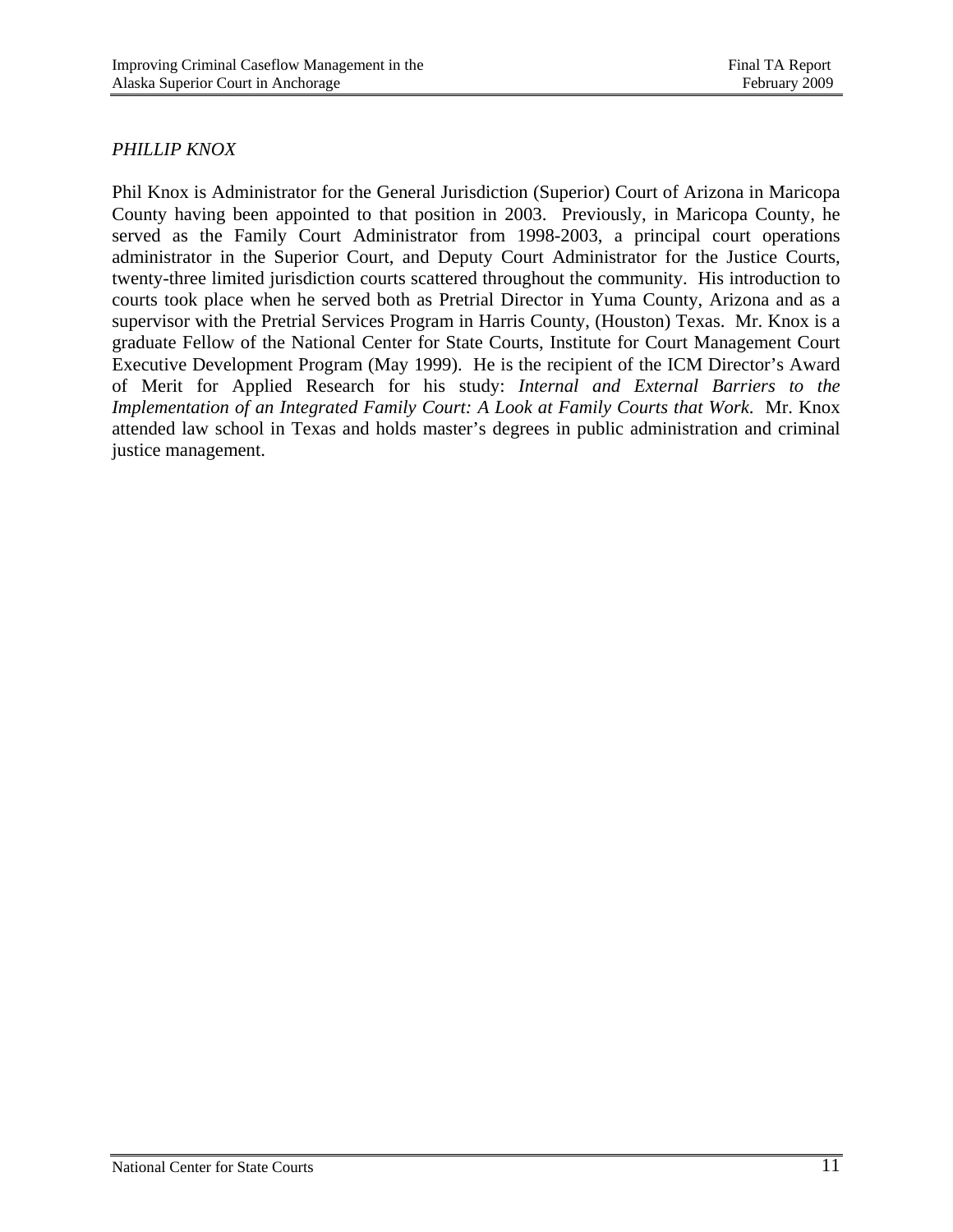## **PART TWO INITIAL NCSC TECHNICAL ASSISTANCE REPORT**

## **January 30, 2009**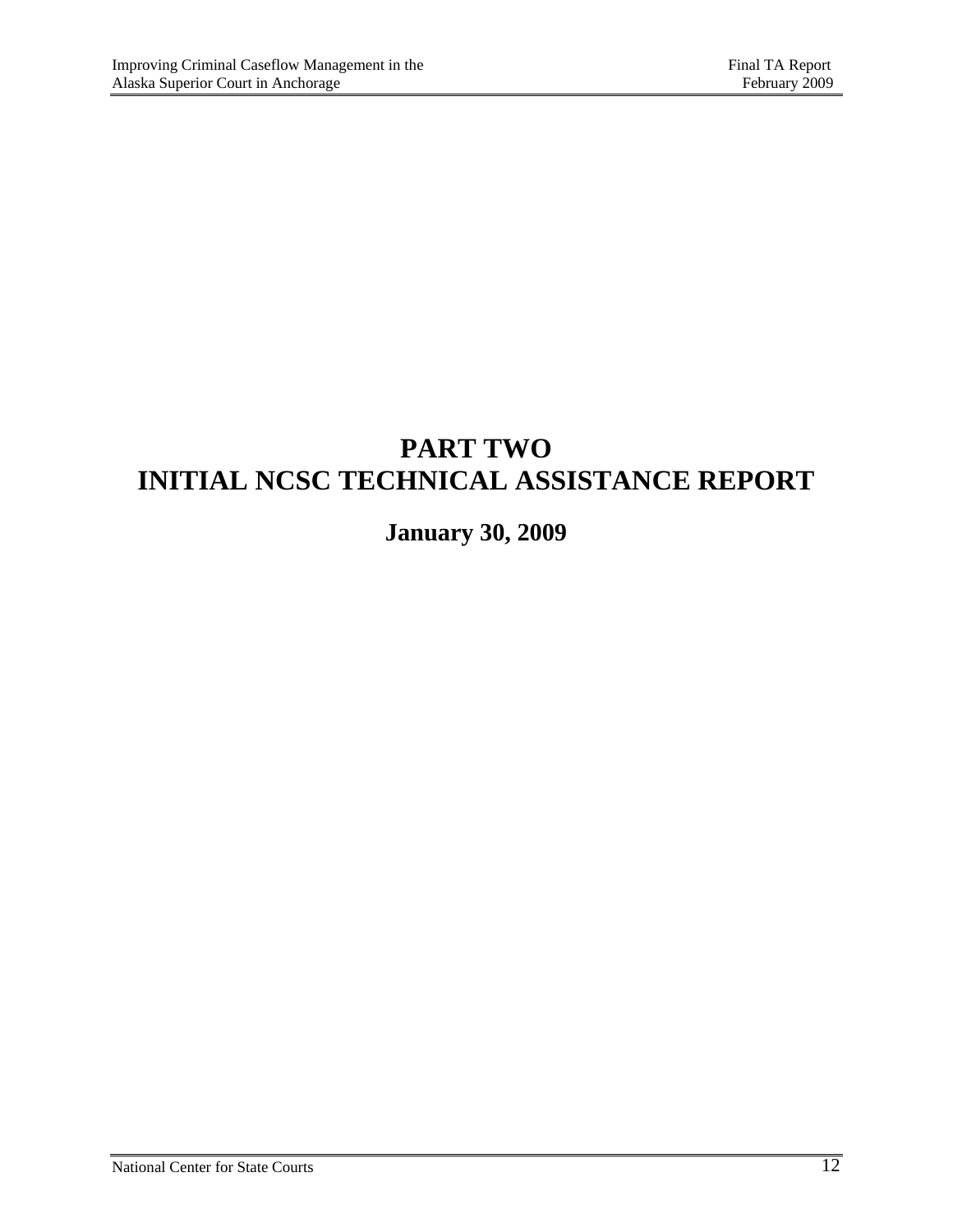## **PART TWO INITIAL NCSC TECHNICAL ASSISTANCE REPORT**

### **Introduction**

 Felony filings in Alaska courts more than doubled between 1986-1987 and 2007, and this has contributed to increased times from filing to disposition. In Anchorage, where felony filings almost tripled during that time period, times to disposition have increased dramatically.

 This part of the report presents the NCSC consultant's initial assessment of circumstances in Anchorage. It includes observations from interviews and analysis of data, followed by specific recommendations for improvement. It is important to note that these recommendations are provisional, and that they are intended to serve as a point of departure for further discussions leading to the development in early 2009 of a caseflow management improvement plan for criminal cases before the Superior Court in Anchorage.

### **Issues and Themes Expressed by Stakeholders**

When the NCSC consultant met in Phoenix with the team from Alaska, the following

issues and concerns were prominent:

- **There are significant concerns between prosecution and defense counsel about discovery** issues.
- There is a perceived need to gain control of continuances at pre-indictment hearings, pretrial conferences, and the call of the trial list.
- There is a perceived lack of accountability.
- There are perceived resource problems.

During the course of the NCSC consultant's telephone interviews with judges and others after the seminar in Phoenix, the following themes were expressed:

- Trial courts in parts of the state other than Anchorage do not use pre-indictment hearing procedures; there is a perception that the pre-indictment hearing procedures should either be reformed or discontinued altogether.
- There are many continuances (with discovery being one of several reasons), leading to a "culture of continuances."
- **•** Defense attorneys perceive that discovery is sometimes provided by prosecution just before or even after the commencement of trial.
- Many say that judges do not impose sanctions enough for delays, and accountability is a big problem. In other Alaska trial jurisdictions, it appears that cases are sometimes dismissed for discovery problems.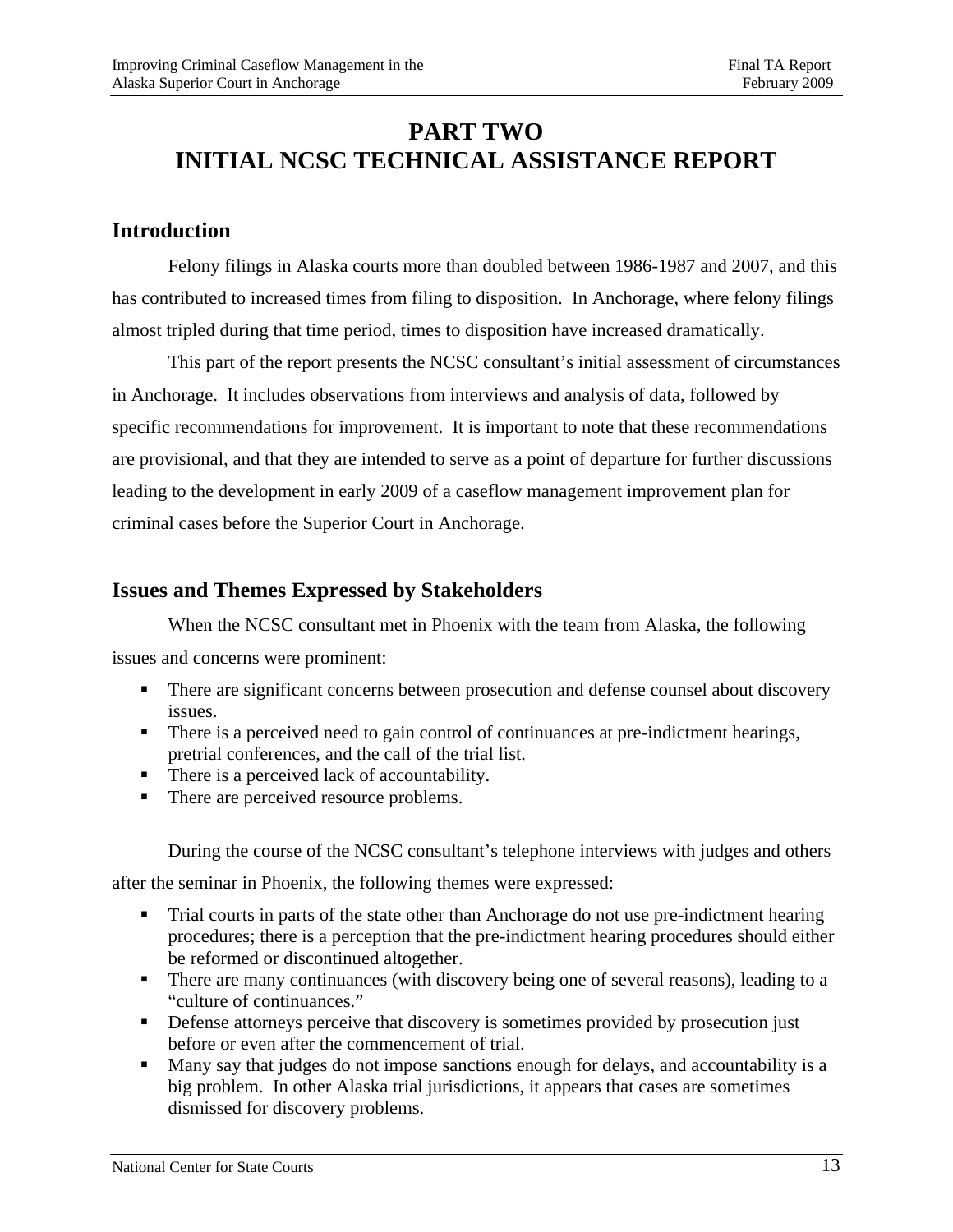- The "flip side" of discovery problems is a delayed motion practice for defense attorneys.
- Continuances multiply the number of appearances that lawyers must make, and yet lawyers do not typically perceive the culture of continuances to be a source of increased work to be done on each case.
- Because prosecution plea offers seem to get better with the passage of time, defense attorneys perceive that "justice delayed is justice achieved."
- Conflicts in the representation of criminal defendants apparently are often not identified early in the process, and the need to appoint conflict counsel adds to delays in case processing.
- The court's trailing trial list is seen as unfair to both prosecutors and public defenders.

#### **Electronic Discovery Needs Assessment**

During the last year, two groups have been actively working on solutions to the discovery problems identified above. The Anchorage Superior Court, working collaboratively with prosecutors and defense attorneys, developed a new pretrial discovery report for use in all cases effective November 1, 2008. Members of the Criminal Justice Working Group's Efficiencies Committee have also identified the discovery process as a potential contributing factor to increased disposition times, and they are exploring the prospect of providing a web-based system by which felony prosecutors and defense attorneys in Anchorage and Fairbanks would have more immediate access to routine discovery materials. $\int_0^3$ 

### **NCSC Observations from Meetings and Interviews**

On the basis of meetings and interviews, the NCSC consultant offers the following qualitative observations:

- The web-based system under consideration has great promise for improving the provision of discovery. Yet this should not be seen as a "magic bullet" that will solve the problems in Anchorage. First, the problems in Anchorage go beyond what can be resolved through information technology. Second, the new system will not be implemented immediately, and steps should be taken before that.
- Criminal delay in Anchorage is in many ways the result of the "local legal culture" the informal attitudes, concerns and practices of the court, the district attorney's office, and the public defense lawyers. $4$
- The "culture of continuances" in Anchorage creates delay that undermines and defeats the purposes of courts. (See Attachment A.)

 $\overline{a}$ <sup>3</sup> See Alaska Judicial Council, Criminal Justice Working Group, Memorandum from Larry Cohn, Executive Director, to Efficiencies Committee, November 2008, re: "Needs Assessment – Electronic Discovery." 4

<sup>&</sup>lt;sup>4</sup> See Thomas Church, et al.., *Justice Delayed: The Pace of Litigation in Urban Trial Courts* (NCSC, 1978). p. 52.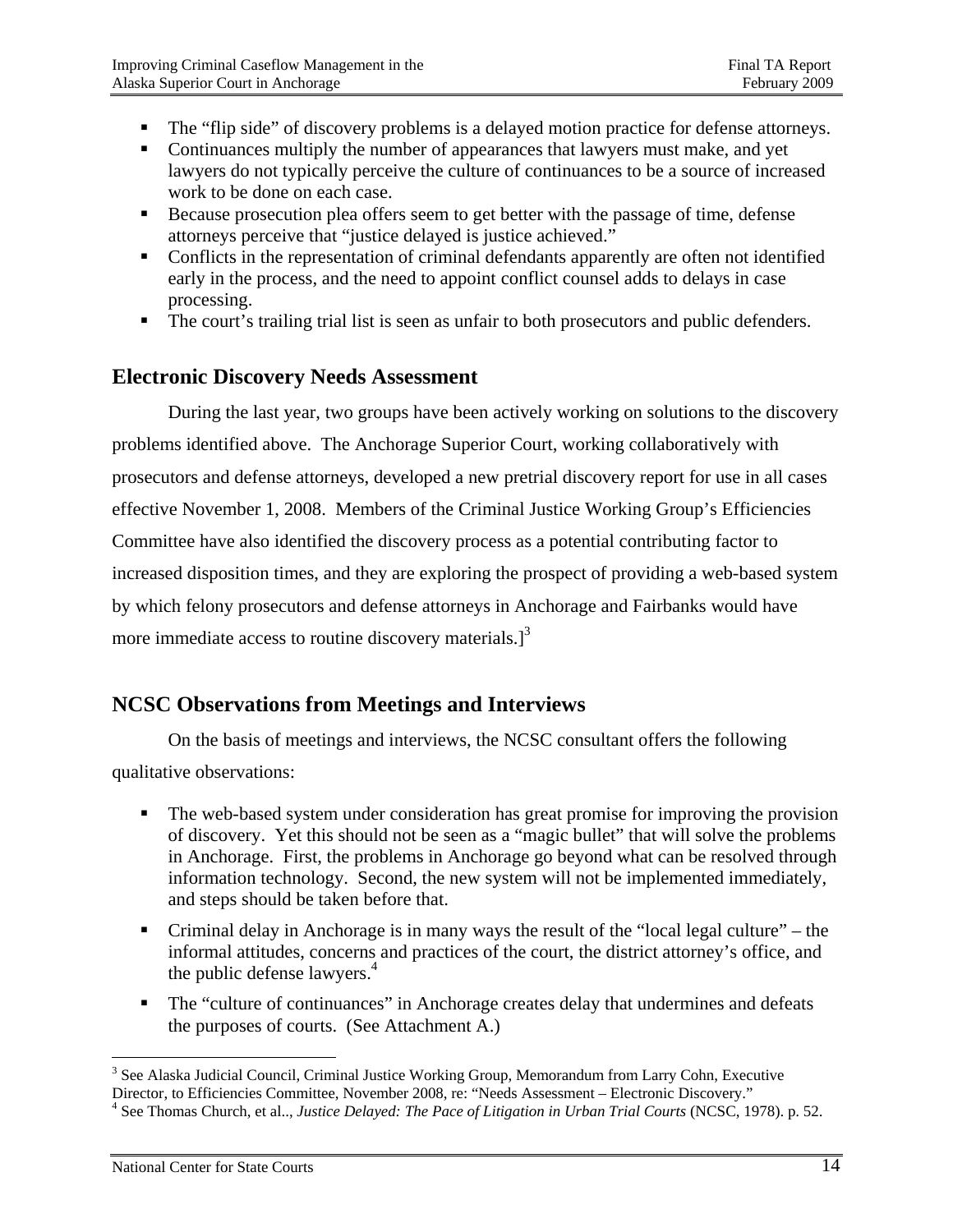- The local legal culture in Anchorage can and must be changed. For change to happen, it is critical for the Court to exercise leadership. It is also critical for both the district attorneys and the public defense attorneys to make a demonstrable commitment to change.
- **There is a troublesome level of distrust expressed by prosecutors and public defense** attorneys in Anchorage. To address this problem, it is critical for the district attorney's office and the public defense offices to cease blaming one another and endeavor to show trustworthiness to other institutional participants in the local criminal trial court process.
- Especially in a time of economic difficulty, judges and public-sector lawyers (both prosecutors and defenders) must recognize that they all share a responsibility to make prudent use of the finite public resources provided by taxpayers – especially their time. If there is indeed a "culture of continuances" in Anchorage, it wastes time and resources and may add dramatically to the amount of work per case that must be done by judges, prosecutors, public defense attorneys, and their support staff members.<sup>5</sup>
- Exercise of more active court management of case progress to disposition will result in better use of prosecution and public defense resources, while promoting quality in the trial court process.<sup>6</sup>

### **NCSC Observations from Data**

 During the meetings by the NCSC consultant with the Alaska group in Phoenix, there was agreement that more information should be prepared in support of the effort to develop improvements in Anchorage. Tables 1-5 below present the results of NCSC analysis of some of the data. Highlights from the data analysis include the following:

 The average time to disposition for cases closed in the first nine months of 2008 was 140 days (4.6 months); almost one-fourth of all cases took longer than six months, and 8.5% took longer than a year. (See Table 1.)

1

<sup>&</sup>lt;sup>5</sup> In a study done for the Allegheny County Court of Common Pleas in Pittsburgh, PA, researchers found that each criminal trial-date continuances cost the court alone (excluding other case participants) the equivalent in 2008 dollars of \$200-250. See Conti, Popp and Hardenbergh, *Finances and Operating Costs in Pennsylvania's Courts of Common Pleas* (NCSC, 1980), pp. 66-81. For the US Bureau of Labor Statistics inflation adjustment calculation using the Consumer Price Index, see http://www.bls.gov/cpi. In another study, researchers found that continuances in criminal cases add 12-24 percent more work for prosecution and public defender officers, adding labor costs ranging in 2008 dollars from \$159,000 to \$2.25 million, depending on the size of the agency. See Joan Jacoby, et al., *Some Costs of Continuances – A Multi-jurisdictional Study* (National Institute of Justice, 1986). More recently, NCSC consultants found that reduction of just one scheduled court event per case in an eight-judge trial court would improve court staff efficiency so much that it would be the equivalent of adding four full-time people to a court support staff of 36 people. See Steelman and Macoubrie, *Staff Efficiency and Court Calendars for the District Court in Duluth, Minnesota: Final Report Summary* (NCSC, November 2008).

<sup>6</sup> See Brian Ostrom and Roger Hanson, *Efficiency, Timeliness, and Quality: A New Perspective from Nine State Trial Courts* (NCSC, 1999), http://www.ncsconline.org/WC/Publications/Res\_CasMan\_EfficiencyPub.pdf.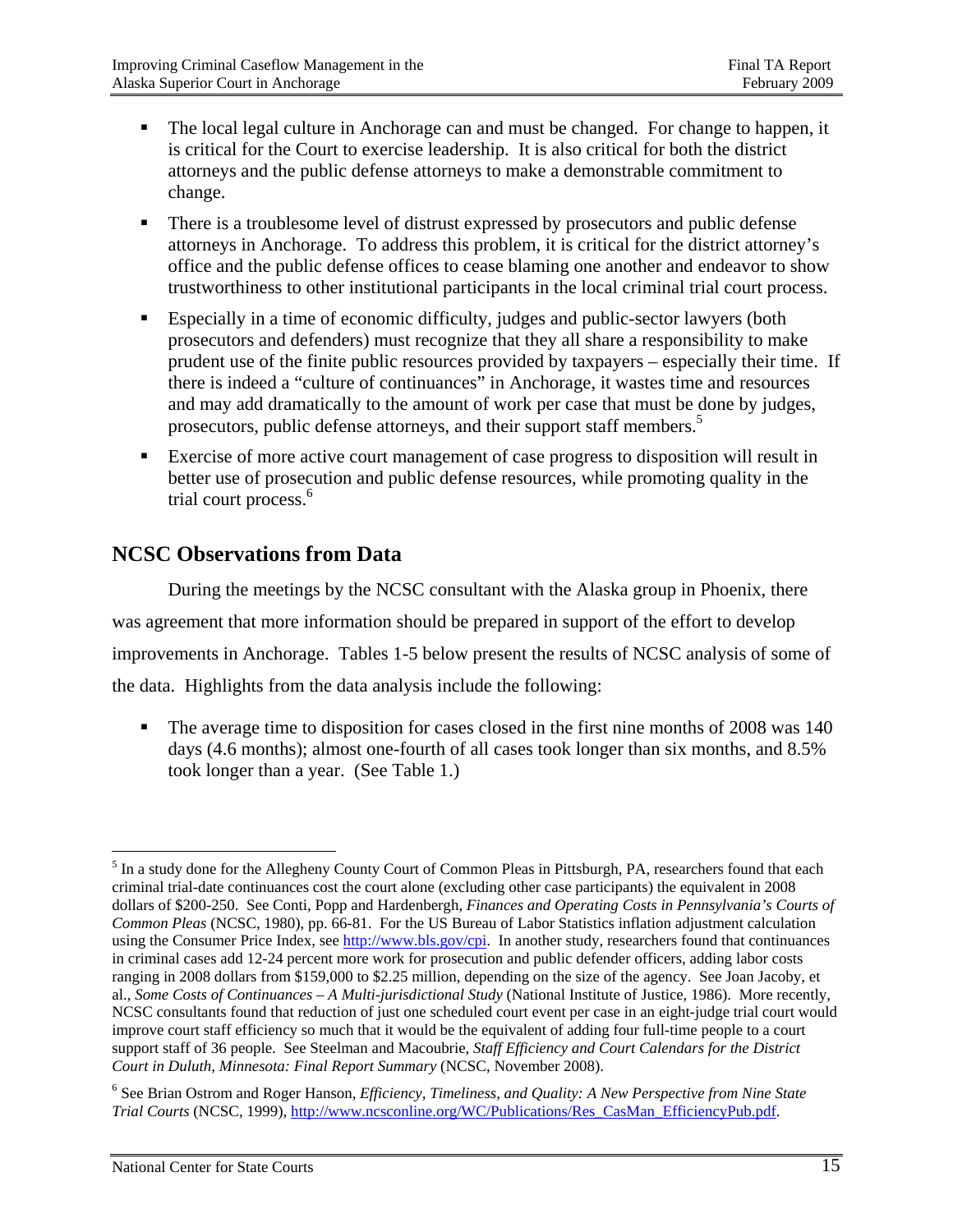Two-thirds of all disposed cases were Class B and Class C felonies. Murder cases had the longest average time to disposition, but they represented only a small percent of all disposed cases. (See Table  $1.\overline{7}$ )

### **Table 1. Time to Disposition (Final Judgment) for Anchorage Superior Court Criminal Cases Closed January 1 through September 30, 2008<sup>8</sup>**

|                           |                           | <b>Cumulative</b><br><b>Percent</b> |                      |                        |                      | <b>Percent</b>      |                     |
|---------------------------|---------------------------|-------------------------------------|----------------------|------------------------|----------------------|---------------------|---------------------|
| <b>Case Category</b>      | <b>Number</b><br>of Cases | < 120<br><b>Days</b>                | < 180<br><b>Days</b> | $<$ 365<br><b>Days</b> | < 730<br><b>Days</b> | >730<br><b>Days</b> | Mean<br><b>Days</b> |
| Murder                    | 13                        | 15.4%                               | 23.1%                | 46.2%                  | 61.5%                | 38.5%               | 566                 |
| Other Unclassified Felony | 35                        | 31.4%                               | 40.0%                | 60.0%                  | 88.6%                | 11.4%               | 346                 |
| Class A Felony            | 80                        | 30.0%                               | 38.8%                | 75.0%                  | 88.8%                | 11.3%               | 323                 |
| Class B Felony            | 349                       | 59.0%                               | 72.5%                | 90.5%                  | 97.7%                | 2.3%                | 148                 |
| Class C Felony            | 1041                      | 63.7%                               | 76.6%                | 92.1%                  | 98.3%                | 1.7%                | 135                 |
| <b>Felony Conversion</b>  | 8                         | 75.0%                               | 75.0%                | 75.0%                  | 75.0%                | 25.0%               | 547                 |
| Class A Misdemeanor       | 488                       | 77.5%                               | 88.7%                | 96.7%                  | 99.8%                | $0.2\%$             | 88                  |
| Class B Misdemeanor       | 29                        | 69.0%                               | 89.7%                | 96.6%                  | 100.0%               | $0.0\%$             | 101                 |
| Unclassified Misdemeanor  | 8                         | 87.5%                               | 100.0%               | 100.0%                 | 100.0%               | $0.0\%$             | 41                  |
| Under-Age Consuming       | 1                         | 100.0%                              | 100.0%               | 100.0%                 | 100.0%               | $0.0\%$             | 17                  |
| <b>Totals</b>             | 2052                      | 64.2%                               | 76.6%                | $91.5\%$               | 97.7%                | 2.3%                | 140                 |

 $<sup>7</sup>$  Also shown in Table 1 are "felony conversion" cases, which are felony cases that were filed before the Anchorage</sup> trial courts converted to "CourtView," the current statewide trial court case management information system. 8 <sup>8</sup> Source: NCSC analysis and tabulation of data from Alaska Court System report on time to disposition for felony cases in the Anchorage Superior Court, provided by Christine Johnson, Deputy State Court Administrator, in

electronic mail message dated December 2, 2008.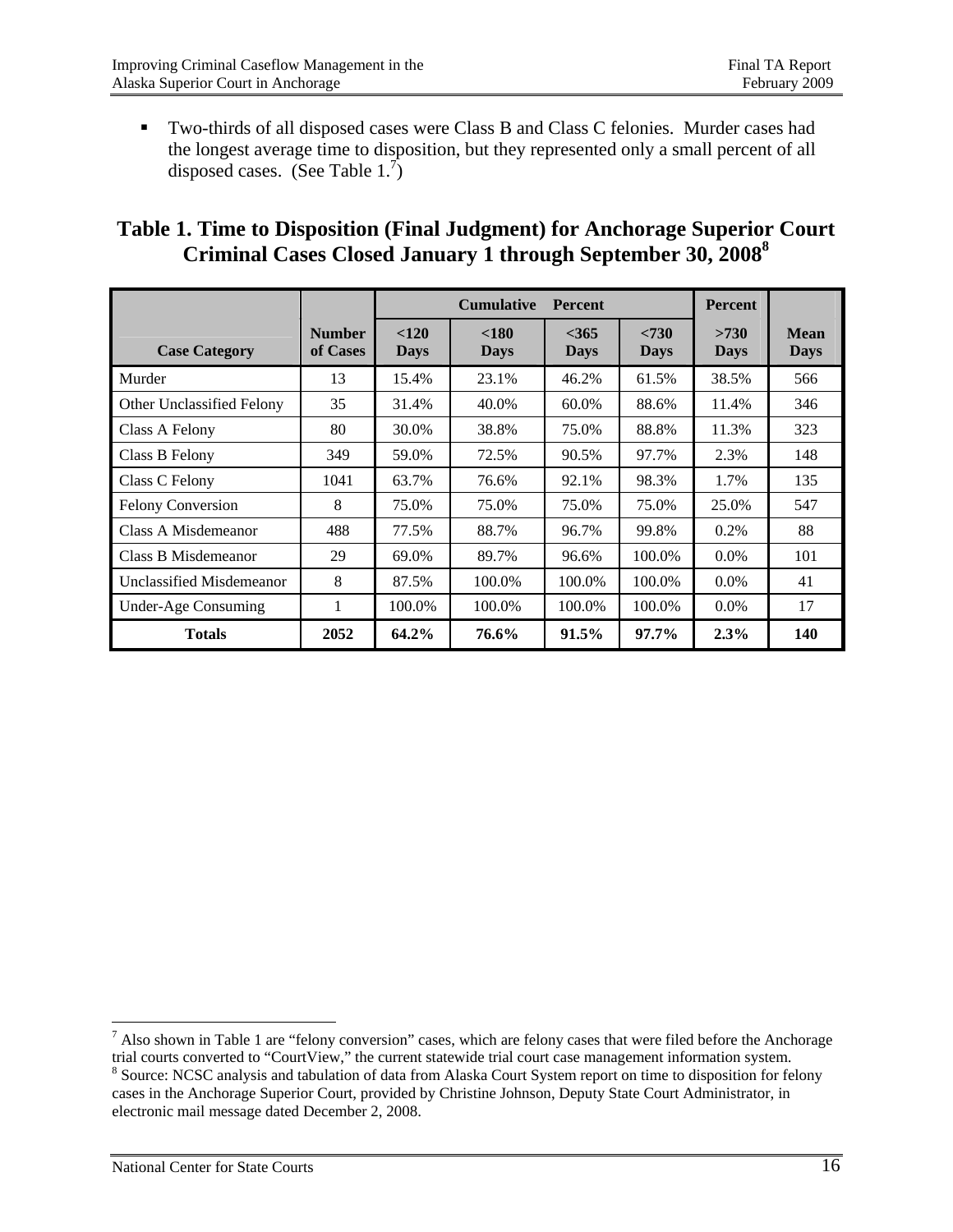Average time to indictment in the first three quarters of 2008 was almost three months, and 15% of all cases took longer than six months to reach indictment. Average time to indictment for the most serious cases (murder, other unclassified felonies, and class A felonies) was a month less than that for less serious cases. (See Table 2.)

### **Table 2. Time to Indictment for Anchorage Superior Court Criminal Cases with Defendants Indicted January 1 through September 30, 2008<sup>9</sup>**

|                           |                           |                      | <b>Cumulative</b>    | <b>Percent</b>         |                      | <b>Percent</b>      |                            |
|---------------------------|---------------------------|----------------------|----------------------|------------------------|----------------------|---------------------|----------------------------|
| <b>Case Category</b>      | <b>Number</b><br>of Cases | < 120<br><b>Days</b> | < 180<br><b>Days</b> | $<$ 365<br><b>Days</b> | < 730<br><b>Days</b> | >730<br><b>Days</b> | <b>Mean</b><br><b>Days</b> |
| Murder                    | 13                        | 84.6%                | 84.6%                | 100.0%                 | 100.0%               | $0.0\%$             | 64                         |
| Other Unclassified Felony | 34                        | 79.4%                | 94.1%                | 97.1%                  | 100.0%               | $0.0\%$             | 66                         |
| Class A Felony            | 103                       | 83.5%                | 91.3%                | 100.0%                 | 100.0%               | $0.0\%$             | 62                         |
| Class B Felony            | 190                       | 76.3%                | 84.2%                | 97.4%                  | 99.5%                | $0.5\%$             | 91                         |
| Class C Felony            | 562                       | 73.5%                | 83.6%                | 98.2%                  | 99.8%                | 0.2%                | 91                         |
| Class A Misdemeanor       | 20                        | 90.0%                | 90.0%                | 95.0%                  | 95.0%                | 5.0%                | 93                         |
| <b>Totals</b>             | 922                       | 75.9%                | 85.1%                | 98.2%                  | 99.7%                | $0.3\%$             | 87                         |

- One-third of all cases pending as of January 13, 2009, were older than the Alaska Supreme Court's 270-day time standard, and almost one-fourth were more than a year old. (See Table  $3^{10}$ )
- Over three-fourths of all cases in pretrial conferences from mid-November to mid-December 2008 were continued. (See Table 4.) Two-thirds of all trial-list cases from May through November 2008 were either continued or carried over with no action to a subsequent call of the list. (See Table 5.)
- Although rules of criminal procedure provide that all discovery is to be provided from prosecutors to defense attorneys soon after indictment, at least 11% of pretrial conference continuances were continued at defense request explicitly because of late provision of discovery by the prosecutor. (See Table 4.) Even some cases on the trial list had to be continued at defense request because of problems with provision of discovery by the prosecution. (See Table 5.)
- Changes in defense attorney changes were a common reason for continuances of pretrial conferences. (See Table 4.)

1

<sup>&</sup>lt;sup>9</sup> Source: NCSC analysis and tabulation of data from Alaska Court System report on time to indictment for felony cases in the Anchorage Superior Court, provided by Christine Johnson, Deputy State Court Administrator, in electronic mail message dated December 2, 2008.

<sup>&</sup>lt;sup>10</sup> As in Table 1, Table 3 includes "felony conversion" cases, which are felony cases that were filed before the Anchorage trial courts converted to "CourtView," the current statewide trial court case management information system.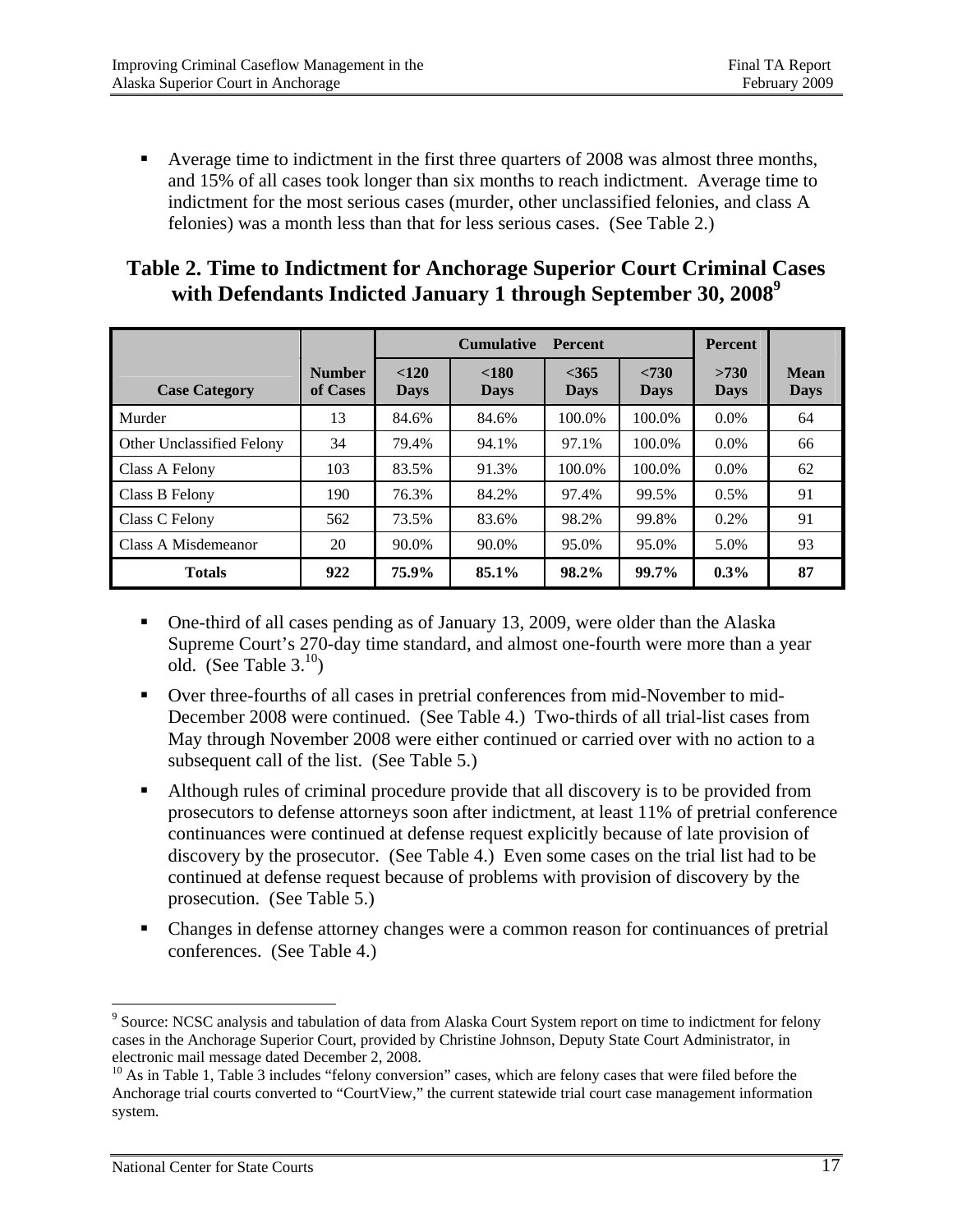- Unavailability of defense attorneys was a common reason for continuances on the trial list. Continuances at prosecution request were far less common than at defense request. Witness issues were the most common reason for granting trial-list continuances to the prosecution. (See Table 5.)
- In late January 2009, the Office of the Administrative Director was about to complete a study of the number of scheduled court events in Anchorage cases closed in the fourth quarter of 2008. Among about 400 cases, there were several cases with more than 70 scheduled court events. $^{11}$

<sup>&</sup>lt;sup>11</sup> Source: Office of the Administrative Director of the Alaska Court System, preliminary information reported by Christine Johnson in electronic message to David Steelman, January 26, 2009.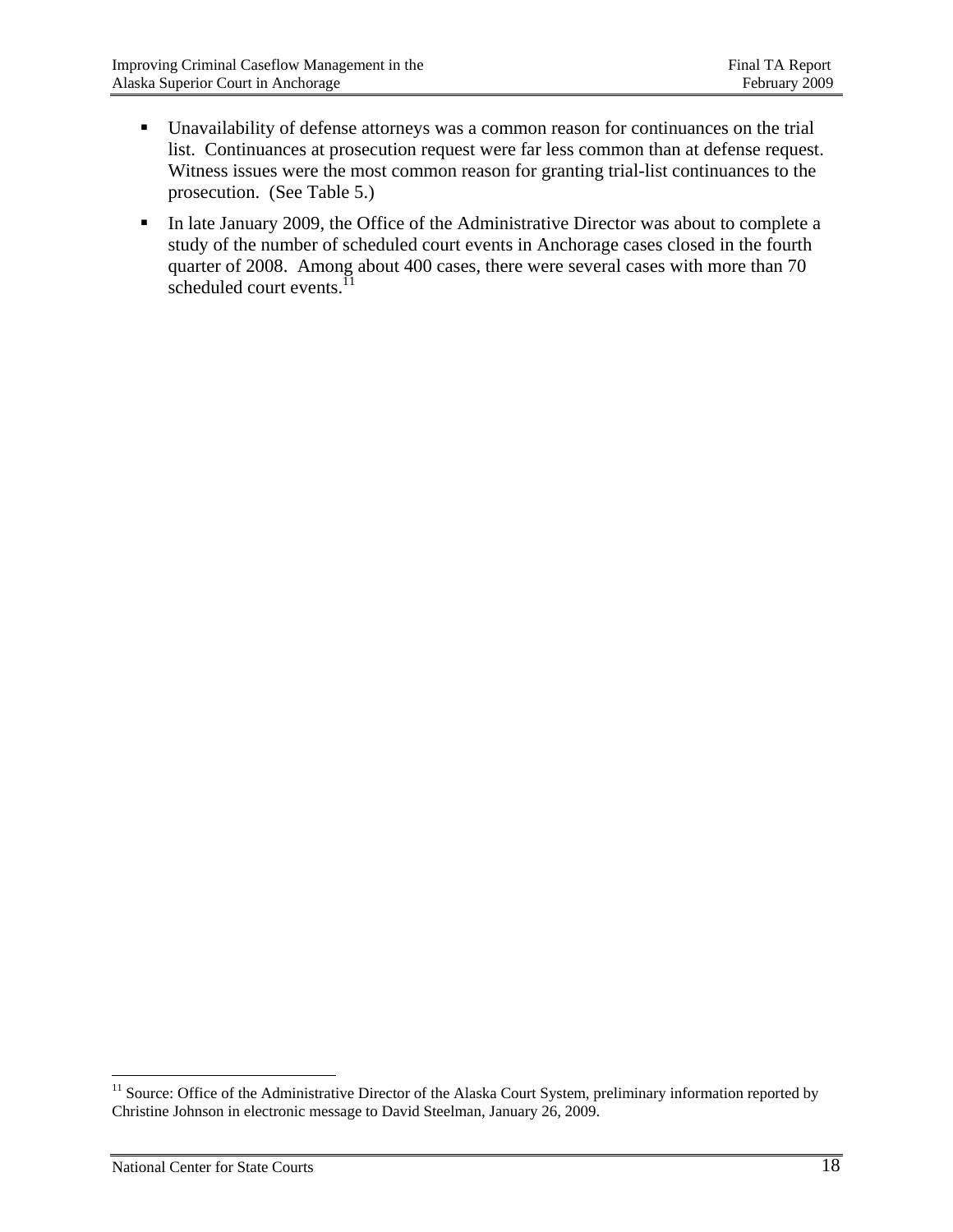### **Table 3. Age of Pending Felony Cases in Anchorage Superior Court, by Degree of Most Serious Offense at Reporting (as of January 13, 2009)<sup>12</sup>**

| <b>Days</b><br><b>Pending</b> | Felony<br>Conver-<br>sion | <b>Murder</b><br><b>Unclass</b><br>Felony | <b>Other</b><br><b>Unclass</b><br><b>Felony</b> | <b>Class</b><br>$\mathbf{A}$<br><b>Felony</b> | <b>Class</b><br>B<br><b>Felony</b> | <b>Class</b><br>$\mathbf C$<br>Felony | <b>Class</b><br>A<br><b>MD</b> | <b>Class</b><br>B<br><b>MD</b> | <b>Not</b><br><b>Classified</b><br><b>MD</b> | <b>Totals</b> | Percent | <b>Cumulative</b><br>Percent |
|-------------------------------|---------------------------|-------------------------------------------|-------------------------------------------------|-----------------------------------------------|------------------------------------|---------------------------------------|--------------------------------|--------------------------------|----------------------------------------------|---------------|---------|------------------------------|
| $0 - 90$                      | $\mathbf{0}$              | 4                                         | 15                                              | 41                                            | 102                                | 272                                   | 16                             |                                | $\mathbf{1}$                                 | 452           | 36.4%   | 36.4%                        |
| 91-180                        | $\mathbf{0}$              | $\mathfrak{2}$                            | 8                                               | 30                                            | 56                                 | 114                                   | 5                              | $\boldsymbol{0}$               | $\overline{0}$                               | 215           | 17.3%   | 53.7%                        |
| 181-270                       | $\overline{0}$            |                                           | 10                                              | 30                                            | 32                                 | 81                                    | 3                              | $\overline{0}$                 | $\overline{0}$                               | 157           | 12.7%   | 66.4%                        |
| 271-365                       | $\mathbf{0}$              | 4                                         | 10                                              | 19                                            | 26                                 | 53                                    | 6                              | $\boldsymbol{0}$               | $\boldsymbol{0}$                             | 118           | 9.5%    | 75.9%                        |
| 366-450                       | $\mathbf{0}$              | 3                                         | 10                                              | 15                                            | 14                                 | 34                                    | $\boldsymbol{0}$               | $\boldsymbol{0}$               | $\boldsymbol{0}$                             | 76            | 6.1%    | 82.0%                        |
| 451-540                       | $\mathbf{0}$              | $\overline{2}$                            | $\overline{7}$                                  | 14                                            | 13                                 | 24                                    | $\boldsymbol{0}$               | $\boldsymbol{0}$               | $\boldsymbol{0}$                             | 60            | 4.9%    | 86.9%                        |
| 541-630                       | $\overline{0}$            | $\overline{4}$                            | 7                                               | 6                                             | 8                                  | 12                                    | $\boldsymbol{0}$               | $\overline{0}$                 | $\overline{0}$                               | 37            | 3.0%    | 89.9%                        |
| 631-730                       | $\mathbf{0}$              | 5                                         | 10                                              | $\mathfrak{Z}$                                | $\boldsymbol{2}$                   | 9                                     | 1                              | $\overline{0}$                 | $\overline{0}$                               | 30            | 2.4%    | 92.3%                        |
| Over 730                      | 11                        | 12                                        | 12                                              | 16                                            | 20                                 | 25                                    | $\boldsymbol{0}$               | $\overline{0}$                 | $\overline{0}$                               | 96            | 7.7%    | 100.0%                       |
| <b>Totals</b>                 | 11                        | 37                                        | 89                                              | 174                                           | 273                                | 624                                   | 31                             | $\mathbf{1}$                   | $\mathbf{1}$                                 | 1241          | 100.0%  | 100.0%                       |

<sup>&</sup>lt;sup>12</sup> \*Source: Office of the Administrative Director of the Alaska Court System, as reported in electronic mail message from Christine Johnson to David Steelman, January 29, 2009.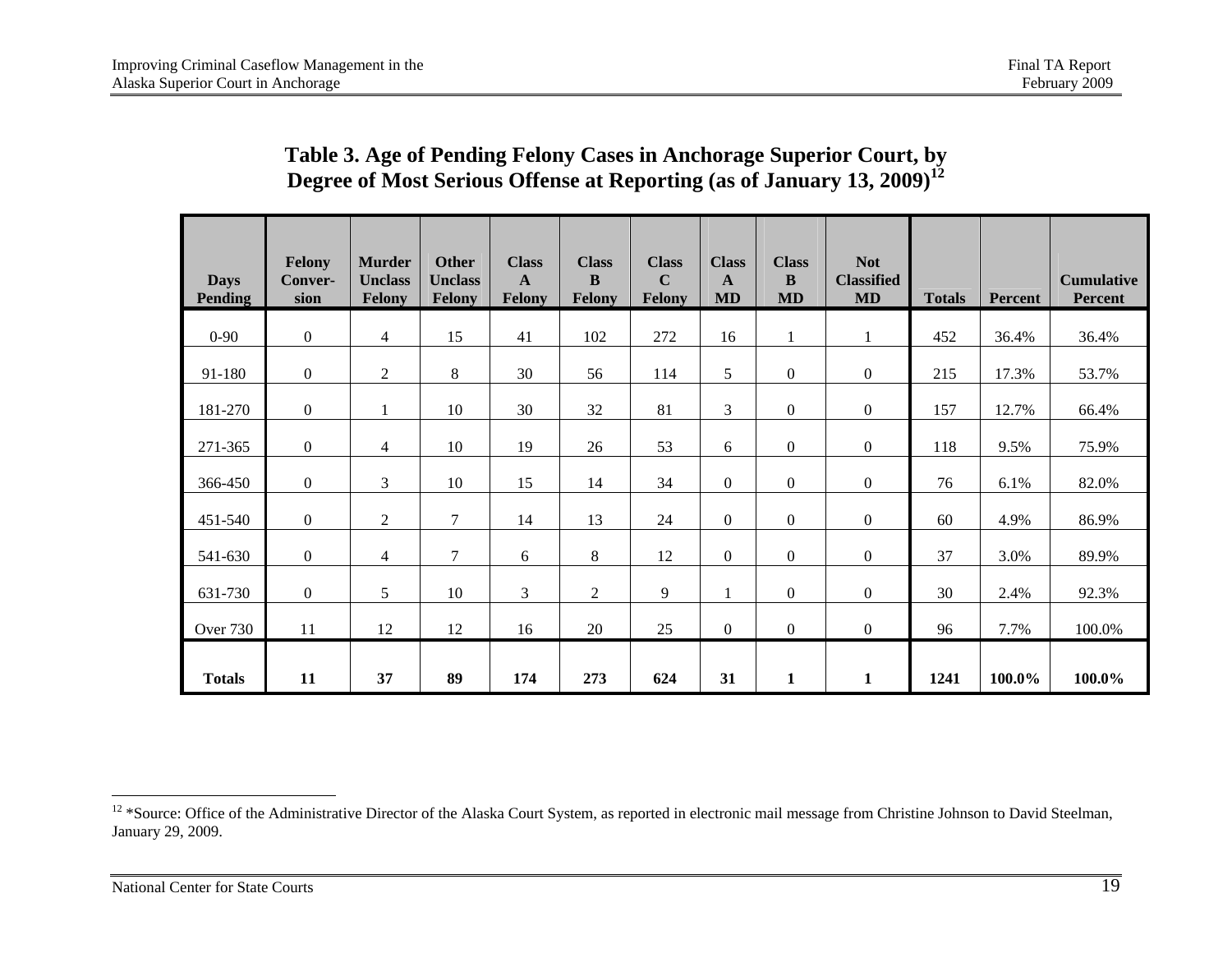### **Table 4. Continuances in Anchorage Superior Court Pretrial Conference Dockets, November 17 to December 17, 200813**

| <b>Description</b>                  | <b>Number</b>  | <b>Percent</b> |
|-------------------------------------|----------------|----------------|
| <b>Total Cases</b>                  | 207            | 100.0%         |
| <b>Total Continuances</b>           | 157            | 75.8%          |
| New Attorney<br>▪                   | 40             | 19.3%          |
| "Status Quo"                        | 33             | 15.9%          |
| <b>Motions</b>                      | 30             | 14.5%          |
| <b>Investigation Needed</b>         | 19             | 9.2%           |
| New Agency                          | 19             | 9.2%           |
| Defense Attorney Not Ready<br>▪     | 18             | 8.7%           |
| Discovery                           | 18             | 8.7%           |
| Change Of Plea<br>▪                 | 17             | 8.2%           |
| <b>Defense Expert Issues</b>        | 7              | 3.4%           |
| Defendant in Treatment<br>▪         | $\overline{2}$ | 1.0%           |
| State unavailable                   | 1              | 0.5%           |
| <b>Average Days Cases Continued</b> | 29.4           |                |

<sup>&</sup>lt;sup>13</sup> Source: NCSC analysis of data on Anchorage Superior Court pretrial conferences held in criminal cases, as reported in a December 17 memorandum from Adrienne Bachman, Anchorage District Attorney's Office to David Steelman, NCSC, transmitted by electronic mail message dated Friday, December 19, 2008.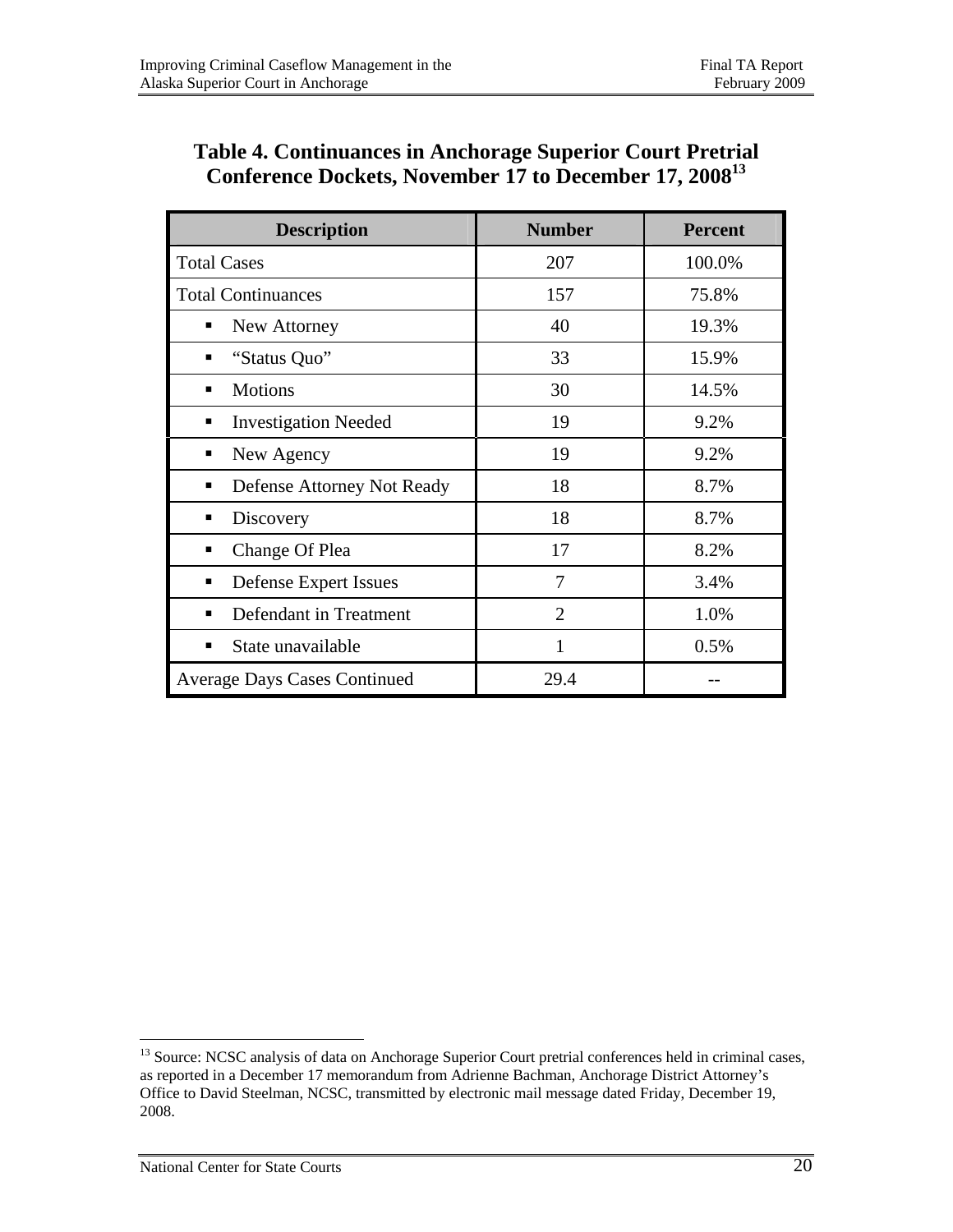| <b>Date List</b><br><b>Called</b> | <b>Cases</b><br>on List | <b>Sent for</b><br><b>Trial</b> | Case<br>Cont'd <sup>b</sup> | <b>R</b> 45<br><b>Tolled</b> | Judge<br>Disq'd | PTH or<br><b>PTC</b> | <b>Change</b><br>of Plea | Other <sup>c</sup> | No Action <sup>d</sup> |
|-----------------------------------|-------------------------|---------------------------------|-----------------------------|------------------------------|-----------------|----------------------|--------------------------|--------------------|------------------------|
| May 30                            | 39                      | $\overline{2}$                  | 13                          | 6                            | 5               | 1                    | $\mathbf{I}$             | 7                  | 8                      |
| June 13                           | 45                      | $\overline{4}$                  | 8                           | 6                            | 11              | 5                    | $\theta$                 | $\boldsymbol{0}$   | 16                     |
| July 3                            | 54                      | $\mathfrak{2}$                  | 11                          | $\Omega$                     | 11              | $\boldsymbol{0}$     | $\overline{2}$           | $\mathbf{1}$       | 30                     |
| Aug 8                             | 46                      | $\overline{2}$                  | 21                          | 5                            | 8               | $\boldsymbol{0}$     | 3                        | 1                  | 14                     |
| Sep 12                            | 60                      | $\overline{4}$                  | 20                          | 8                            | 6               | $\overline{4}$       | 4                        | $\overline{3}$     | 17                     |
| Oct 9                             | 63                      | $\overline{2}$                  | 19                          | $\Omega$                     | 12              | $\boldsymbol{0}$     | 1                        | 3                  | 30                     |
| Nov $6$                           | 61                      | $\overline{2}$                  | 7                           | 13                           | 7               | $\overline{4}$       | 5                        | 11                 | 28                     |
| Nov <sub>20</sub>                 | 78                      | $\overline{4}$                  | 8                           | 8                            | 5               | 1                    | 1                        | 9                  | 54                     |
| <b>Totals</b><br>Pct <sup>a</sup> | 446<br>100.0%           | 22<br>4.9%                      | 107<br>24.0%                | 46<br>10.3%                  | 65<br>14.6%     | 15<br>3.4%           | 17<br>3.8%               | 35<br>7.8%         | 197<br>44.2%           |

### **Table 5. Anchorage Superior Court Criminal Trial List Results, May 30 to November 20, 2008<sup>14</sup>**

**a. Note on Percentages.** Trial call results are not mutually exclusive and may total more than 100% of cases listed.

#### **b. Continuance Requester/Reason (may be more than one per case):**

- 1. Stipulated by Attorneys (19)
- 2. Requests by Prosecution Attorney a. Witness issue  $(10)$  b. Discovery  $(2)$
- 3. Requests by Defense Attorney
	- a. Attorney unavailability  $(30)$  g. Attorney conflict  $(2)$ 
		-
		-
		-
		- e. Conflict/change of counsel (4) k. Need evidence view (1)
		- f. Discovery  $(4)$  l. Witness issue  $(1)$
- 4. Requester not specified
	- a. Attorney unavailable (1) c. Expert unavailable (1)
	- b. Defendant indicted on new charges (1)

#### **c. Other Trial Call Results**

- 1. Removed from trial call (9) 6. In camera review (1)
- 

- 
- 
- 
- 
- 
- b. Negotiations in progress (16) h. Co-defendant severance motion (1)
- c. Motions pending (11) i. Difficulty communicating with client (1) d. Defendant absent (5) i. Interpreter needed (1)
	- j. Interpreter needed  $(1)$
	-
	-
	- -
- 2.  $SQ(5)$  7. Mistrial petition to appeal filed (1)
- 3. Dismissal motion (4) 8. Notice of entrapment defense (1)
- 4. Rep hearing (4) 9. Pre-plea PSR motion (1)
- 5. NOU before trial call (2) 10. Request for date certain (1)
- **d. "No Action" Cases.** For any case on the Court's trailing trial-list, "no action" means that it is remains listed for trial until the next call of the list. In essence, this can be interpreted to mean that each such case must be continued because the Court cannot reach it for trial on the current call of the list.

<sup>&</sup>lt;sup>14</sup> Source: NCSC analysis and tabulation of Anchorage Superior Court trial call results provided by Sharon Derksen, Judicial Assistant to Deputy Presiding Judge Philip Volland, in electronic mail message dated Friday, November 21, 2008.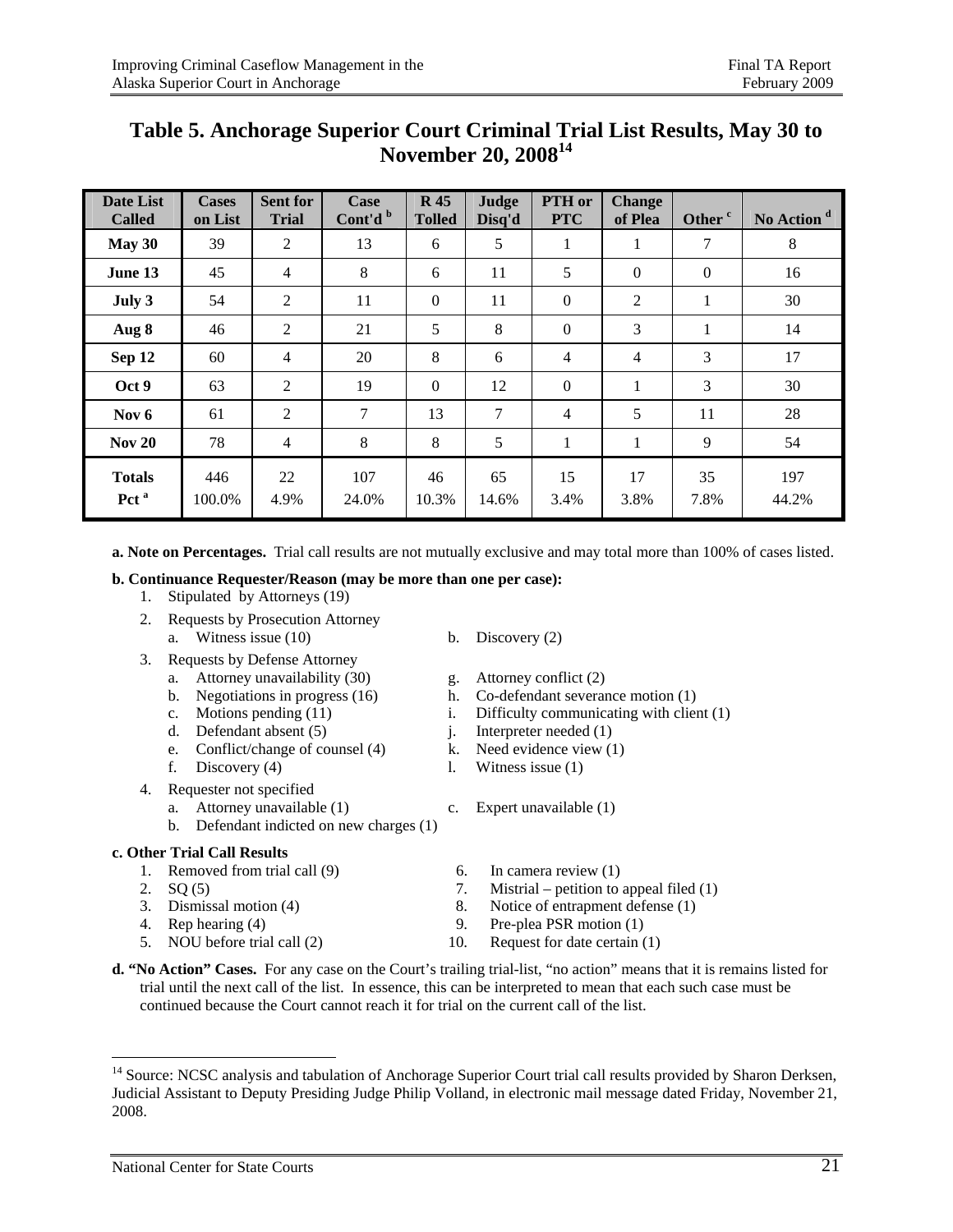### **NCSC Recommendations for Improvement**

 Based on what the NCSC consultant has learned to date, the following 12 recommendations suggest steps toward the improvement of criminal caseflow management in Anchorage. It is important to emphasize that these recommendations are offered as a starting point for work on a plan for improvement that will have the support of judges, prosecutors, public defense attorneys, and other important stakeholders.

- 1. The Alaska Court System, Alaska Department of Law, Public Defender Agency, and Office of Public Advocacy should endorse the following propositions:
	- a. Unnecessary delay in the criminal justice process undermines and defeats the purposes of courts.
	- b. Except when required in the interest of meaningful progress to just resolution of cases, unnecessary rescheduling of criminal court hearings undermines and defeats the prudent use of public resources.
	- c. Full and free discovery should be provided at the earliest reasonable opportunity in criminal cases to provide adequate information for informed pleas, expedite trial, and otherwise meet the requirements of due process.
- 2. The Superior Court in Anchorage should agree to be accountable for its performance in criminal cases through appropriate performance measures,<sup>15</sup> which might include the following:
	- a. Reducing delay through criminal backlog reduction:<sup>16</sup>
	- b. Reducing excess workload for judges, attorneys and support staff by reducing the number of court settings required to proceed from initiation to just disposition of criminal cases;
	- c. Reducing the number of continuances granted for discovery and other reasons; and
	- d. Improving the certainty of early trial or non-trial disposition for criminal cases once they have been listed for trial.
- 3. The Anchorage Offices of the Alaska Department of Law, Public Defender Agency, and Office of Public Advocacy should agree (a) to be accountable for compliance in individual cases with the orders of the Superior Court in Anchorage, and (b) to be accountable to their respective state-level leaders for meeting expectations in Recommendations 1 and 2 above.
- 4. Working with the Office of the Administrative Director and the Anchorage Offices of the Department of Law, Public Defender Agency, Office of Public Advocacy, law enforcement officials and other stakeholders as necessary, the Superior Court in

 $\overline{a}$ <sup>15</sup> See Conference of State Court Administrators, "White Paper on Creating a Culture of Accountability and Transparency: Court System Performance Measures" (adopted December 2008), http://cosca.ncsc.dni.us/WhitePapers/2008%20White%20Paper-Performance%20Measurement-Final-Dec5-08.pdf.

<sup>16</sup> See John Greacen, "Backlog Performance Measurement – A Success Story in New Jersey," 46 *Judges' Journal* 42 (Winter 2007).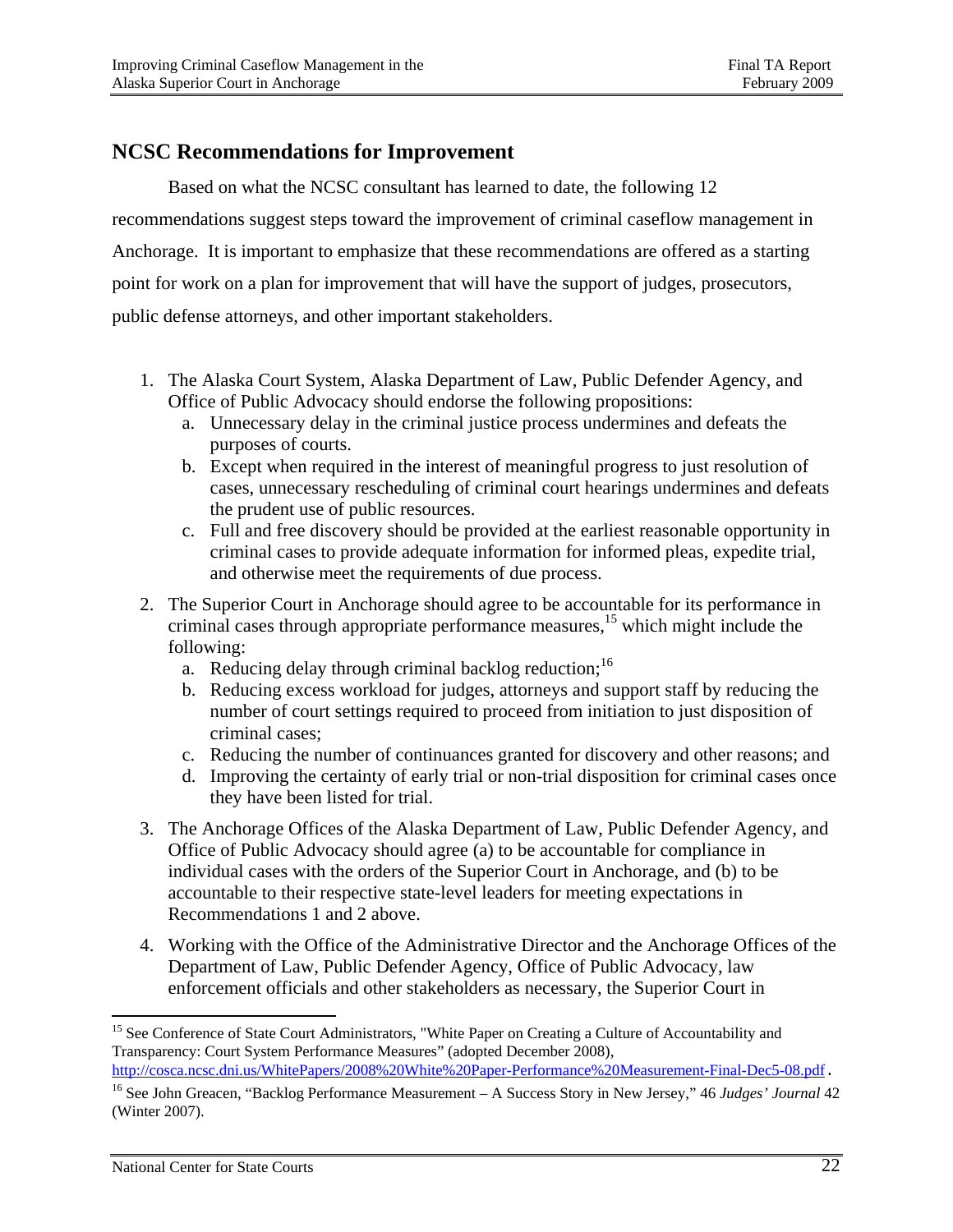Anchorage should take steps to meet the expectations in Recommendations 1 and 2 above through the development and implementation a criminal caseflow management improvement plan. The criminal caseflow management improvement plan should include provisions for ongoing to evaluate of plan implementation by the Office of the Administrative Director and the Anchorage Superior Court in terms of Recommendations 1 and 2, so that the Superior Court and other stakeholders can make any necessary refinements and revisions.

- 5. The criminal caseflow management improvement plan should have separate sections that provide for
	- a. Reduction of backlogged cases (those older than applicable time standards) in the Court's existing inventory of pending criminal cases; and
	- b. A new approach to the management of new cases filed on and after July 1, 2009 (or another appropriate date), implementing the following basic elements of effective caseflow management: $17$ 
		- (i) Early and continuous judicial supervision of case progress;
		- (ii) Assurance of credible trial/hearing dates and control of continuances;
		- (iii) Intermediate time goals governing the elapsed time between major case events; and
		- (iv) Early case differentiation to establish an appropriate timetable for each case, based on case complexity.
- 6. For all criminal cases (including those now pending or backlogged and any new filings), the caseflow management improvement plan should promote meaningful court events and credible trial dates by providing for the development, adoption and consistent reasonable application of a court policy on the grant of continuances, with features consistent with those in Attachments B and C.
- 7. In keeping with the Alaska Supreme Court's 270-day time standard, the criminal caseflow management improvement plan should provide for early and continuous judicial supervision of case progress by including intermediate time goals governing the time between major case events, and reports from the court's case management system should regularly provide information on the status of pending cases in terms of such intermediate time goals.
- 8. The backlog reduction section of the criminal caseflow management improvement plan should include such features as the following:
	- a. Court review of the current pending inventory to identify the specific steps that must be taken to bring backlog cases to just dispositions;
	- b. Entry of a scheduling order for backlog cases on a suitable timetable to prepare them for trial or disposition by non-trial means;
	- c. For all other cases, entry of scheduling orders with case differentiation to establish an appropriate timetable based on case complexity; and
	- d. Temporary state-level infusion of additional judges and other resources to expose backlog cases to trial.

<sup>&</sup>lt;sup>17</sup> See David Steelman, with John Goerdt and James McMillan, *Caseflow Management: The Heart of Court Management in the New Millennium* (Williamsburg, VA: National Center for State Courts, 2004 edition).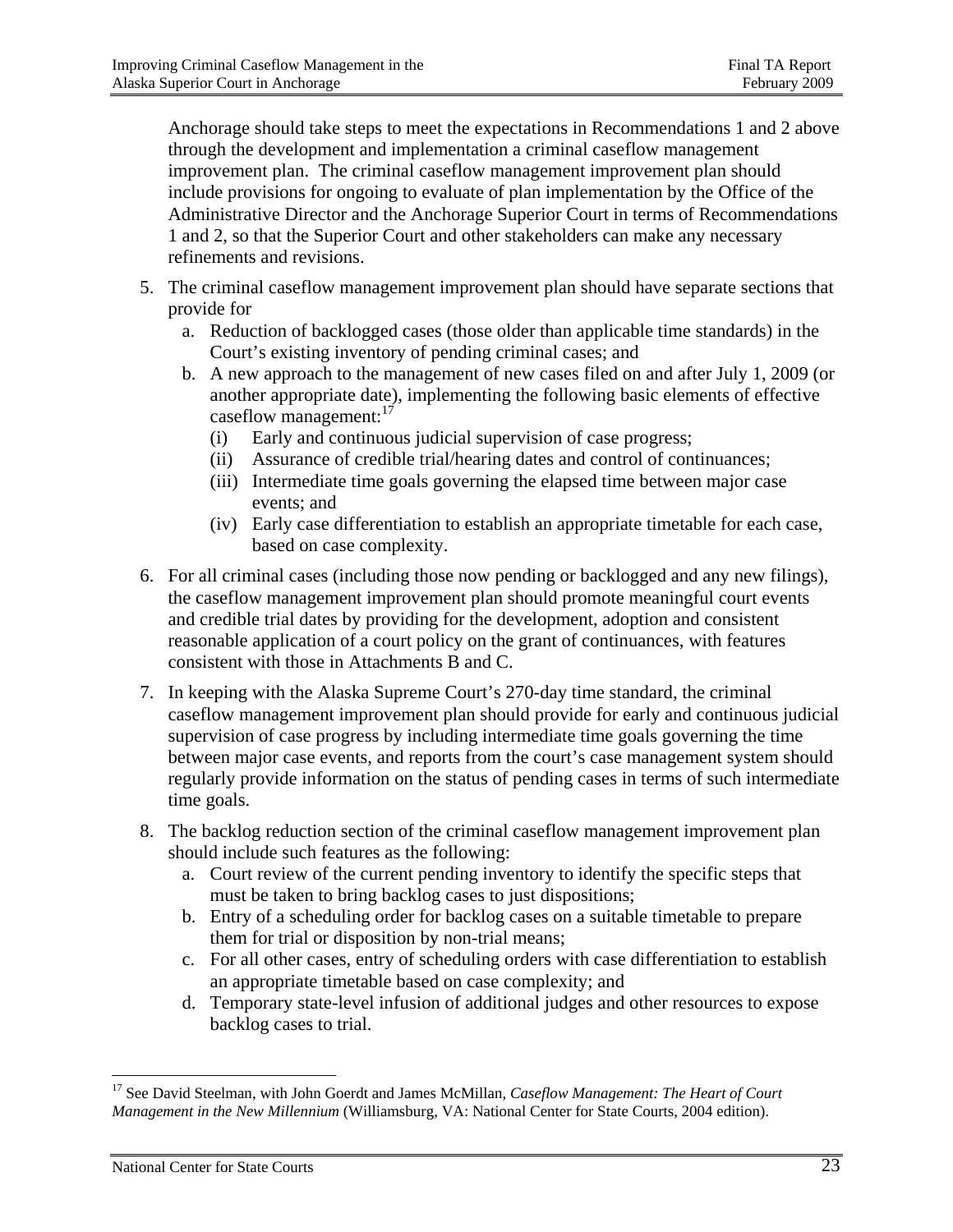- 9. The section of the improvement plan dealing with all new cases filed on and after July 1 or another appropriate date should provide for early and continuous judicial supervision of case progress through
	- a. encouragement of early exchange of appropriate pre-indictment discovery;  $^{18}$
	- b. identification of cases suitable for negotiated disposition at pre-indictment hearing;
	- c. entry of pre-indictment orders at the conclusion of the pre-indictment hearing identifying cases that will go directly to a grand jury for prosecution by indictment;
	- d. for all other cases, entry of pre-indictment orders at the conclusion of the preindictment hearing, governing the length of time within which defendants can waive prosecution by indictment and enter a pre-indictment plea to an information; and
	- e. for cases prosecuted by indictment, entry at felony arraignment of a case scheduling order setting a timetable for completion of discovery, filing and hearing of any suppression motion, pretrial conference, plea cutoff, and trial.
- 10. For all new cases filed on and after July 1 or another appropriate date, the improvement plan should provide for case differentiation during pre-indictment to identify cases that should go directly to a grand jury and for post-indictment differentiated case management (DCM) through the entry of a case scheduling order at felony arraignment that distinguishes complex cases requiring special judicial attention from other felony cases (see Attachment D).
- 11. To enhance credibility of trial dates by promoting early non-trial disposition of cases, the criminal caseflow management improvement plan should provide for the adoption and consistent application of a "plea cutoff" policy with such features as those suggested in Attachment E.
- 12. The criminal caseflow management improvement plan should emphasize the critical importance of having credible trial dates.<sup>19</sup> To this end, the plan should call for the Court
	- a. to reduce the number of cases to be tried by achieving early non-trial dispositions through such means as those recommended above;
	- b. to create the expectation of certainty and credible trial dates through the consistent application of a policy controlling continuances;
	- c. to monitor the number of scheduled events per case closely, with the goal of having an average no more than 1.5 settings per case for trials and other court events, thereby creating an expectation among judges, attorneys and parties that trial or hearing is more likely than not to occur on or very near the first-scheduled date; and
	- d. to optimize trial schedules by setting the smallest number of cases to ensure trial of matters at or near the first-scheduled trial date and within applicable time standards, while accommodating cases that "fall out" by plea or continuance for good cause shown.

 $18$  This part of the recommendation reflects the view that prompt justice and more efficient use of the time of judges, prosecutors and defenders will be promoted through the exchange of as much discoverable information as possible *before* indictment, viewing discovery provisions in the rules of criminal procedure and the new discovery reports as the *latest* point by which discovery *should* be exchanged rather than as the *earliest* point by which the bulk of it *must* be provided.

<sup>&</sup>lt;sup>19</sup> Steelman, *Caseflow Management: The Heart of Court Management in the New Millennium* (2004), pp. 6-11.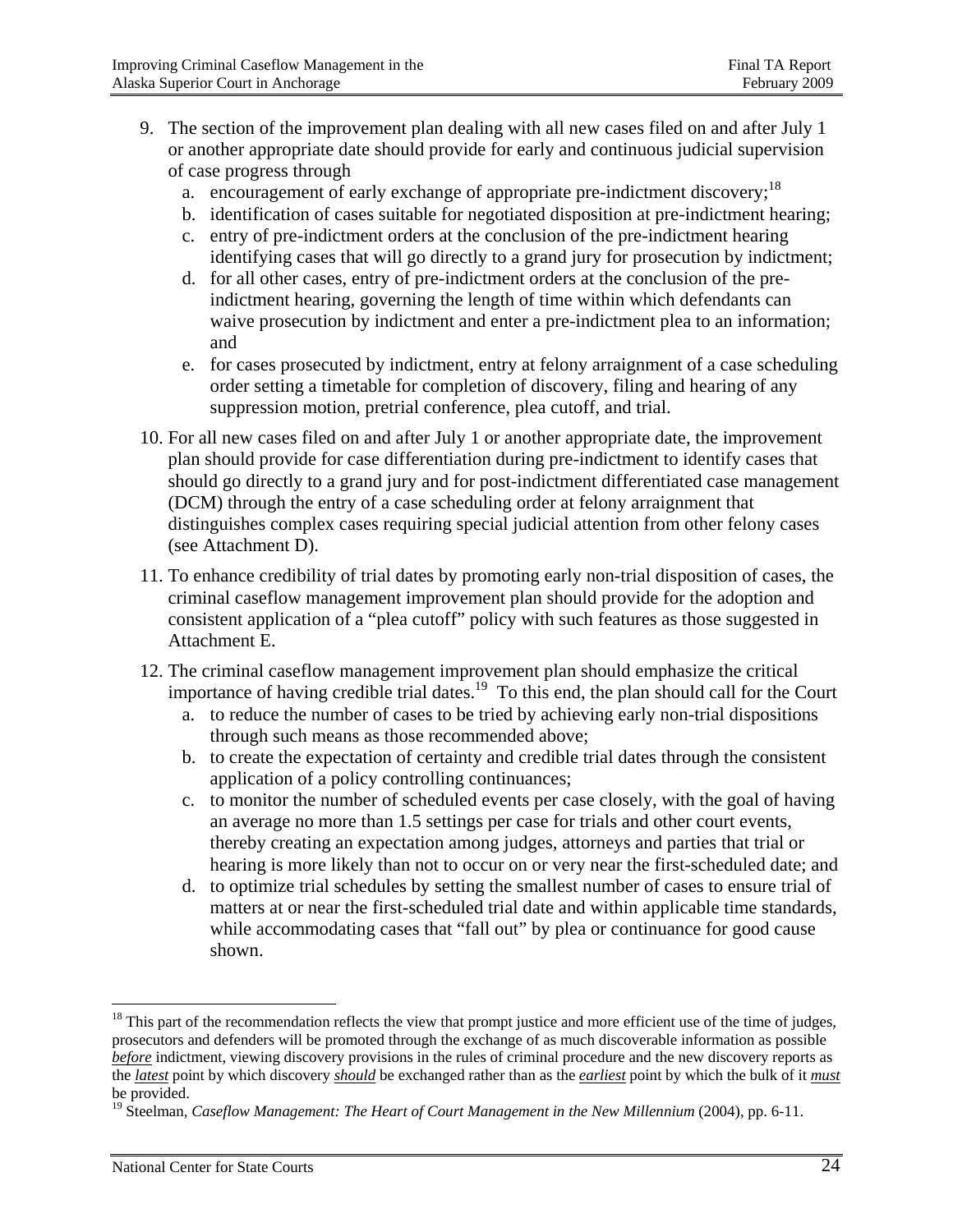### **Conclusion**

 The increase in the number of cases on the Anchorage Superior Court trial list (from 39 in May 2008 to 78 in November, as Table 5 shows) might be seen as a reflection of a criminal court process that is spinning out of control. Tendencies in that direction can be reversed, however, if appropriate steps are taken under court leadership and with the commitment of judges, prosecutors, defense attorneys and other stakeholders. The NCSC consultant is confident that this can be achieved through such steps as those suggested in this brief report.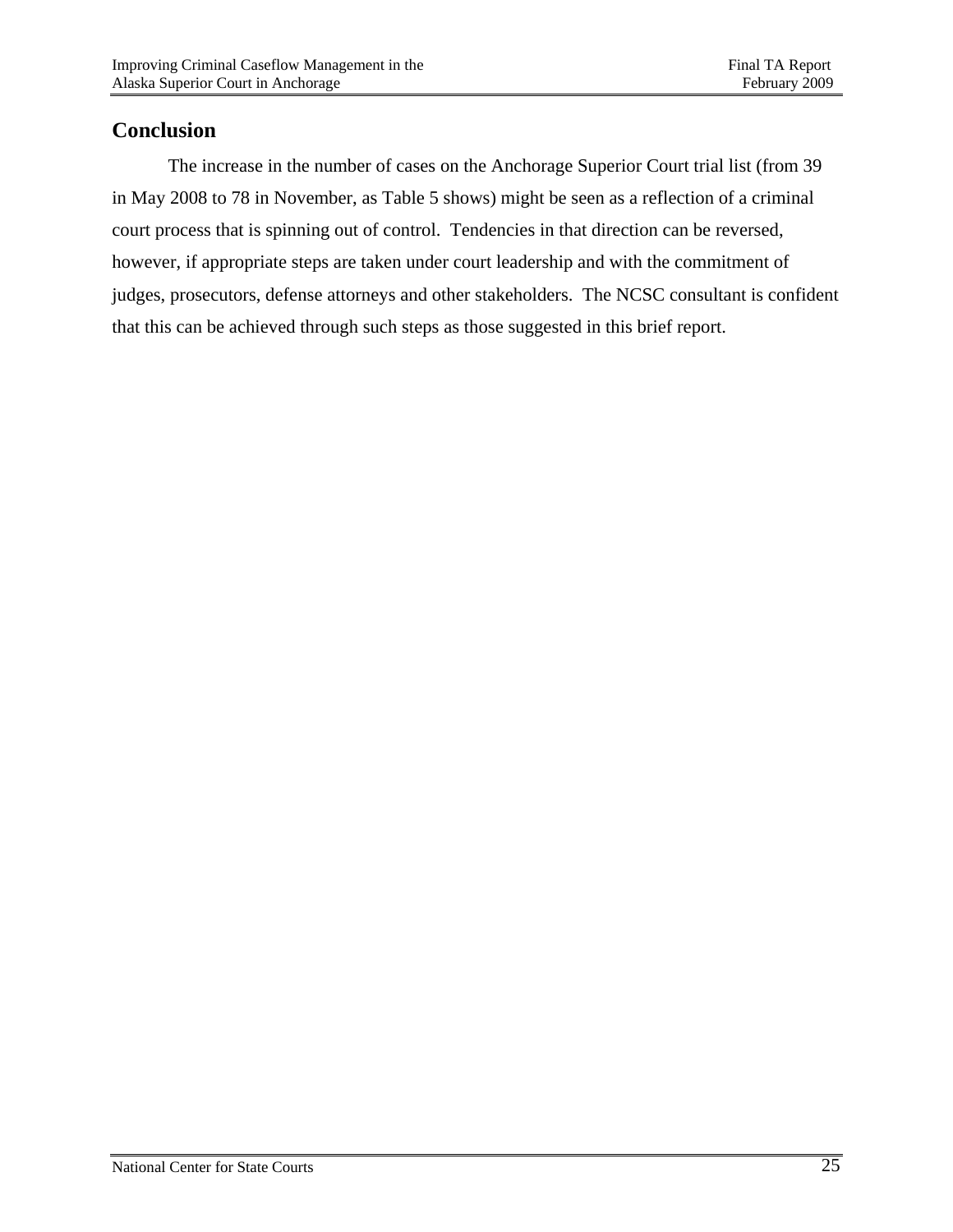## **ATTACHMENTS**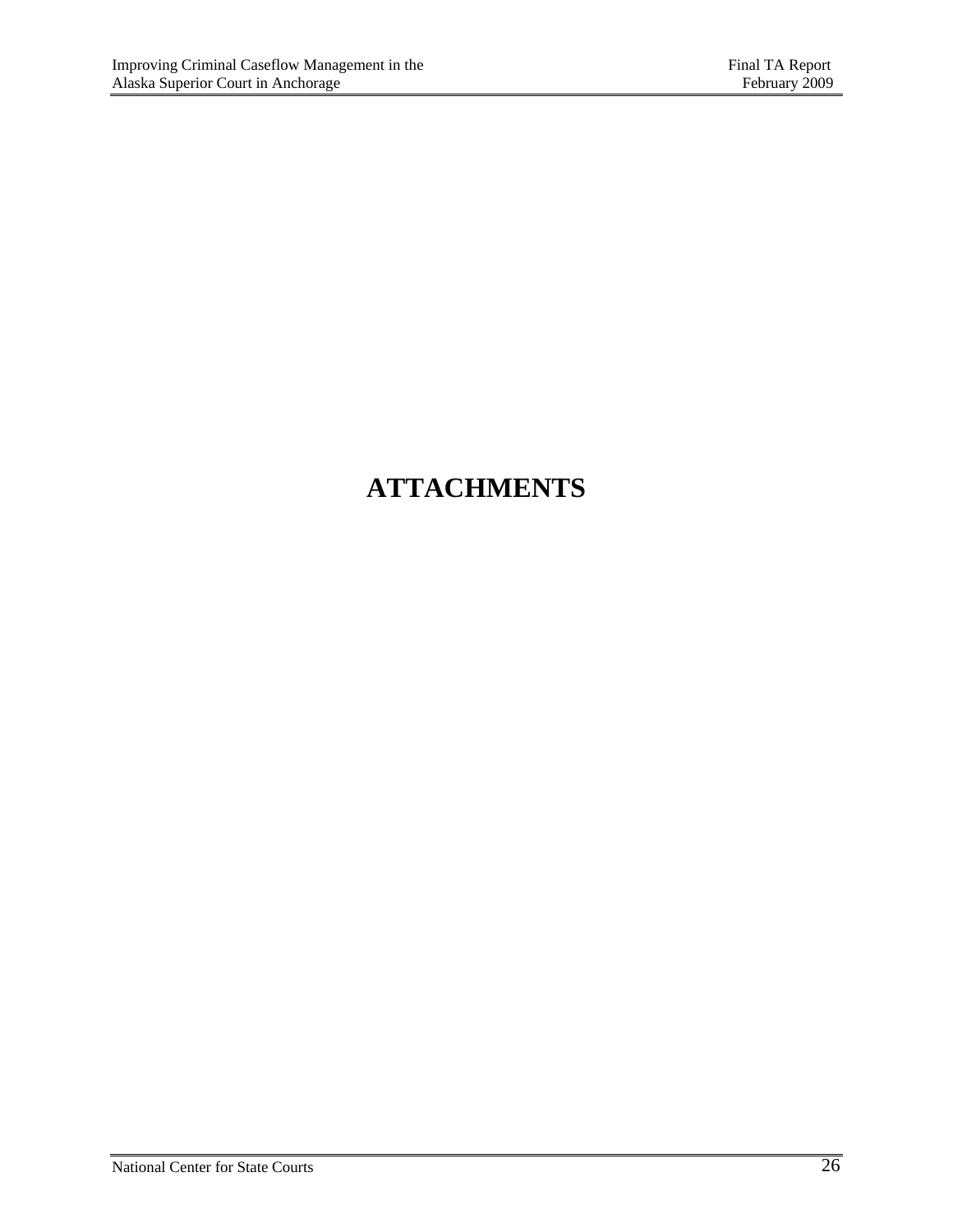## **ATTACHMENT A. HOW DELAY UNDERMINES THE PURPOSES OF THE COURTS AND THE CRIMINAL CASE PROCESS\***

|    | <b>Purpose</b>                                                          | <b>Effects of Delay</b>                                                                                                                                                                                                                                                                                                                                                      |
|----|-------------------------------------------------------------------------|------------------------------------------------------------------------------------------------------------------------------------------------------------------------------------------------------------------------------------------------------------------------------------------------------------------------------------------------------------------------------|
| 1. | To do individual<br>justice in<br>individual cases                      | The American method of ascertaining the facts $-$ the adversary system $-$ is memory<br>dependent. Memory diminishes with time. The longer the period between the<br>commission of an offense and the trial or other case disposition, the less reliable the<br>fact-finding process (and thus the less likely that individual justice will be done in<br>individual cases). |
| 2. | To appear to do<br>justice in<br>individual cases                       | When delays are lengthy, people lose confidence in the courts and question their<br>capacity to find facts and apply the law consistently and fairly. People understand<br>that lengthy delays undermine the courts' capacity to provide justice.                                                                                                                            |
| 3. | To provide a forum<br>for the resolution<br>of legal disputes           | When lengthy delays exist, the people involved in a case – the defendant, the<br>victim, the witnesses, and others whose lives are affected by the case – cannot put<br>the case behind them and get on with their lives. Delay in resolving the case<br>prolongs the anxiety and uncertainty that is part of every criminal case.                                           |
| 4. | To protect against<br>the arbitrary use of<br>government power          | When cases drag on because of attorney unwillingness to proceed or because of the<br>court's inability to schedule and hold a trial promptly, there are several negative<br>effects on the lives of such people as (a) defendants held longer in jail than<br>necessary, or (b) victims and witnesses who must wait longer than necessary for<br>case outcomes.              |
| 5. | To make a formal<br>record of legal<br>status                           | The longer a case drags on, the longer the period of uncertainty regarding the<br>defendant's legal status.                                                                                                                                                                                                                                                                  |
| 6. | To deter criminal<br>behavior                                           | To be most effective in deterring both the defendant and others, a sanction must be<br>imposed reasonably close in time to the commission of the offense. Even if a<br>defendant is ultimately found (or pleads) guilty, a sentence imposed long after the<br>fact will be less likely to deter future criminal behavior.                                                    |
| 7. | To help rehabilitate<br>persons convicted<br>of crime                   | The potential for rehabilitation diminishes as time passes. Just as with deterrence,<br>the swiftness with which adjudication is made is important if we are serious about<br>trying to rehabilitate offenders when that would serve the interests of society.                                                                                                               |
| 8. | To separate<br>persons convicted<br>of serious offenses<br>from society | Lengthy delays mean that some offenders who will ultimately be sent to the state<br>prison either (a) remain at large in the community or (b) are locally detained while<br>they await trial or plea, and convicted felons may remain in a local jail while they<br>await sentencing and transfer to prison.                                                                 |

<sup>\*</sup> The eight purposes of courts listed here are the most consistently prominent among those that have been identified over the years by judges attending courses offered by the National Judicial College in Reno, Nevada. See Barry Mahoney, et al., *Planning and Conducting a Workshop on Reducing Delay in Felony Cases, Volume One: Guidebook for Trainers* (NCSC, 1991), Part 2, Unit P2.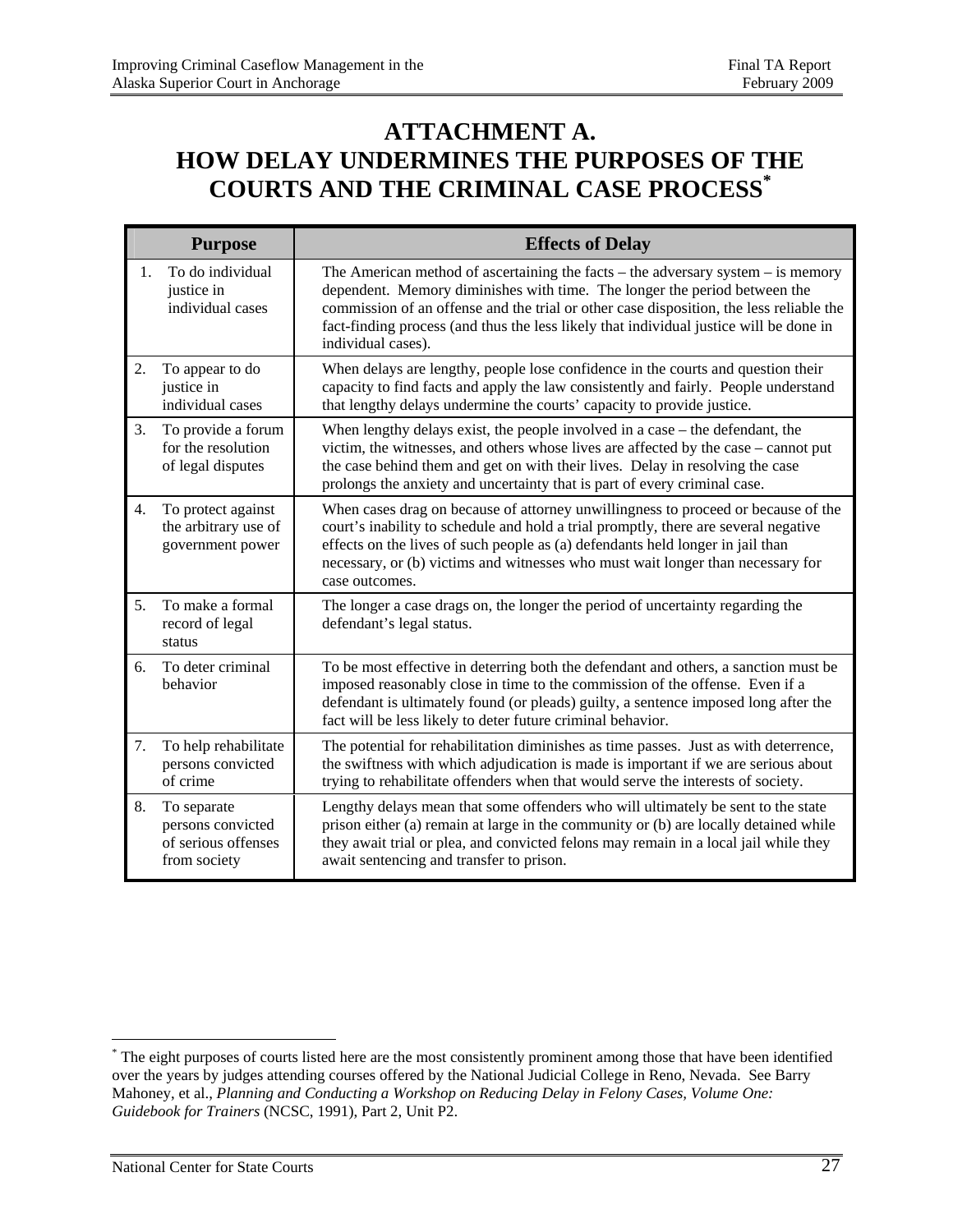## **ATTACHMENT B. MODEL CONTINUANCE POLICY\***

 It is the policy of this Court to provide justice for citizens without unnecessary delay and without undue waste of the time and other resources of the Court, the litigants, and other case participants. For all of its case types and dockets, and in all of its courtrooms, the Court looks with strong disfavor on motions or requests to continue court events. To protect the credibility of scheduled trial dates, trial-date continuances are especially disfavored.

 Except in unusual circumstances, any continuance motion or request shall be in writing and filed not later than [48 hours] before the court event for which rescheduling is requested. Each continuance motion or request shall state reasons and be signed by both the attorney and the party making the request.

 The Court shall grant a continuance only for good cause shown. Continuances on agreement of counsel or the parties shall not be automatically granted. Any grant of a continuance motion or request by the Court shall be made on the record, with an indication of who requested it and the reasons for granting it. Whenever possible, the Court shall hold the rescheduled court event not later than [7 days] after the date from which it was continued.

 Information about the source of each continuance motion or request in a case and the reason for any continuance granted by the Court shall be entered for that case in the Court's computerized case management information system. At least once a quarter, the chief judge and other judges of the Court shall promote the consistent application of this continuance policy by reviewing and discussing a computer report by major case type on the number of continuances requested and granted during the previous period, especially as they relate to the incidence and duration of trial-date continuances. As necessary, the Court shall work with bar representatives and court-related agencies to seek resolution of any organizational or systemic problems that cause cases to be rescheduled, but which go beyond the unique circumstances of individual cases.

<sup>\*</sup> This model policy was originally developed by David C. Steelman, Principal Court Management Consultant, National Center for State Courts, at the request of Hon. John L. Collins, Presiding Judge, Yamhill County Circuit Court, McMinnville, OR, in March 2006, as part of a caseflow management technical assistance program with the Oregon Judicial Department.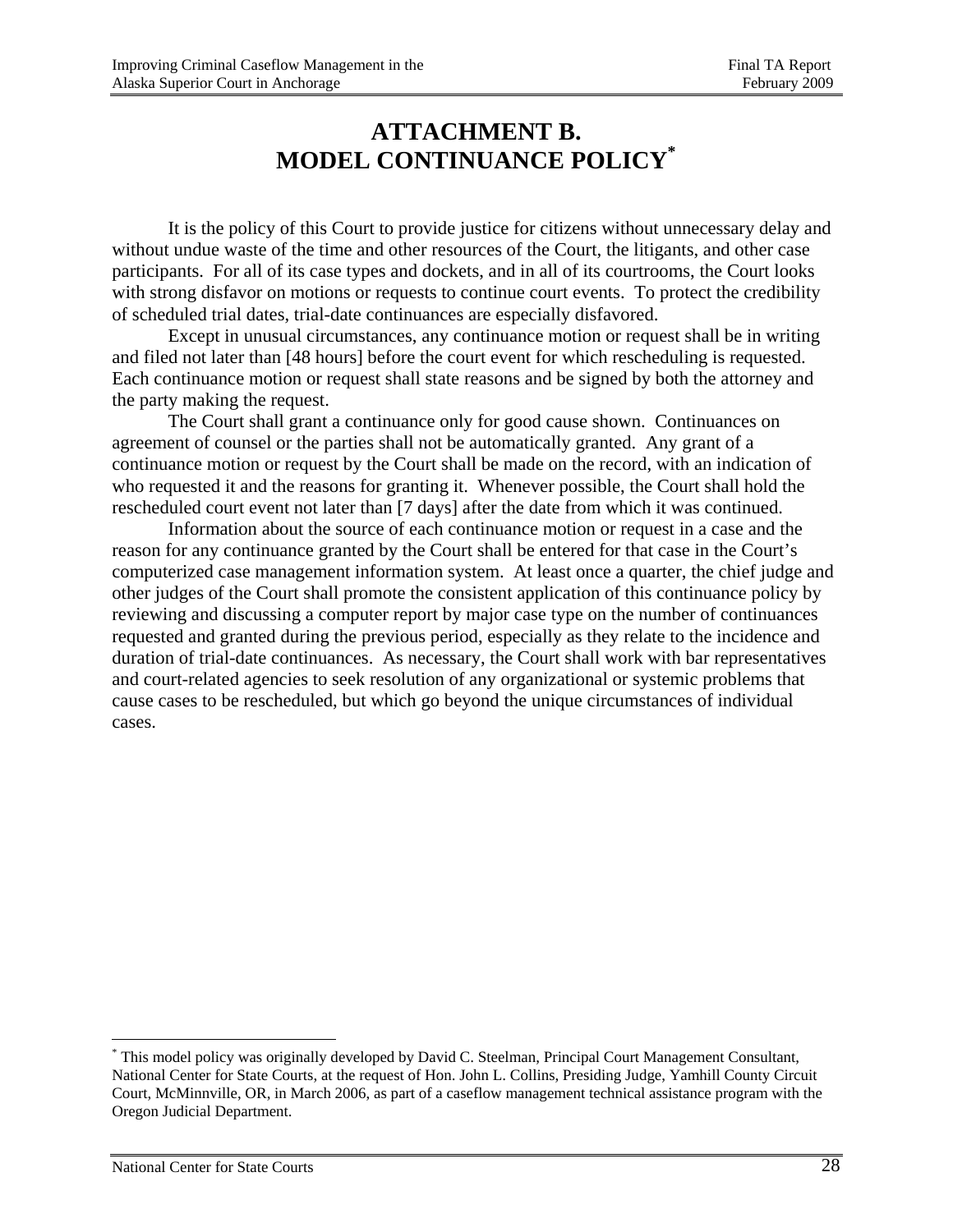## **ATTACHMENT C. CONTINUANCE POLICY, 11TH JUDICIAL CIRCUIT OF VIRGINIA**

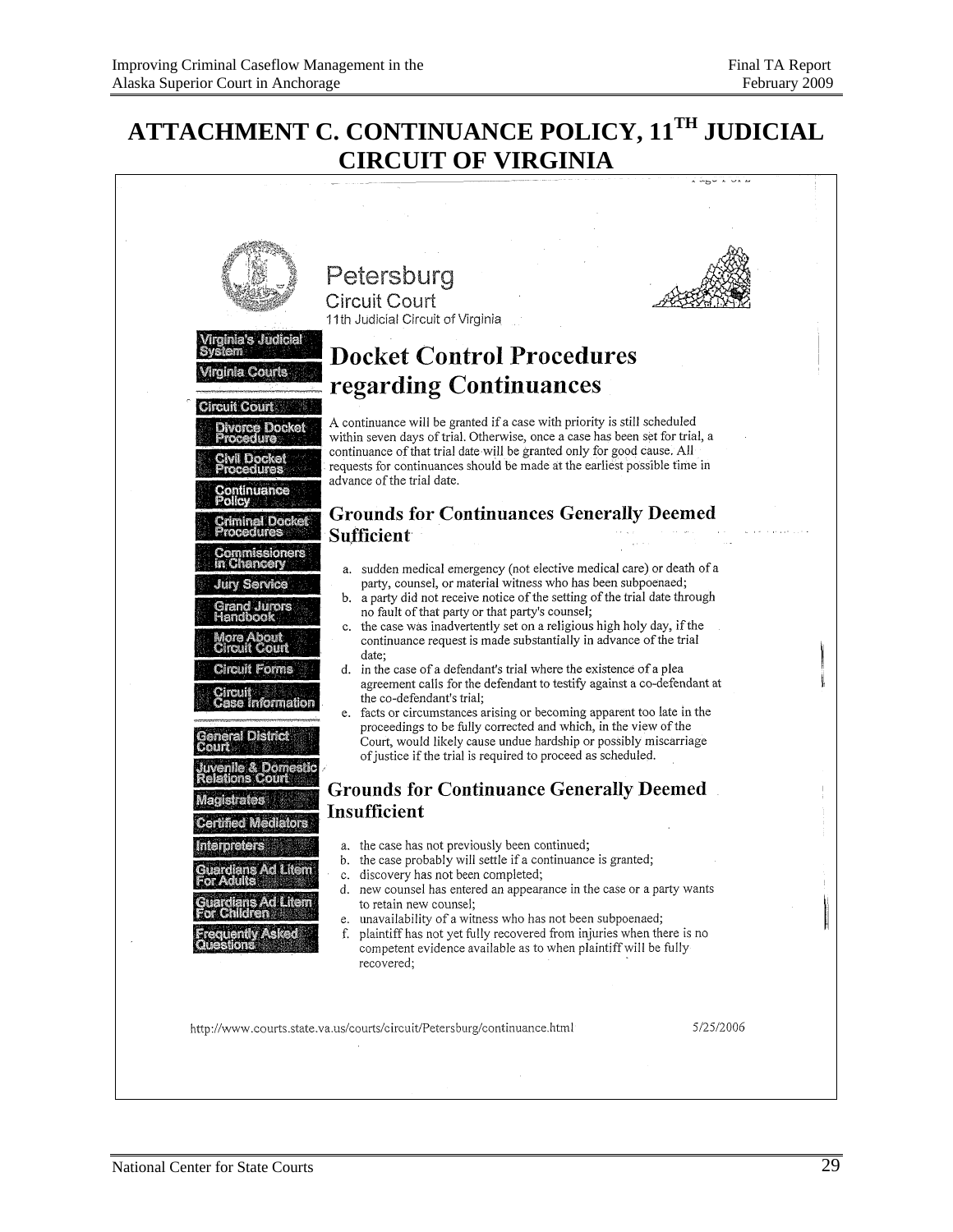### **ATTACHMENT D. OVERVIEW OF DIFFERENTIATED CASE MANAGEMENT20**

#### **Introduction**

A specific means for ongoing court control of case progress is through "differentiated case management" (DCM). This is an approach by which a court distinguishes among individual cases in terms of the amount of attention they need from judges and lawyers and the pace at which they can reasonably proceed to conclusion. It is a more refined approach than the distinctions that may provide a basis for the allocation of jurisdiction between a general- and a limited- or special-jurisdiction trial court (as between a traffic case and a felony, or between a small claims case and a civil case in which more than \$25,000 is at issue).

 In the absence of case differentiation, it has been customary for courts to apply the same procedures and timetables to all cases of a given type. Typically, courts would give attention to cases in the order they were filed, maintaining that older cases must be disposed before those filed later. Such an approach fails however to recognize the differences among individual cases, however. Treating all cases alike may mean that some cases are rushed while others are unnecessarily delayed. Some cases needing little attention from a judge may appear on calendars for more appearances than they need, restricting the judge's ability to give more attention to cases that need it.

#### **Origin of DCM**

 $\overline{a}$ 

Courts have long recognized that certain cases may be so complex that they need special judicial attention and a departure from procedures typically applied to all cases. Since at least 1960, federal courts have used special procedures for the management of complex litigation.<sup>21</sup> In 1978, the Superior Court of the District of Columbia introduced a case management system that differentiated general civil cases into two tracks -- complex and routine -- for purposes of case processing.22 Then, in a 1984 law review article reviewing almost 50 years of experience with the Federal Rules of Civil Procedure, Professor Maurice Rosenberg wrote that judicial management of cases might be made more effective by having different modes of supervision for different kinds of cases. This would permit "simple, streamlined procedures to be used in cases that do not need the more elaborate process" provided by existing procedural rules; and in particular "it would allow paring down pretrial discovery in appropriate cases."<sup>23</sup> With the recognition that a procedural and caseflow management distinction might be made for simpler cases as well as for more complex cases, the concept of DCM was born.

<sup>20</sup> Source: David Steelman, with John Goerdt and James McMillan, *Caseflow Management: The Heart of Court Management in the New Millennium* (2004 edition), pp. 4-5 and 33-35.

<sup>&</sup>lt;sup>21</sup> See "Handbook of Recommended Procedures for the Trial of Protracted Cases," 25 FRD 351 (1960), and Federal Judicial Center, *Manual for Complex Litigation, Third* (1995).

<sup>&</sup>lt;sup>22</sup> See Michael Planet, et al., "Screening and Tracking Civil Cases: A New Approach to Managing Caseloads in the District of Columbia," 8 *Justice System Journal* (No. 3, Winter 1983) 338. 23 Maurice Rosenberg, "The Federal Civil Rules After Half A Century," 36 *Maine Law Review* 243, at 248 (1984).

The first effort in a state court to put Rosenberg's suggestion into practice was the 1986 experimental DCM program in the Bergen County Superior Court in Hackensack, New Jersey. See Rudolph Rossetti, "Special Civil Tracks," 33 *Judges' Journal* (No. 1, Winter 1994) 34.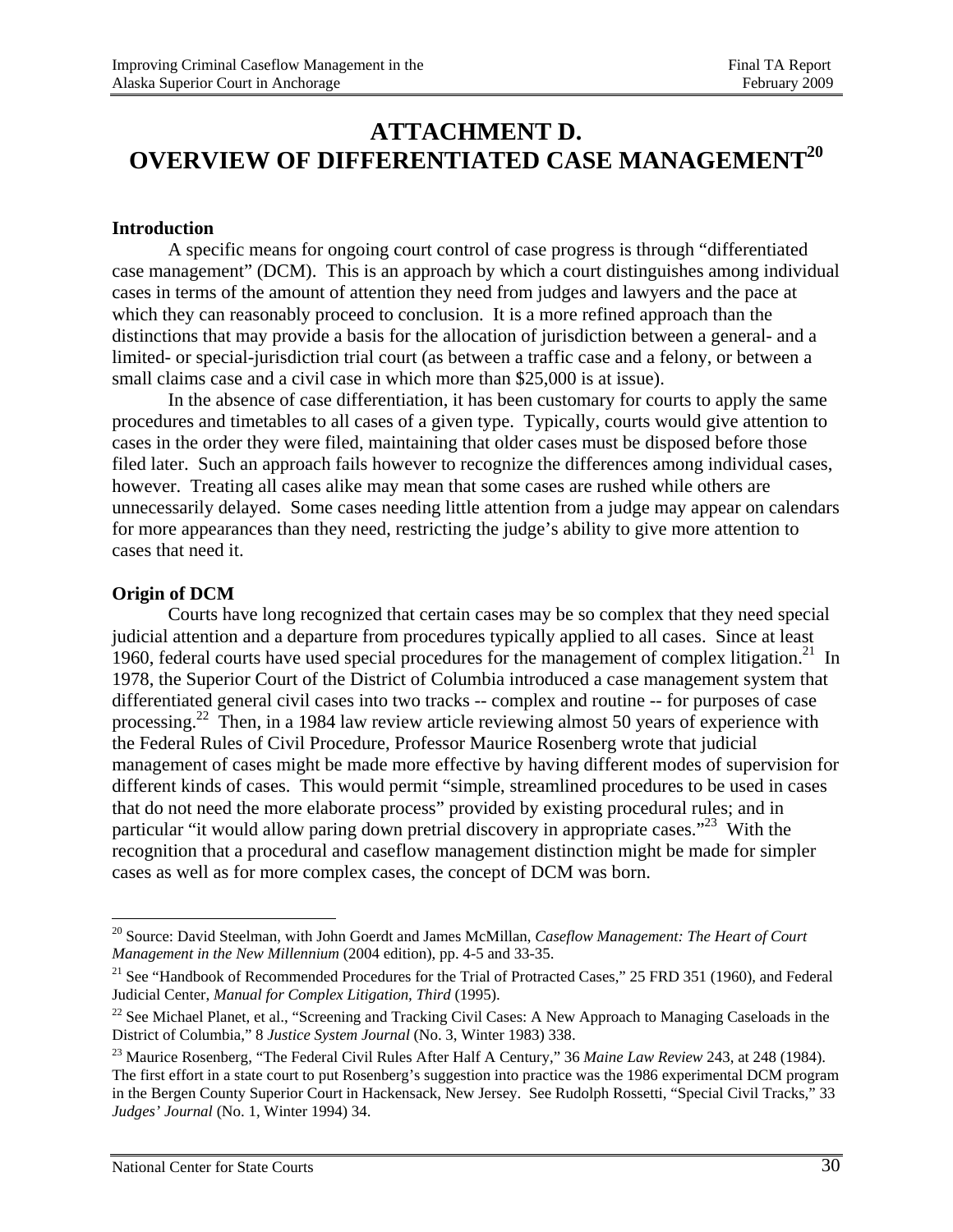#### **DCM Basics**

In its simplest terms, a DCM plan might thus operate to put cases into three categories:

- (1) cases that proceed quickly with only a modest need for court oversight;
- (2) those that have contested issues calling for conferences with the judge or court hearings, but that otherwise do not present great difficulties; or
- (3) matters that call for ongoing and extensive judge involvement, whether because of the size and complexity of the estate involved, the number of attorneys and other participants, or the difficulty or novelty of legal issues presented.

Through an early screening process involving court-counsel communications soon after case filing, cases falling into these three categories would be divided into three "tracks" reflecting their respective case management requirements. First, there would be an *expedited*  track, for cases that move quickly with little or no judge involvement. Next would be a *standard*  track for those that do require conferences and hearings, but are otherwise not exceptional. Finally, there would be a *complex* track, for those requiring special attention.

A court might determine that its cases need even further differentiation than could be accommodated within this simple three-part scheme. In that circumstance, the court could develop a management system with four or more tracks. As experts on DCM have observed, "There is no magic number [of DCM tracks]; the number should reflect realistic distinctions in case-processing requirements."<sup>24</sup>

Within an overall set of time standards, the court would establish different overall time expectations for each track. If the three-track model described above were applied to general civil cases, for example, the time from case initiation to disposition might be six months for cases assigned to the expedited track, 12 or 18 months for those in the standard track, and 24 months for the small number in the complex track.

#### **DCM Operation in General**

 The operation of a differentiated case-management program depends on early court cognizance of each case – at the moment of filing (or even before in some kinds of cases, such as delinquency cases and many criminal matters). Based on case information sheets filed by parties, the judge or a court staff member would then screen cases for complexity based on criteria established by the court. Based on the case-screening assessments, cases would be assigned to different case-management tracks. Each track would have its own specific intermediate event and time standards, as well as different management procedures.

DCM for pretrial matters has a particular effect on the time allowed for completion of discovery. For cases assigned to an "expedited" track, little or no discovery might be needed. At the other end of the continuum would be complex cases, needing an individually tailored timetable for discovery completion. "Standard" track cases would generally be subject to a uniform discovery timetable. $^{25}$ 

1

<sup>24</sup> Caroline Cooper, Maureen Solomon and Holly Bakke, *Bureau of Justice Assistance Differentiated Case Management Implementation Manual* (1993), p. 21.<br><sup>25</sup> See Figures 1 and 2.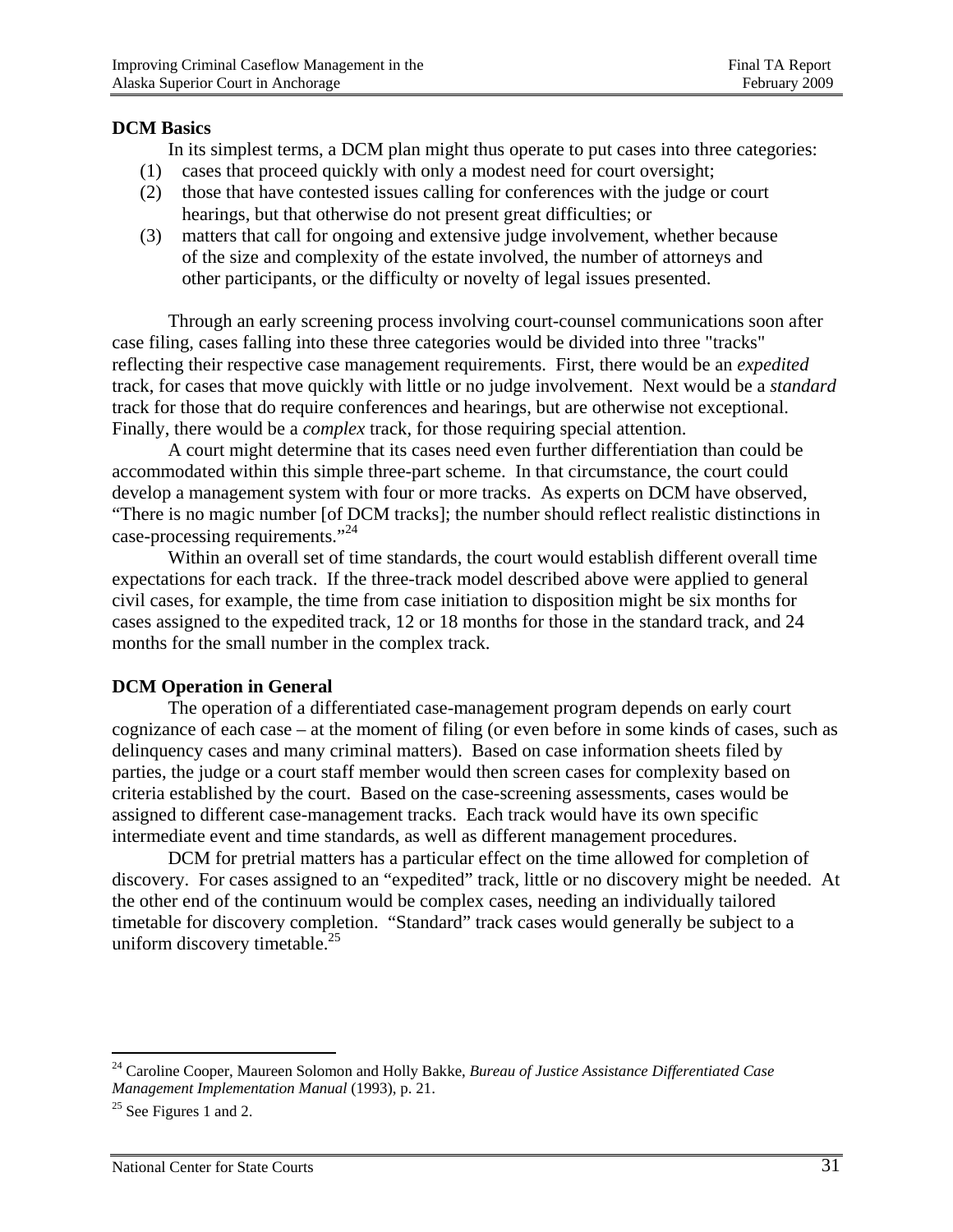Under a DCM system, there would be continuous court monitoring of case progress. The court would also want to monitor compliance with deadlines by parties and counsel. The level of judge involvement in any particular case would be determined by its specific track assignment.<sup>26</sup>

#### **DCM in Criminal Cases**

With the involvement of the prosecutor's office and the public defender's office, the court should establish criteria to distinguish the different case-processing requirements of cases, in order to establish DCM tracks and the means by which to make track assignments. An example of screening criteria is the set of priority and complexity criteria used in Berrien County, Michigan. (See Figure 3.) The purpose of these criteria is to strike a balance between the need for priority or expedited handling, as determined by the court and counsel, and case complexity, as indicated by the likely number of pretrial events or other factors likely to cause  $delay.<sup>27</sup>$ 

Screening for track assignments should be done at the earliest opportunity by experienced attorneys in the prosecutor's office and public defender's office. Counsel should then make a joint track assignment recommendation to the court. Having experienced prosecution and defense attorneys screen cases for track assignment has at least two important benefits. First, experienced attorneys can make quick and accurate screening case assessments. Second, early screening provides an opportunity for the experienced attorneys to identify cases that can be disposed promptly, as well as those that are likely to require an unusual level of attention from the court and counsel.

<sup>&</sup>lt;sup>26</sup> See Holly Bakke and Maureen Solomon, "Case Differentiation: An Approach to Individualized Case Management," 73 *Judicature* (No. 1, 1989) 17.<br><sup>27</sup> See Caroline Cooper, Maureen Solomon and Holly Bakke, *Bureau of Justice Assistance Differentiated Case* 

*Management Implementation Manual* (1993), p. 33.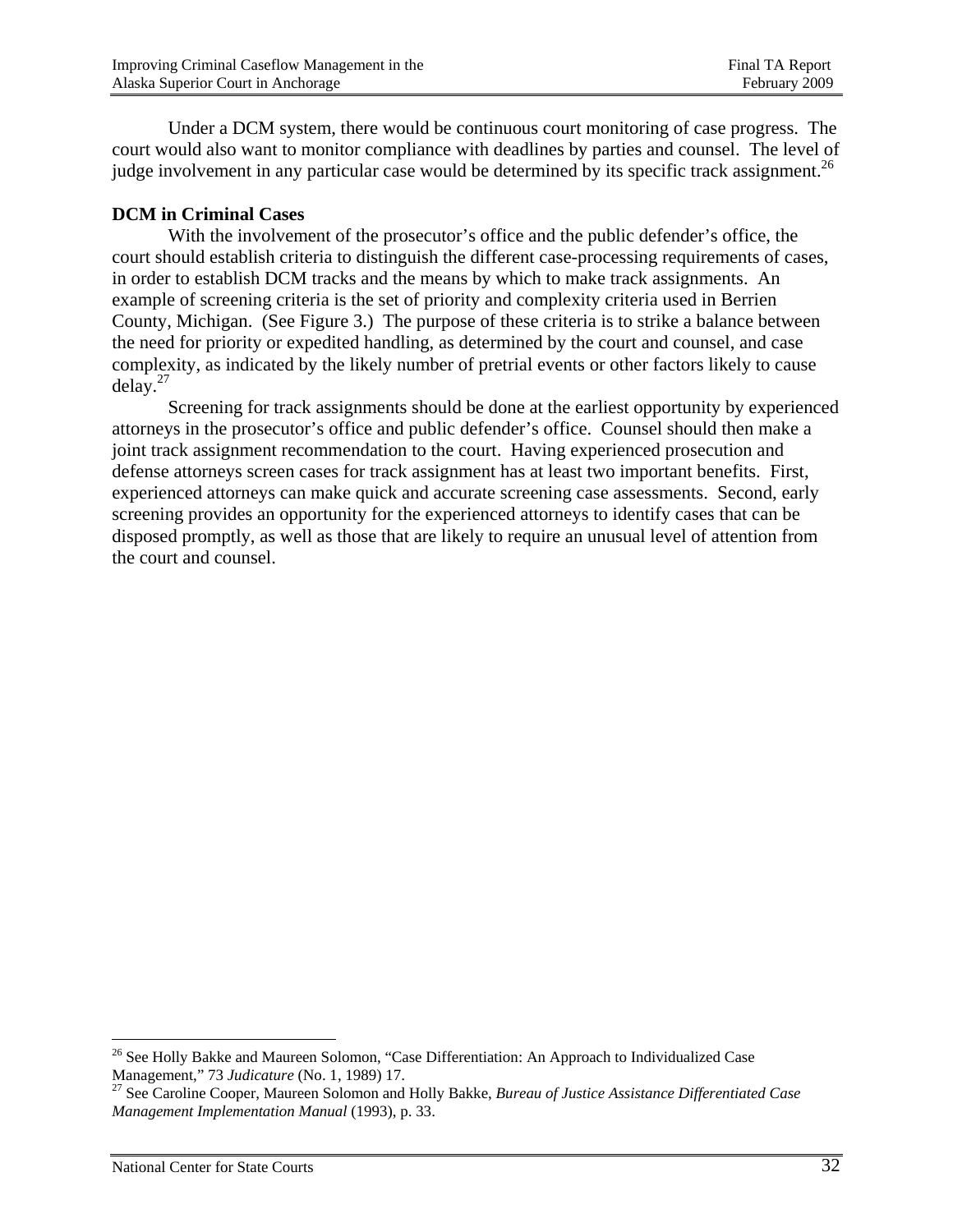#### **FIGURE 1. CIVIL AND CRIMINAL DCM PROGRAMS IN ST. PAUL, MINNESOTA28**

 Minnesota's Second Judicial District Court is a general-jurisdiction court serving St. Paul and other municipalities in Ramsey County. In April 1988, the court introduced a DCM program for all civil cases. Because of the success of the civil program, it added a criminal DCM program in 1990 and a special fast track for drug cases in 1991.

 In each civil case, parties file a joint information statement within 60 days after filing, to give the court information about discover and complexity and to request a track assignment. The court uses an *expedited track* for simpler cases (18-20% of the total), which receive a trial date 6- 8 months from filing, and in which there is no further court action before trial. Most cases (65- 70%) are assigned to a 10-12 month *standard track*, for which the court issues a scheduling order for completion of discovery and motions, with dates for a dispositional conference, a pretrial conference, and trial. Cases that do not fit the criteria for the expedited track but do not need the discovery time provided in the standard track (around 10% of cases) are put in a *modified standard track* and are scheduled to take 1-2 months less to reach trial. A small number (3-8%) of cases require the attention of an individual judge because of complicated claims or defenses, the number of parties, or the amount of discovery, and with the approval of the chief judge these cases are assigned to a *complex track.*

 In an omnibus hearing held 14 days after arraignment, felonies and gross misdemeanors are assigned to one of three tracks based on whether there are contested issues relating to suppression of evidence. *Track A* cases are those with no suppression issues, and they are set for a pretrial conference 30 days later. *Track B* cases are those with suppression issues that are not considered likely to be dispositive; if not resolved at the omnibus hearing, they are set for a pretrial conference and any unresolved issues are heard on the trial date. *Track C* is for cases in which contested hearings are needed to resolve suppression issues. A second, contested omnibus hearing is set for 14 days after the first, and any rulings in that second hearing are binding on the trial judge. If not resolved at the contested hearing, a case is set for a pretrial conference 14 days later. In addition to these tracks, a special *fast-track drug calendar* is held to expedite certain targeted drug-related offenders into treatment or supervision programs.

 DCM results in St. Paul have been substantial. The number of pending cases has been sharply reduced. Disposition times for both civil and criminal cases have been reduced, and jail crowding has been reduced as a result of the criminal program. Because of increased judge availability, only 5% of trial continuance requests in civil cases are granted, and only 8% are granted in criminal cases.

<sup>&</sup>lt;sup>28</sup> This description is based on those given by Suzanne Alliegro in "Beyond Delay Reduction: Using Differentiated Case Management," 8 *Court Manager* (No. 2, Spring 1993) 12, at 13-15, and by Thomas Mott, in "Reducing Delay and Trial Continuances," 33 *Judges' Journal* (No. 1, Winter 1994) 6.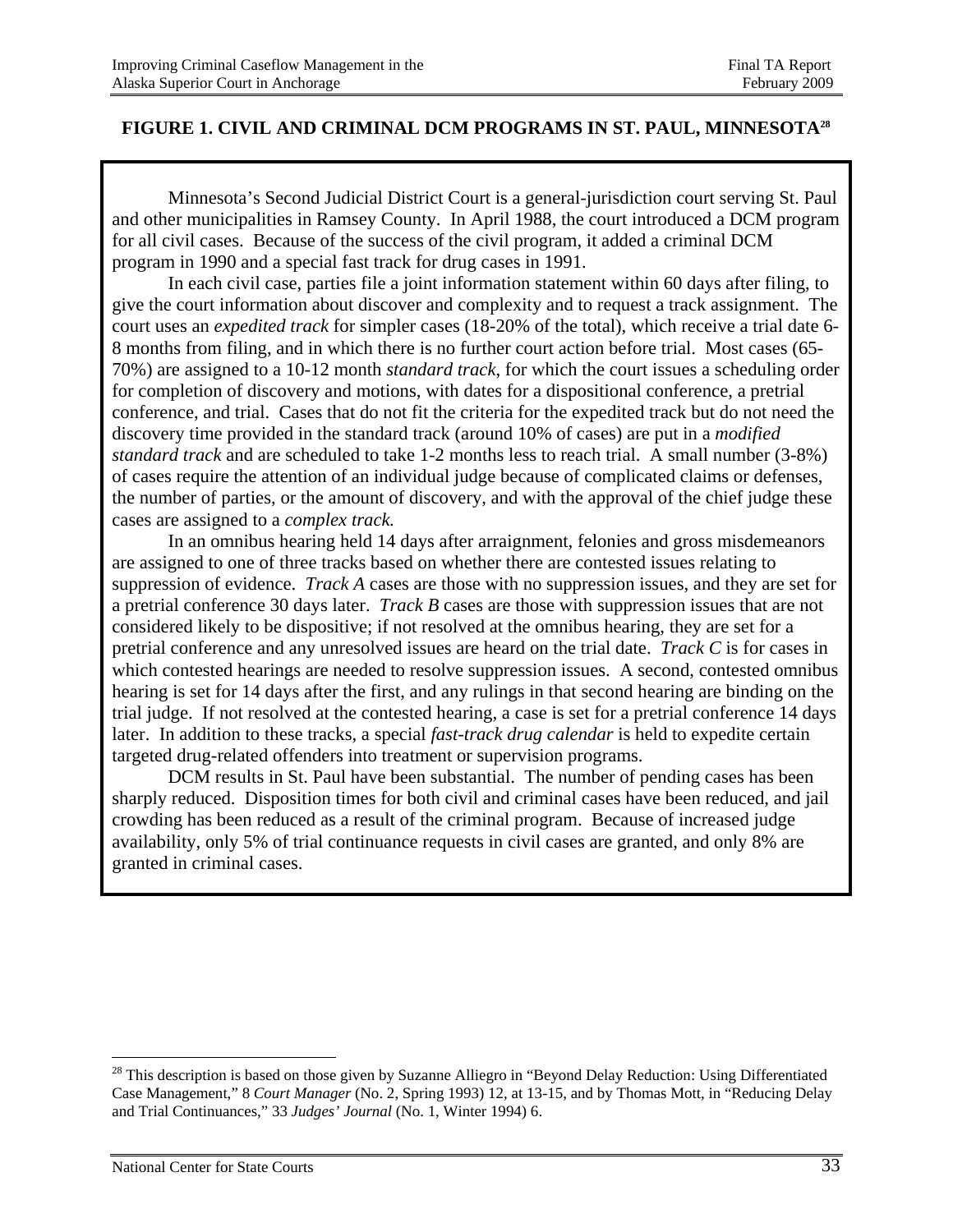### FIGURE 2. SUCCESSFUL CRIMINAL DCM PROGRAMS<sup>29</sup>

 Examples of successful criminal DCM programs are those in Tacoma, Washington; St. Joseph, Michigan; and Philadelphia, Pennsylvania.

The DCM program of the *Pierce County Superior Court* in Tacoma, Washington was developed to promote speedy disposition of drug cases and reduce jail crowding. The prosecutor and public defender make a joint recommendation for a DCM plan designation, with a schedule for all anticipated events including trial, for court review and approval. Plan "A" cases are to be disposed within 30 days; Plan "B" cases, within the statutory speedy-trial requirements of 60 days (in-custody defendants) or 90 days (out-of-custody defendants); and Plan "C" cases are complex matters that require waiver of the speedy-trial requirements and are assigned to an individual judge for monitoring. Despite a 53% increase in criminal cases from 1985 to 1990, average time to disposition in the court has dropped from 210 days to 90 days.

 The DCM program in the *Berrien County Circuit Court* in St. Joseph, Michigan, involves the assignment of felony cases to one of three tracks to allow for more individualized handling of cases based on degrees of complexity and relative priorities as established by the court. The assigned trial judge makes track assignment after initial evaluation by counsel and the original arraigning judge. "Fast track" cases are those with high priority and low or medium complexity, and time from circuit court arraignment to trial should be less than 90 days. (For the court's criteria for priority and complexity, see Table 2 below.) "Complex track" cases are those with low priorities and medium to high complexity, and they are to be tried within 210 days after circuit court arraignment. All other cases are in the "normal track," which has a time to trial of 150 days. As a result of its DCM program, the court was able to maintain expeditious case processing from arrest to disposition despite a 40% increase in filings in the late 1980s and early 1990s. The program permitted increased productivity without increases in court staff or judicial resources. Pending criminal cases are a much smaller portion of the court's total inventory than they did before the program began.

 In the *Philadelphia Court of Common Pleas,* DCM was phased in from 1988 through 1991. It began with the less serious felony cases in the court's "waiver division" (which has about 70% of the court's criminal caseload). The tracks act as a sifting mechanism. Track A is for nonviolent offenses and seeks to provide for their disposition by plea or diversion at arraignment. Track B provides a trial-readiness conference for cases with defendants in custody, scheduled 21 days after arraignment and about two weeks before trial. Track C is designed to consolidate all pending cases of one defendant before a single judge. Track C is the standard track for bail cases and those not resolved through Track A or Track C procedures. DCM was subsequently expanded to the court's "major felony program," with all cases but homicides assigned to one of three tracks based on complexity. The program has enabled the court to bring all cases under administrative control and oversight, with better allocation of resources in proportion to the demands that cases present.

<sup>&</sup>lt;sup>29</sup> The description of the Tacoma program here is based on that by Beverly Bright in "Beyond Delay Reduction: Using Differentiated Case Management," 8 *Court Manager* (No. 1, Winter 1993) 24, at 25-27, as well as the article by J. Kelley Arnold, "Transferring Criminal Case Management Functions from the Prosecutor to the Court," 33 *Judges' Journal* (No. 1, Winter 1994) 5. For St. Joseph, it is based on Caroline Cooper, Maureen Solomon and Holly Bakke, *Bureau of Justice Assistance Differentiated Case Management Implementation Manual* (1993), Appendix b, and Ronald Taylor's program description, "A Three-Track Criminal Program," 33 *Judges' Journal* (No. 1, Winter 1994) 36. The information on Philadelphia is derived from David Lawrence's program description in "Beyond Delay Reduction: Using Differentiated Case Management," 8 *Court Manager* (No.3, Summer 1993) at 25- 27, and on the article by Legrome Davis, "Developing Felony Tracks," 33 *Judges' Journal* (No. 1, Winter 1994) 9.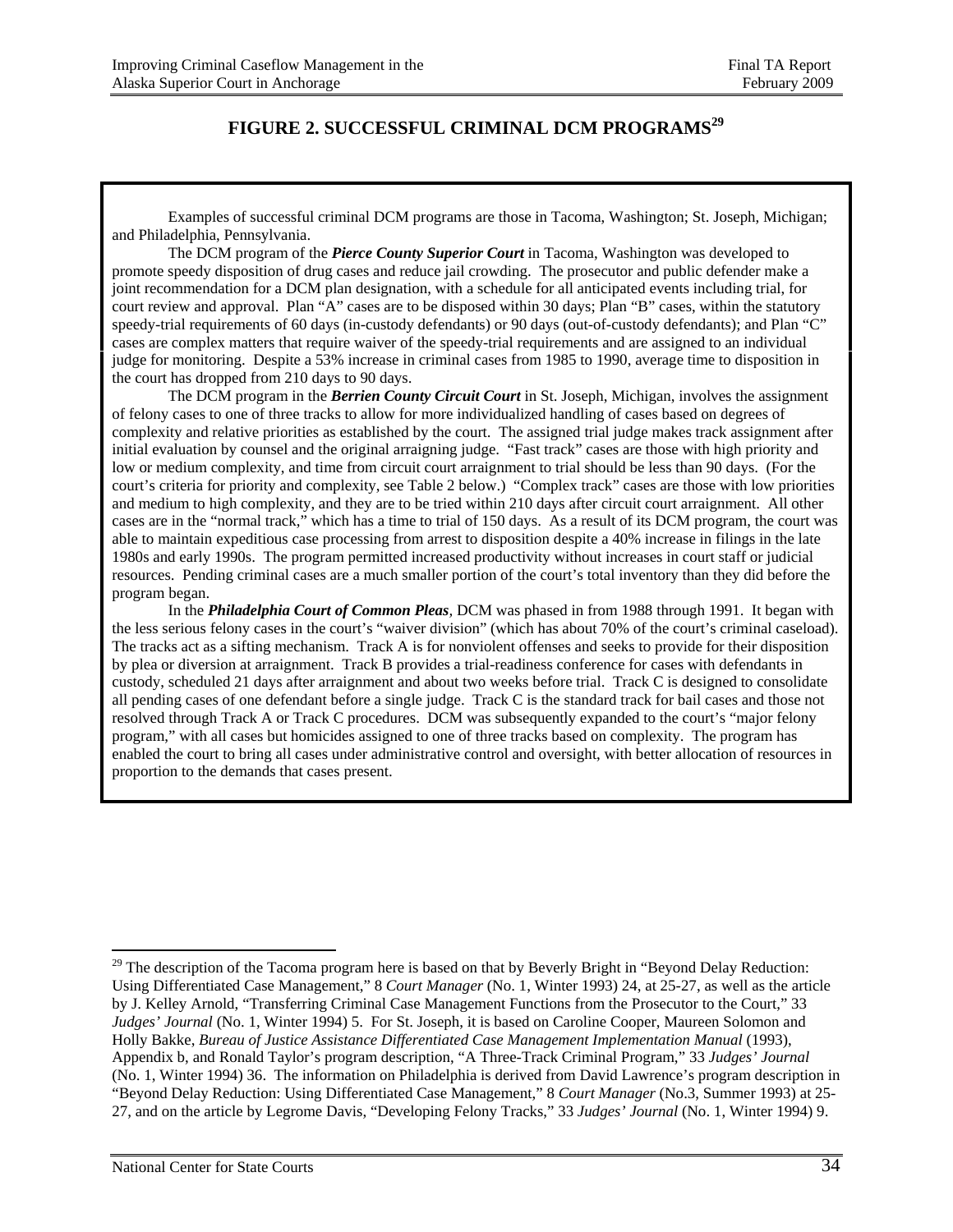#### **FIGURE 3. CRIMINAL DCM TRACKING CRITERIA IN BERRIEN COUNTY, MICHIGAN<sup>30</sup>**

#### **PRIORITY CRITERIA**

#### **Low Priority Characteristics**

- Defendant on Bond
- All Charges Other than Those for Medium or High Priority

#### **Medium Priority Characteristics**

- Habitual Offender
- Offense Committed on Felony Probation
- Assault and Drug Charges Other than Those for High Priority
- Multiple Charges Pending (not same case as that under screening)

#### **High Priority Characteristics**

*Charged Offense:*

- Criminal Sexual Assault Against Child
- Delivery or Possession of Dangerous Drug with Intent to Deliver
- Life Maximum Assault Offenses

*Habitual Offenders* (2 or more prior felony convictions

Offense Committed While on Parole or in Correction Center

#### **COMPLEXITY CRITERIA**

#### **Low Complexity Factors**

- Police Witness Only
- Simple Motions (2 or fewer)
- $\bullet$  Motions Requiring Evidence Hearing less than  $\frac{1}{2}$  Day
- Less than Five (Six) Witnesses (Total Prosecution and Defense)

#### **Medium Complexity Factors**

- Multiple Motions (3 or more)
- Expert Witnesses (other than drug analyst) Necessary
- Out-of-State Witnesses
- Motion(s) Requiring Evidence Hearing of 1/2 Day or Longer

#### **High Complexity Factors**

- Psychiatric Defense/Issue of Competency to Stand Trial
- Multiple Motions Involving Complex Legal Issues
- Extraordinary Number of Witnesses to be Called
- Defendant under Interstate Complaint or in Prison

<sup>30</sup> Source: Caroline Cooper, Maureen Solomon and Holly Bakke, *Bureau of Justice Assistance Differentiated Case Management Implementation Manual* (Washington, DC: American University, 1993), p. 34.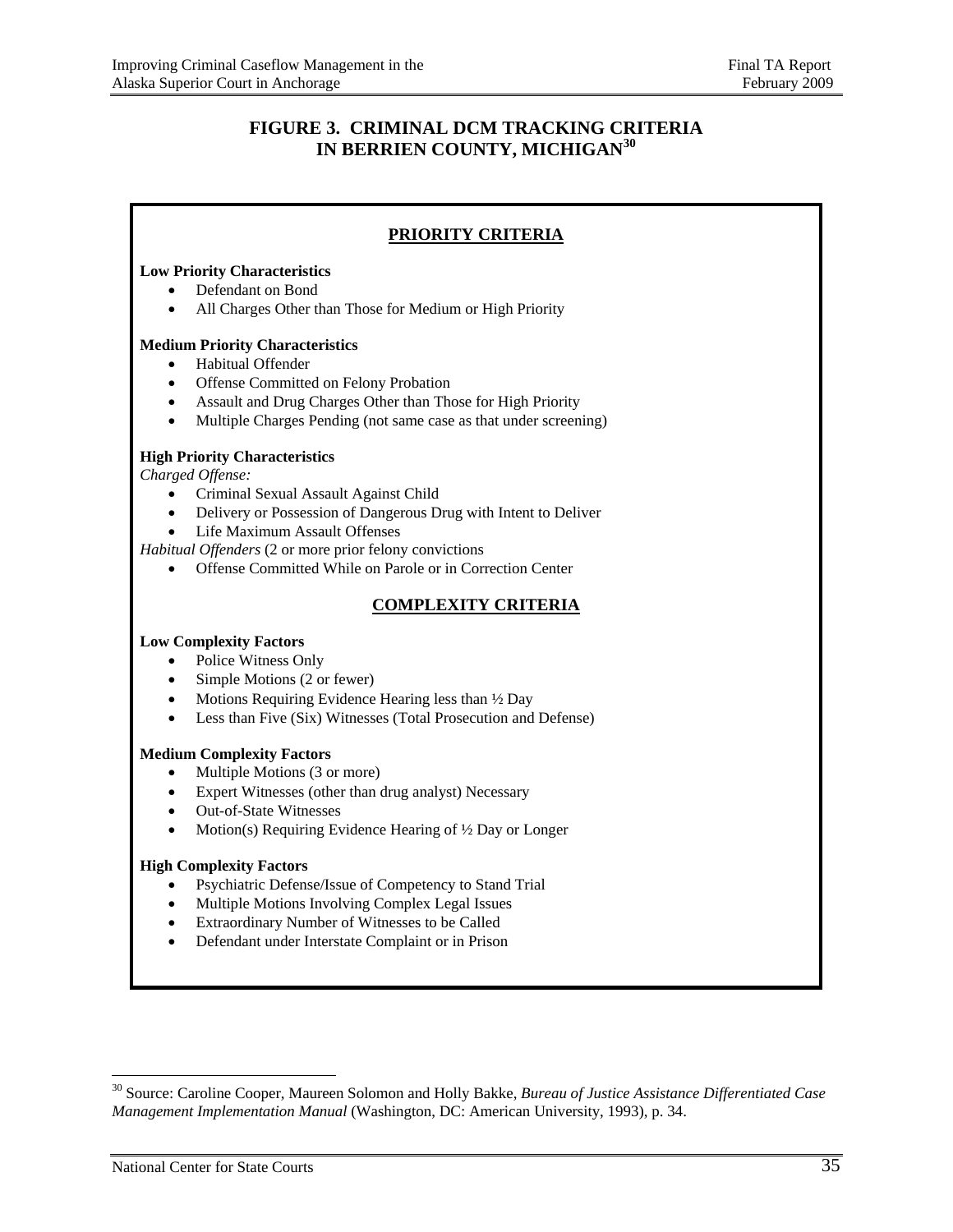## **ATTACHMENT E. ELEMENTS OF A SUCCESSFUL "PLEA CUT-OFF" POLICY**  FOR CRIMINAL CASES<sup>31</sup>

#### **Introduction32**

In view of the fact that about 95% of all criminal cases are disposed by plea or other nontrial means, criminal caseflow management should focus on ways to provide for meaningful plea discussions between prosecution and defense counsel, beginning at an early stage of proceedings. Prosecutors should be prepared to make realistic plea offers as early as possible. Defense counsel, in turn, should be prepared to negotiate, balancing the best interests and constitutional rights of their clients.

The court should establish and be prepared to enforce a "plea cut-off" policy. Under such a policy, the court in a scheduling order might establish a date for prosecution and defense counsel to meet to discuss the possibility of a plea, at which the prosecutor's office would be prepared to make its best offer to the defendant. A plea cut-off date, perhaps a week after that conference and one or two weeks before the scheduled trial date, would be the last date on which the defendant could accept the prosecution's best offer.

If the defendant sought to plead guilty after that date, he or she would have to plead to the original charge filed by the prosecutor, unless it is clear that the original prosecution filing constitutes "over-charging." There would be no benefit for the defendant to wait, since the prosecutor's offer would not "get better with the passage of time" from a defense perspective.

#### **Necessary Features**

 In order for a plea cut-off policy to be successful, there are certain features that must be present. They are the following:

- The court and the prosecutor's office must both be committed to making the program work.
- Commitment by the prosecutor's office must include the adoption and consistent application in practice of a charging policy that is reasonable in view of what the evidence in each case will support, and that avoids what eventual case outcomes would show to be "over-charging."
- The program must provide an opportunity for a "best-and-final" prosecution plea offer after defense counsel has (a) received sufficient discoverable evidence to assess the strength of the prosecution's case, and (b) met the defendant enough to have attorneyclient credibility in discussion of the prosecution offer.
- The prosecutor's office avoid over-charging and must make a best-and-final plea offer that is really a "good offer" – that is, one that is credible based on the evidence and what a reasonable defense attorney would expect to happen if the case went to trial.

<sup>&</sup>lt;sup>31</sup> This document is a revised version of one originally prepared by David Steelman, Principal Court Management Consultant, National Center for State Courts, on September 13, 2008, in response to a technical-assistance request from Suzanne H. James, Court Administrator for the Circuit Court for Howard County in Ellicott City, Maryland.

<sup>32</sup> See David Steelman, with John Goerdt and James McMillan, *Caseflow Management: The Heart of Court Management in the New Millennium* (NCSC, 2004 edition), p. 33.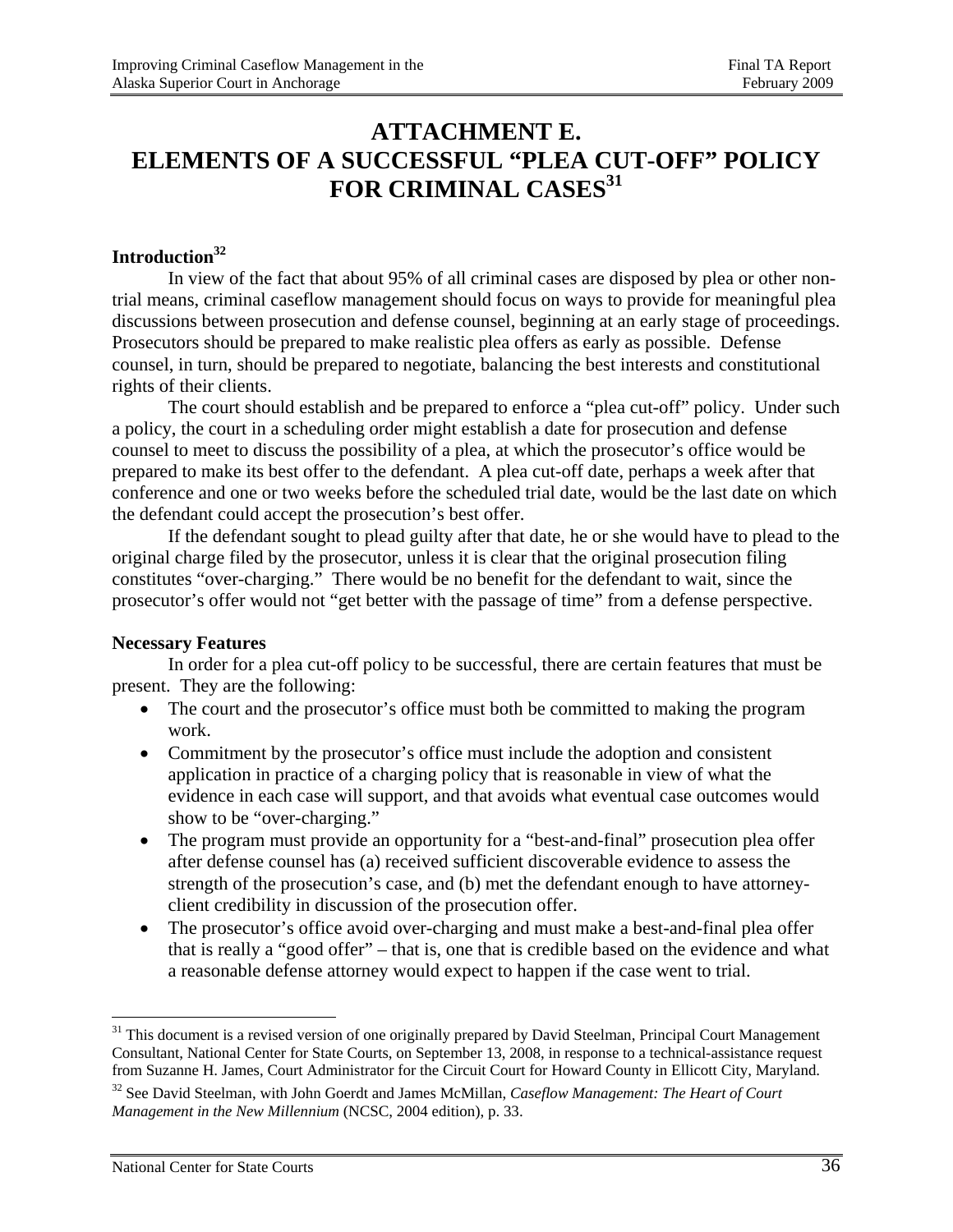- There should be a plea cut-off date after which the prosecution's best-and-final plea offer is no longer available.
- Even though the court cannot be expected to reject a defendant's guilty plea, even on the day of trial, the court must be firm in its enforcement of the plea cut-off date. This means that in almost all circumstances, absent unforeseen developments, most or all of the criminal judges must require the defendant to "plead straight up" or "make a naked plea," without the benefit of the best offer made by the prosecutor.

#### **Other Features Promoting Success**

 The success of a plea cut-off policy requires that the above features be present. There are other features that can enhance the likelihood of success. These include the following:

- Court capacity to provide credible trial dates.
- Early prosecution screening of cases to assure that charges fit the evidence.
- Early determination of defendant's eligibility for representation by the public defender or otherwise at public expense.
- Early defense counsel contact with the client to develop a working attorney-client relationship.
- Early prosecution provision of a "discovery package" to defense counsel, with sufficient information to allow defense counsel (a) to identify any potential suppression issues, and (b) otherwise to assess the strength of the prosecution case.
- Timing of the final prosecution-defense plea discussion close enough to the trial date for the defendant to take the prosecution's best-and-final offer seriously, but enough in advance of the trial date to allow the court scheduling flexibility if the defendant decides to accept the prosecution offer and plead guilty on or before the plea cut-off date.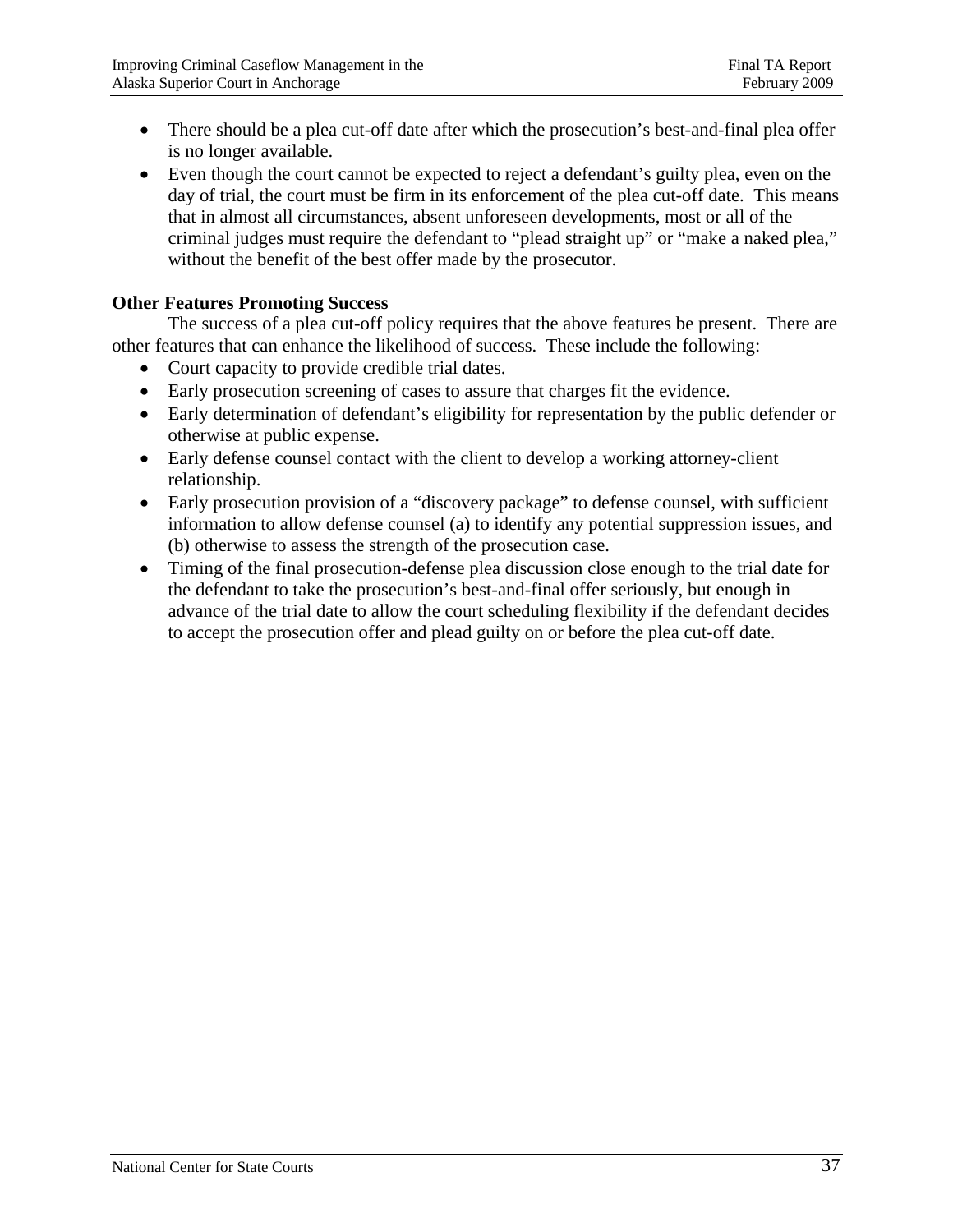## **PART THREE ANCHORAGE SUPERIOR COURT DRAFT DOCUMENTS**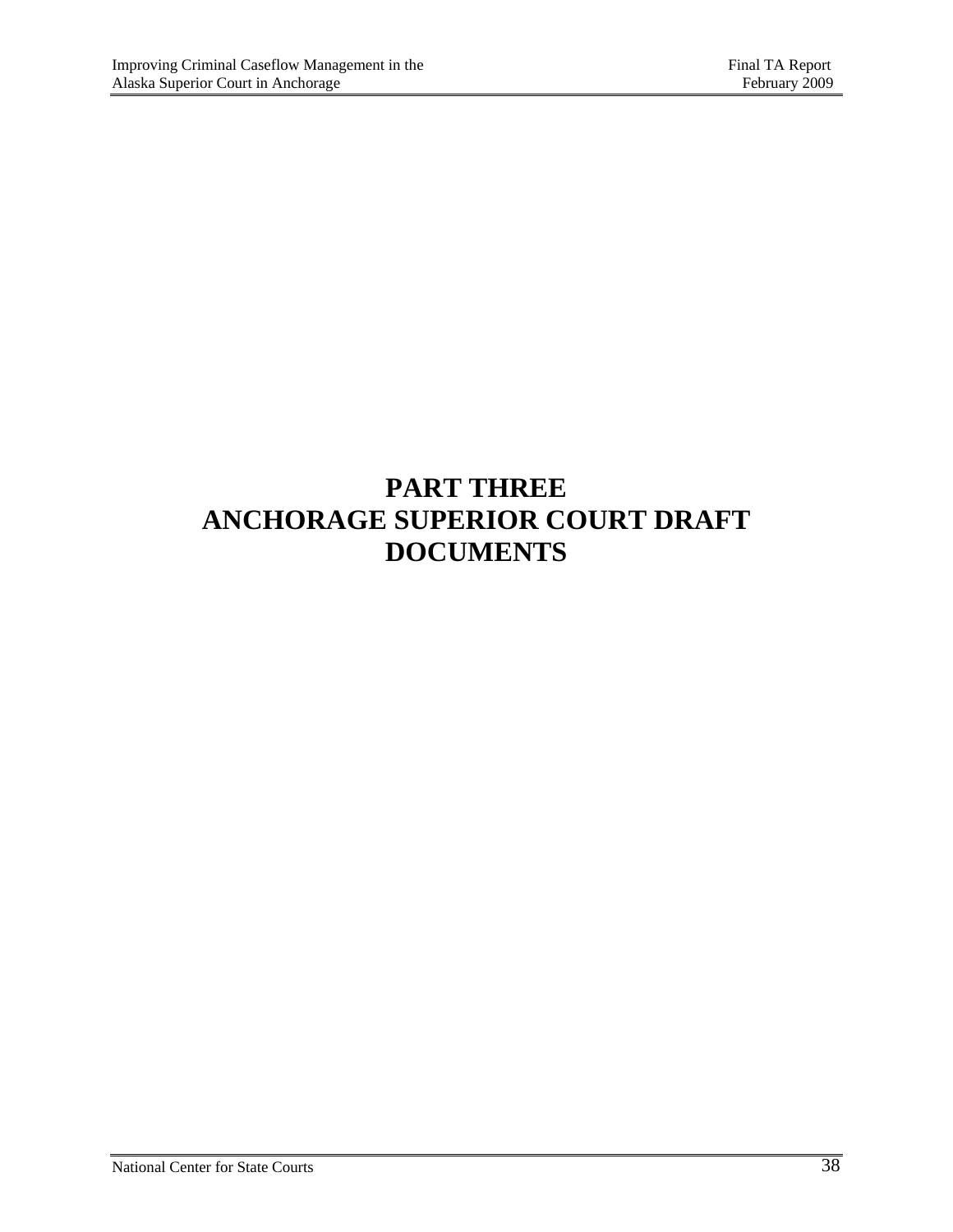## **PART THREE ANCHORAGE SUPERIOR COURT DRAFT DOCUMENTS**

 In the discussion of Anchorage felony case processing during the November 2008 caseflow management workshop, problems of continuances and discovery were identified as paramount concerns. The Superior Court in Anchorage has consequently taken steps to address both issues. The results of such efforts are presented in this section.

As the NCSC initial TA report notes (see page 13 above), stakeholders at the workshop reported that "There are significant concerns between prosecution and defense counsel about discovery issues." Even before the Alaska team went to the caseflow management workshop, the Superior Court in Anchorage had drafted a proposed pretrial discovery report as a tool to help guide and promote the timely completion of discovery by prosecution and defense in criminal cases. The Court has subsequently made two separate versions of the report – one for prosecution and one for defense.

The initial report by NCSC (again, see page 13 above) indicates as well that "There is a perceived need to gain control of continuances at pre-indictment hearings, pretrial conferences, and the call of the trial list." Based on discussions at the caseflow management workshop and on information provided in the initial NCSC technical assistance report (see Part Two Attachments B and C, pages 28-29 above), the Court prepared a proposed continuance policy after the workshop. These proposed documents were then discussed by the members of the "Phoenix Group" when Mr. Steelman visited Anchorage at the beginning of February 2009.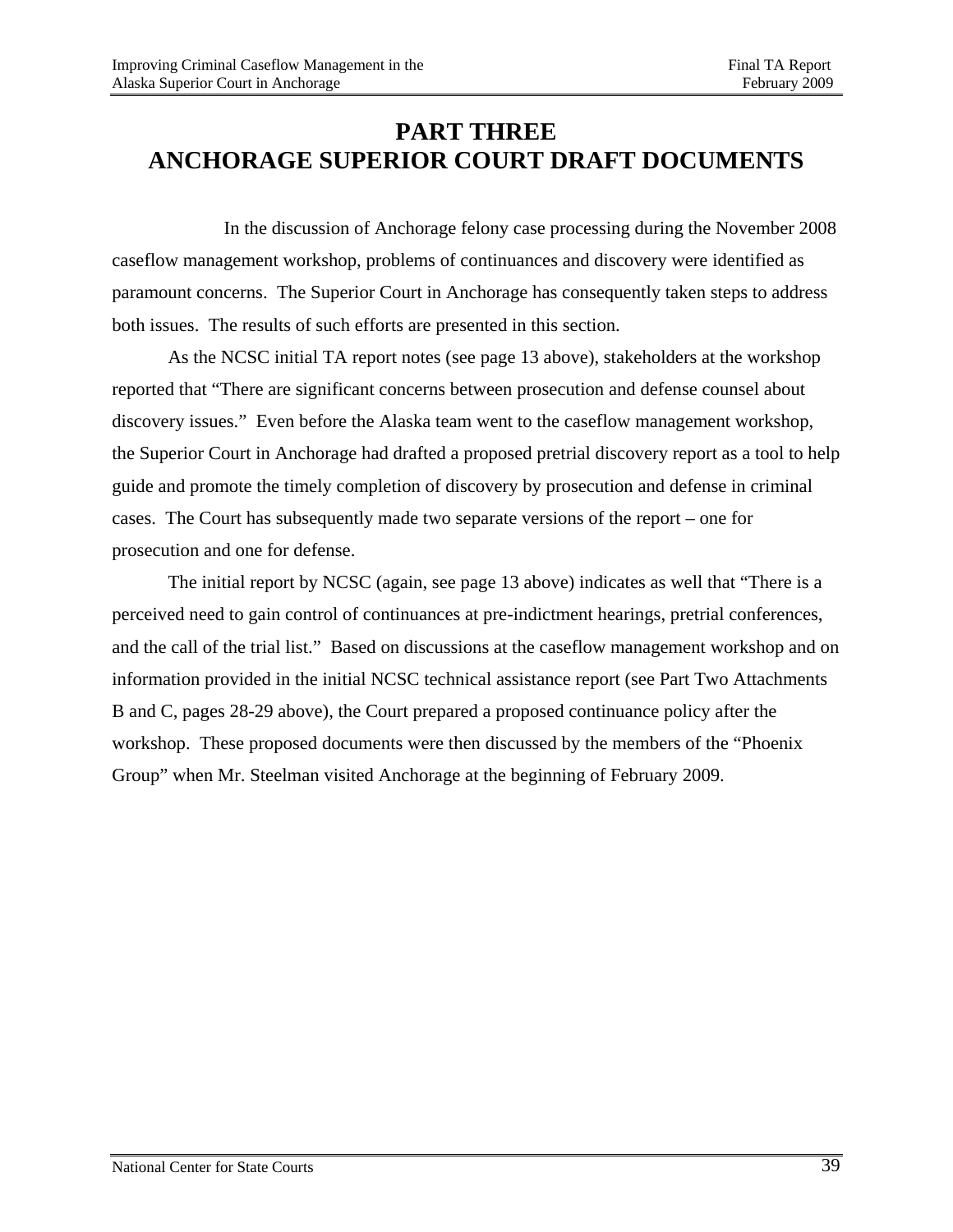## **IN THE SUPERIOR COURT FOR THE STATE OF ALASKA AT ANCHORAGE**

| CASE NO. 3AN- - |
|-----------------|
|                 |
|                 |

#### **Due Date**

| Discovery to be completed by the 20 <sup>th</sup> day                           |  |
|---------------------------------------------------------------------------------|--|
| after Superior Court Arraignment.                                               |  |
| Pretrial Discovery Report to be completed and                                   |  |
| transmitted to the defense by the 30th day.                                     |  |
| Defense to return Pretrial Discovery Report by the 40 <sup>th</sup> day.        |  |
| First Pretrial Conference to be held on 45 <sup>th</sup> day after arraignment. |  |

#### **I. Trial**

A. Trial is currently set for

\_\_\_\_\_\_\_\_\_\_\_\_\_\_\_\_\_

B. The State requests a new trial date for the following reason:

\_\_\_\_\_\_\_\_\_\_\_\_\_\_\_\_\_\_\_\_\_\_\_\_\_\_\_\_\_\_\_\_\_\_\_\_\_\_\_\_\_\_\_\_\_

#### **II. Discovery to Defendant**

A. The prosecution states that pursuant to CR 16 (b)(1), it has requested and provided what was received for the following categories:

\_\_\_\_\_\_\_\_\_\_\_\_\_\_\_\_\_\_\_\_\_\_\_\_\_\_\_\_\_\_\_\_\_\_\_\_\_\_\_\_\_\_\_\_\_\_\_\_\_\_\_\_\_\_\_\_\_\_\_\_\_\_\_\_

#### PLEASE INITIAL EACH CATEGORY IF PROVIDED

|  | The names and addresses of persons known by the state to have<br>knowledge of relevant facts (except in cases of informants) |
|--|------------------------------------------------------------------------------------------------------------------------------|
|  | Copies of written or recorded statements or summaries of statements<br>by witnesses                                          |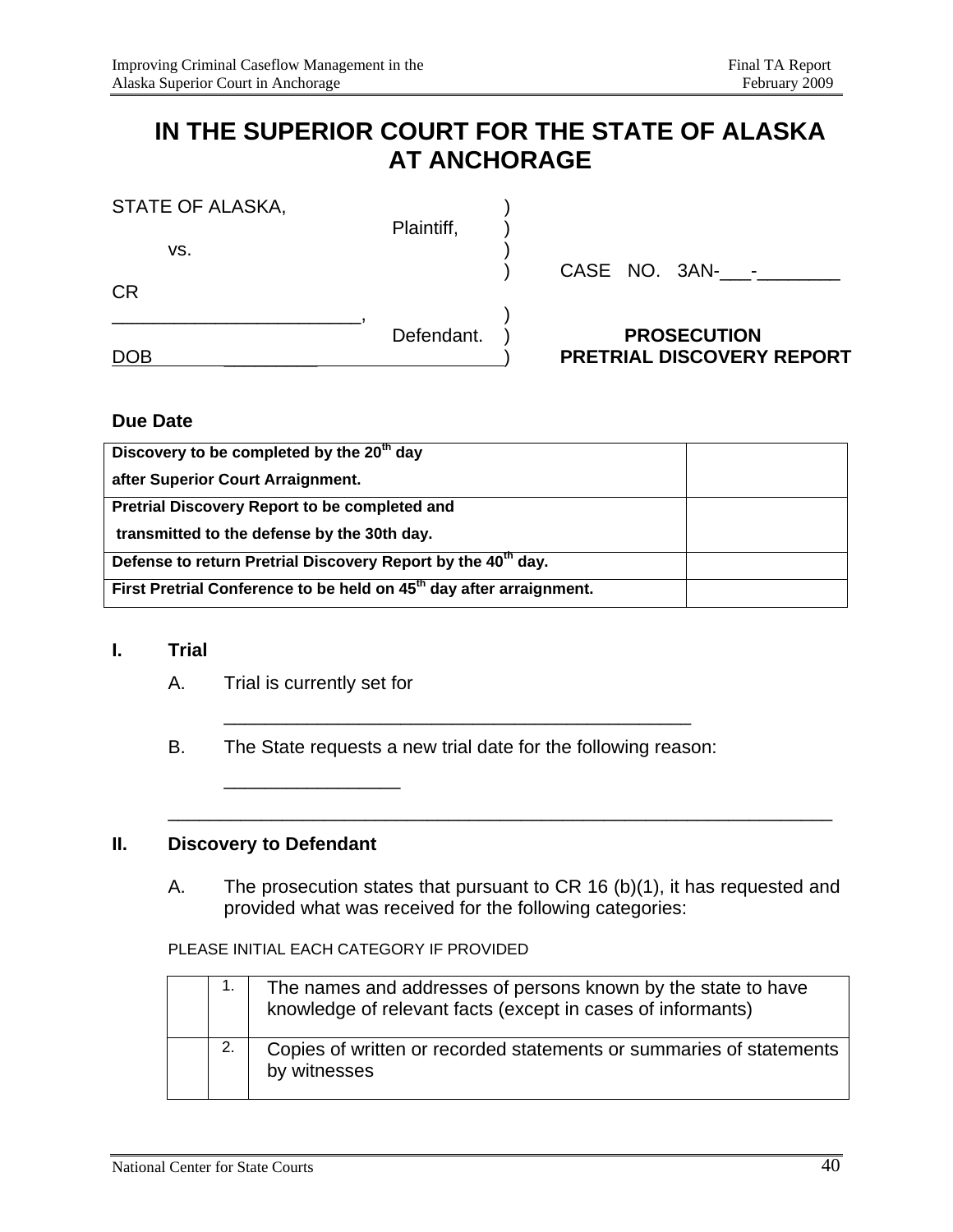| 3. | Any written or recorded statements and summaries of statements<br>and the substance of any oral statements made by the accused    |
|----|-----------------------------------------------------------------------------------------------------------------------------------|
| 4. | Any written or recorded statements and summaries of statements<br>and the substance of any oral statements made by a co-defendant |
| 5. | Copies of any photographs taken by the police                                                                                     |
| 6. | Property and evidence logs documenting the physical evidence<br>seized in the case                                                |
| 7. | Copies of all Grand Jury exhibits                                                                                                 |

B. The following discovery from the police agency has occurred:

1. \_\_\_\_ Police reports of the following officers (list by name):

\_\_\_\_\_\_\_\_\_\_\_\_\_\_\_\_\_\_\_\_\_\_\_\_\_\_\_\_\_\_\_\_\_\_\_\_\_\_\_\_\_\_\_\_\_\_\_\_\_\_\_\_\_\_\_\_\_\_\_

2. \_\_\_\_ CD's/tapes of witnesses/defendant (list by name):

\_\_\_\_\_\_\_\_\_\_\_\_\_\_\_\_\_\_\_\_\_\_\_\_\_\_\_\_\_\_\_\_\_\_\_\_\_\_\_\_\_\_\_\_\_\_\_\_\_\_\_\_\_\_\_\_\_\_\_\_\_\_\_\_

 $\frac{1}{2}$  ,  $\frac{1}{2}$  ,  $\frac{1}{2}$  ,  $\frac{1}{2}$  ,  $\frac{1}{2}$  ,  $\frac{1}{2}$  ,  $\frac{1}{2}$  ,  $\frac{1}{2}$  ,  $\frac{1}{2}$  ,  $\frac{1}{2}$  ,  $\frac{1}{2}$  ,  $\frac{1}{2}$  ,  $\frac{1}{2}$  ,  $\frac{1}{2}$  ,  $\frac{1}{2}$  ,  $\frac{1}{2}$  ,  $\frac{1}{2}$  ,  $\frac{1}{2}$  ,  $\frac{1$ 

- 3. \_\_\_\_ 911 CAD printout and recording(s)
- 4. \_\_\_\_ Copies of any requests for laboratory services:
- 5. \_\_\_\_Digitally-stored information:
- 6. \_\_\_\_ Although listed above, the state has also requested the following materials:

\_\_\_\_\_\_\_\_\_\_\_\_\_\_\_\_\_\_\_\_\_\_\_\_\_\_\_\_\_\_\_\_\_\_\_\_\_\_\_\_\_\_\_\_\_\_\_\_\_\_\_\_\_\_\_

\_\_\_\_\_\_\_\_\_\_\_\_\_\_\_\_\_\_\_\_\_\_\_\_\_\_\_\_\_\_\_\_\_\_\_\_\_\_\_\_\_\_\_\_\_\_\_\_\_\_\_\_\_\_\_\_

on \_\_\_\_\_\_\_\_\_\_\_\_\_\_\_\_\_\_\_\_\_\_\_\_.

- C. Based on the foregoing, Criminal Rule 16(b)(1) discovery is complete except:
	- 1.\_\_\_\_\_\_\_\_\_\_\_\_\_\_\_\_\_\_\_\_\_\_\_\_\_\_\_\_ 3.\_\_\_\_\_\_\_\_\_\_\_\_\_\_\_\_\_\_\_\_\_\_\_\_\_\_\_\_\_ 2.\_\_\_\_\_\_\_\_\_\_\_\_\_\_\_\_\_\_\_\_\_\_\_\_\_\_\_\_ 4.\_\_\_\_\_\_\_\_\_\_\_\_\_\_\_\_\_\_\_\_\_\_\_\_\_\_\_\_\_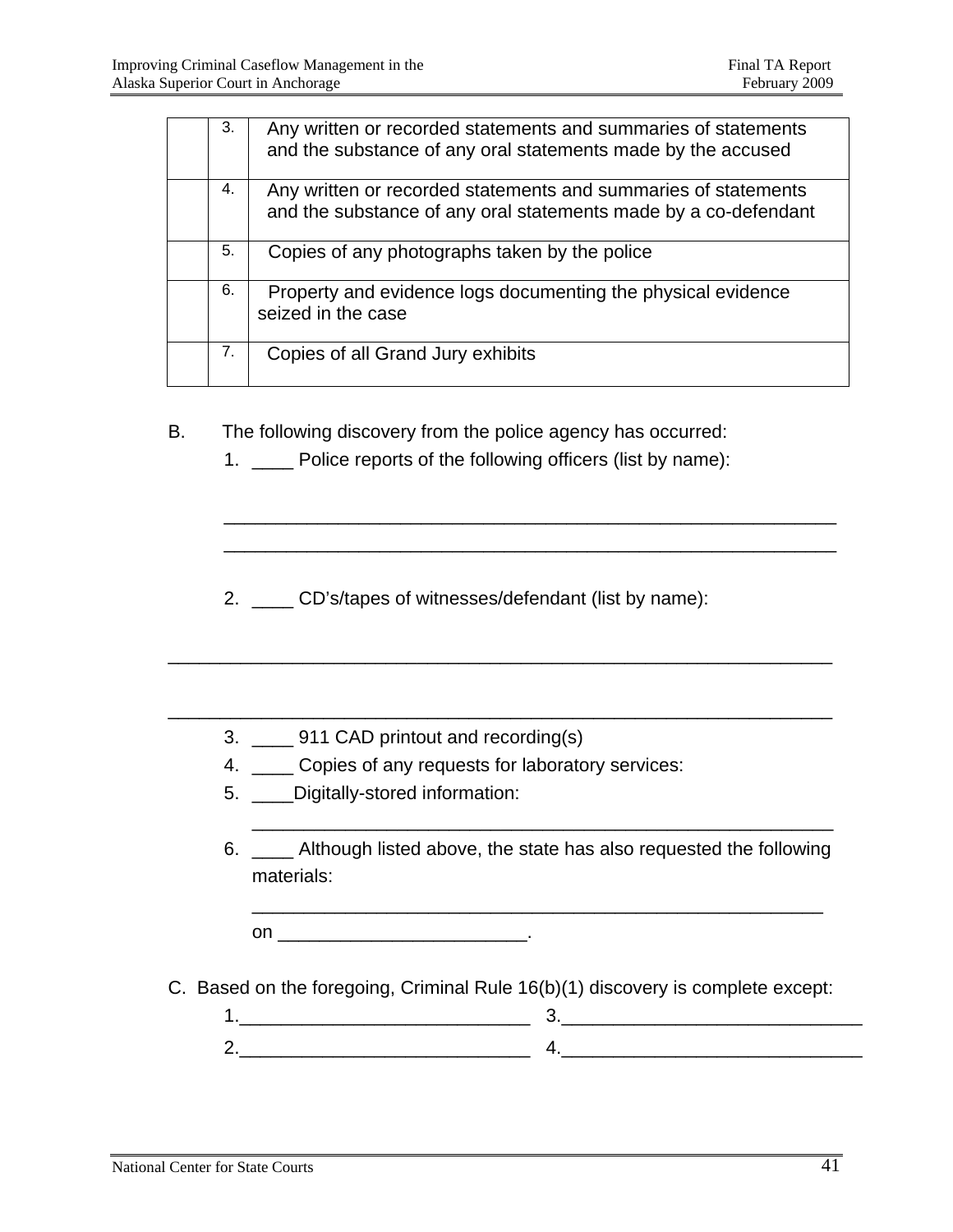Item(s) listed above will be produced to defense by

\_\_\_\_\_\_\_\_\_\_\_\_\_\_\_\_\_\_\_\_\_\_\_\_\_\_\_\_\_\_\_\_\_\_\_\_\_\_\_\_\_\_\_\_\_\_\_\_\_

\_\_\_\_\_\_\_\_\_\_\_\_\_\_\_\_\_\_\_\_\_\_\_\_\_\_\_\_\_\_\_\_\_\_\_\_\_\_\_\_\_\_\_\_\_

<u>. Andre de la contrada de la contrada de la contrada de la contrada de la contrada de la contrada de la contra</u>

<u>. Andre Sterne and Sterne and Sterne and Sterne and Sterne and Sterne and Sterne and Sterne and Sterne and St</u>

**III. The following discovery is disputed:**

\_\_\_\_\_\_\_\_\_\_\_\_\_\_\_\_\_\_\_\_.

- A. By the State:
- B. By the Defendant:

Date: \_\_\_\_\_\_\_\_\_\_\_\_\_\_\_\_\_ \_\_\_\_\_\_\_\_\_\_\_\_\_\_ \_\_\_\_\_

Assistant District Attorney Print Name:

\_\_\_\_\_\_\_\_\_\_\_\_\_\_\_\_\_\_\_\_\_\_\_\_\_\_\_\_\_\_\_

**I** certify that on \_\_\_\_\_\_\_\_\_\_\_\_ **a copy of the above was mailed/ delivered/faxed to:** 

**\_\_\_\_\_\_\_\_\_\_\_\_\_\_\_\_\_\_\_\_\_\_\_\_\_**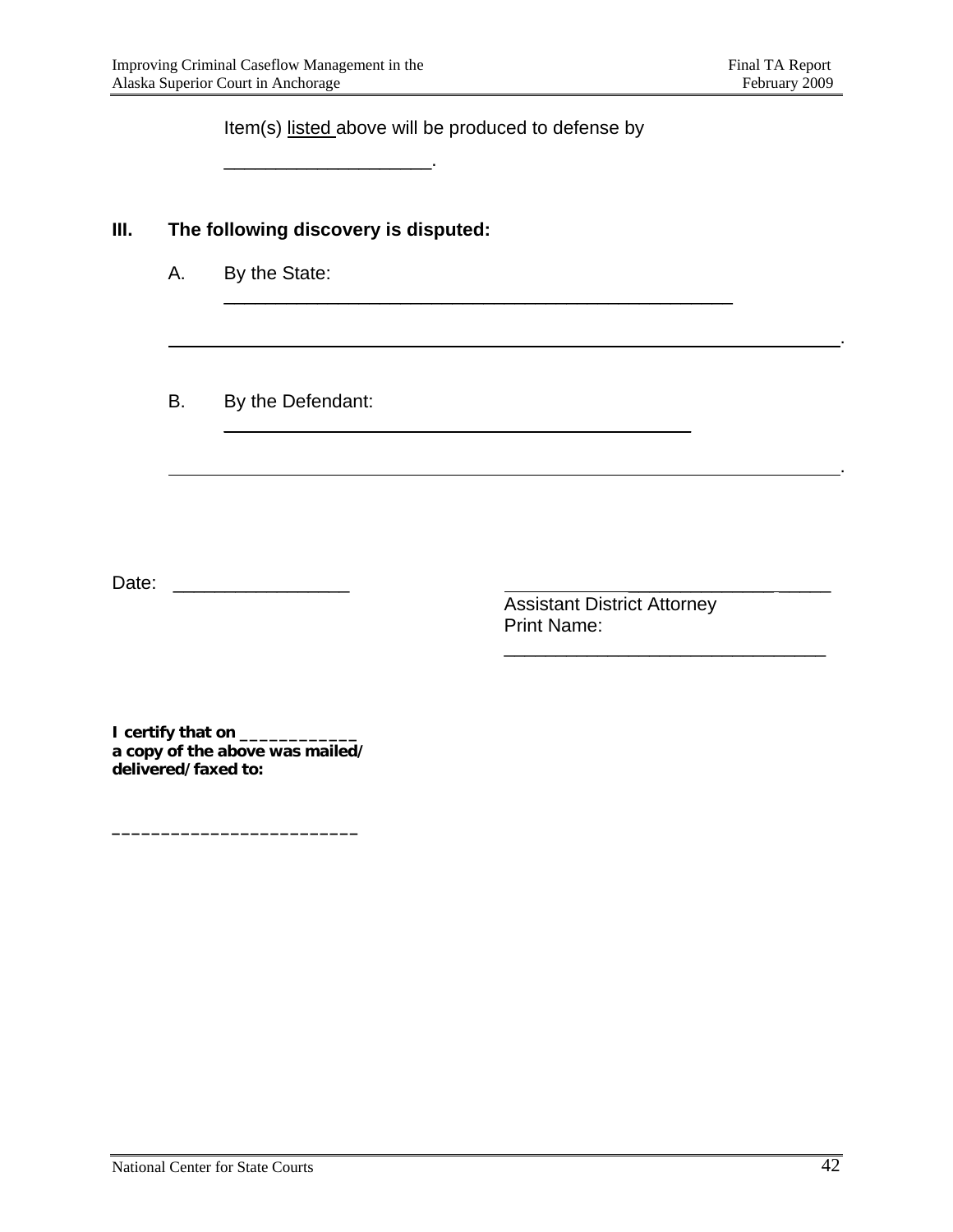## **IN THE SUPERIOR COURT FOR THE STATE OF ALASKA AT ANCHORAGE**

| <b>DOB</b>              | Defendant. | <b>DEFENSE</b><br><b>PRETRIAL DISCOVERY REPORT</b> |
|-------------------------|------------|----------------------------------------------------|
| <b>CR</b>               |            | CASE NO. 3AN-<br>-                                 |
| STATE OF ALASKA,<br>VS. | Plaintiff, |                                                    |

#### **Due Date**

| Discovery to be completed by the 20 <sup>th</sup> day                           |  |
|---------------------------------------------------------------------------------|--|
| after Superior Court Arraignment.                                               |  |
| Pretrial Discovery Report to be completed and                                   |  |
| transmitted to the defense by the 30th day.                                     |  |
| Defense to return Pretrial Discovery Report by the 40 <sup>th</sup> day.        |  |
| First Pretrial Conference to be held on 45 <sup>th</sup> day after arraignment. |  |

- I. Trial
	- A. Trial is currently set for: Week of: \_\_\_\_\_\_\_\_\_\_\_\_\_\_\_\_\_\_\_\_\_\_\_\_\_\_\_\_\_\_\_\_

Date Certain: \_\_\_\_\_\_\_\_\_\_\_\_\_\_\_\_\_\_\_\_\_\_\_\_\_\_

B. The defense requests a new trial date for the following reason:

 $\overline{\phantom{a}}$  , and the contract of the contract of the contract of the contract of the contract of the contract of the contract of the contract of the contract of the contract of the contract of the contract of the contrac

 $\frac{1}{\sqrt{2}}$  ,  $\frac{1}{\sqrt{2}}$  ,  $\frac{1}{\sqrt{2}}$  ,  $\frac{1}{\sqrt{2}}$  ,  $\frac{1}{\sqrt{2}}$  ,  $\frac{1}{\sqrt{2}}$  ,  $\frac{1}{\sqrt{2}}$  ,  $\frac{1}{\sqrt{2}}$  ,  $\frac{1}{\sqrt{2}}$  ,  $\frac{1}{\sqrt{2}}$  ,  $\frac{1}{\sqrt{2}}$  ,  $\frac{1}{\sqrt{2}}$  ,  $\frac{1}{\sqrt{2}}$  ,  $\frac{1}{\sqrt{2}}$  ,  $\frac{1}{\sqrt{2}}$ 

 $\frac{1}{\sqrt{2}}$  ,  $\frac{1}{\sqrt{2}}$  ,  $\frac{1}{\sqrt{2}}$  ,  $\frac{1}{\sqrt{2}}$  ,  $\frac{1}{\sqrt{2}}$  ,  $\frac{1}{\sqrt{2}}$  ,  $\frac{1}{\sqrt{2}}$  ,  $\frac{1}{\sqrt{2}}$  ,  $\frac{1}{\sqrt{2}}$  ,  $\frac{1}{\sqrt{2}}$  ,  $\frac{1}{\sqrt{2}}$  ,  $\frac{1}{\sqrt{2}}$  ,  $\frac{1}{\sqrt{2}}$  ,  $\frac{1}{\sqrt{2}}$  ,  $\frac{1}{\sqrt{2}}$ 

 $\frac{1}{\sqrt{2}}$  ,  $\frac{1}{\sqrt{2}}$  ,  $\frac{1}{\sqrt{2}}$  ,  $\frac{1}{\sqrt{2}}$  ,  $\frac{1}{\sqrt{2}}$  ,  $\frac{1}{\sqrt{2}}$  ,  $\frac{1}{\sqrt{2}}$  ,  $\frac{1}{\sqrt{2}}$  ,  $\frac{1}{\sqrt{2}}$  ,  $\frac{1}{\sqrt{2}}$  ,  $\frac{1}{\sqrt{2}}$  ,  $\frac{1}{\sqrt{2}}$  ,  $\frac{1}{\sqrt{2}}$  ,  $\frac{1}{\sqrt{2}}$  ,  $\frac{1}{\sqrt{2}}$ 

C. Defense counsel conducted a conflicts check and no conflicts exist as of:

\_\_\_\_\_\_\_\_\_\_\_\_\_\_\_\_\_\_. \_\_\_\_\_ (Initial)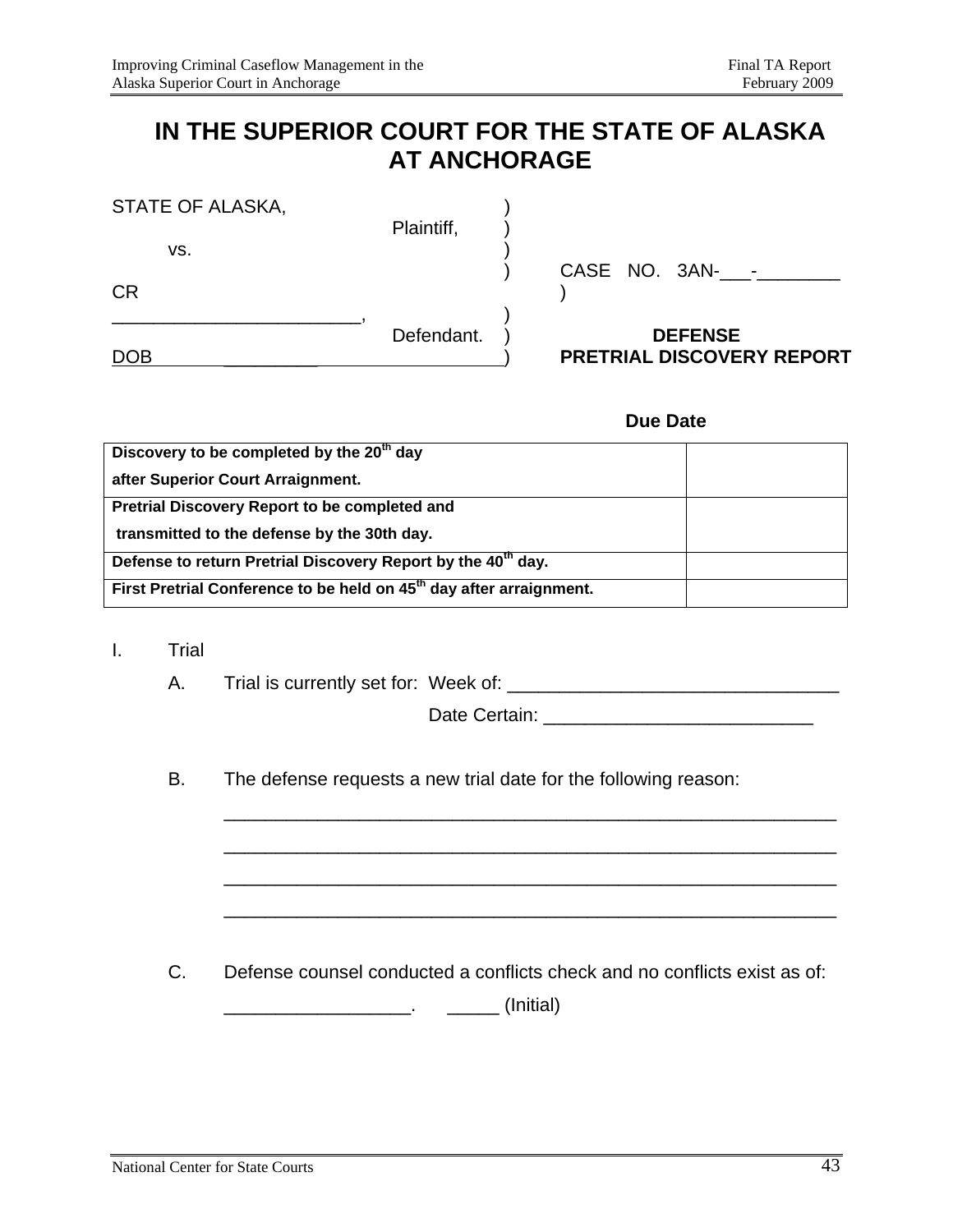The defense states that the prosecution has provided to the defense the following:

#### PLEASE INITIAL EACH CATEGORY IF PROVIDED

\_\_\_\_\_\_\_\_\_\_\_\_

- 1. The names and addresses of persons known by the state to have knowledge of relevant facts (except in cases of informants)
- 2. \_\_\_\_\_ Copies of written or recorded statements or summaries of statements by witnesses
- 3. \_\_\_\_ Any written or recorded statements and summaries of statements and the substance of any oral statements made by the accused
- 4. \_\_\_\_ Any written or recorded statements and summaries of statements and the substance of any oral statements made by a co-defendant
- 5. \_\_\_\_ Copies of any photographs taken by the police
- 6. Property and evidence logs documenting the physical evidence seized in the case.

\_\_\_\_\_\_\_\_\_\_\_\_\_\_\_\_\_\_\_\_\_\_\_\_\_\_\_\_\_\_\_\_\_\_\_\_\_\_\_\_\_\_\_\_\_\_\_\_\_\_\_\_\_\_\_\_\_\_\_

\_\_\_\_\_\_\_\_\_\_\_\_\_\_\_\_\_\_\_\_\_\_\_\_\_\_\_\_\_\_\_\_\_\_\_\_\_\_\_\_\_\_\_\_\_\_\_\_\_\_\_\_\_\_\_\_\_\_\_

- 7. \_\_\_\_ Copies of all Grand Jury exhibits
- B. The following discovery from the police agency has been received:
	- 7. \_\_\_\_ Police reports of the following officers (list by name):
	- 8. CD's/tapes of witnesses/defendant (list by name):

 $\frac{1}{2}$  ,  $\frac{1}{2}$  ,  $\frac{1}{2}$  ,  $\frac{1}{2}$  ,  $\frac{1}{2}$  ,  $\frac{1}{2}$  ,  $\frac{1}{2}$  ,  $\frac{1}{2}$  ,  $\frac{1}{2}$  ,  $\frac{1}{2}$  ,  $\frac{1}{2}$  ,  $\frac{1}{2}$  ,  $\frac{1}{2}$  ,  $\frac{1}{2}$  ,  $\frac{1}{2}$  ,  $\frac{1}{2}$  ,  $\frac{1}{2}$  ,  $\frac{1}{2}$  ,  $\frac{1$ 

\_\_\_\_\_\_\_\_\_\_\_\_\_\_\_\_\_\_\_\_\_\_\_\_\_\_\_\_\_\_\_\_\_\_\_\_\_\_\_\_\_\_\_\_\_\_\_\_\_\_\_\_\_\_\_\_\_\_\_\_\_\_\_\_

- 9. 911 CAD printout and recording(s)
- 10. Copies of any requests for laboratory services
- 11. Digitally-stored information: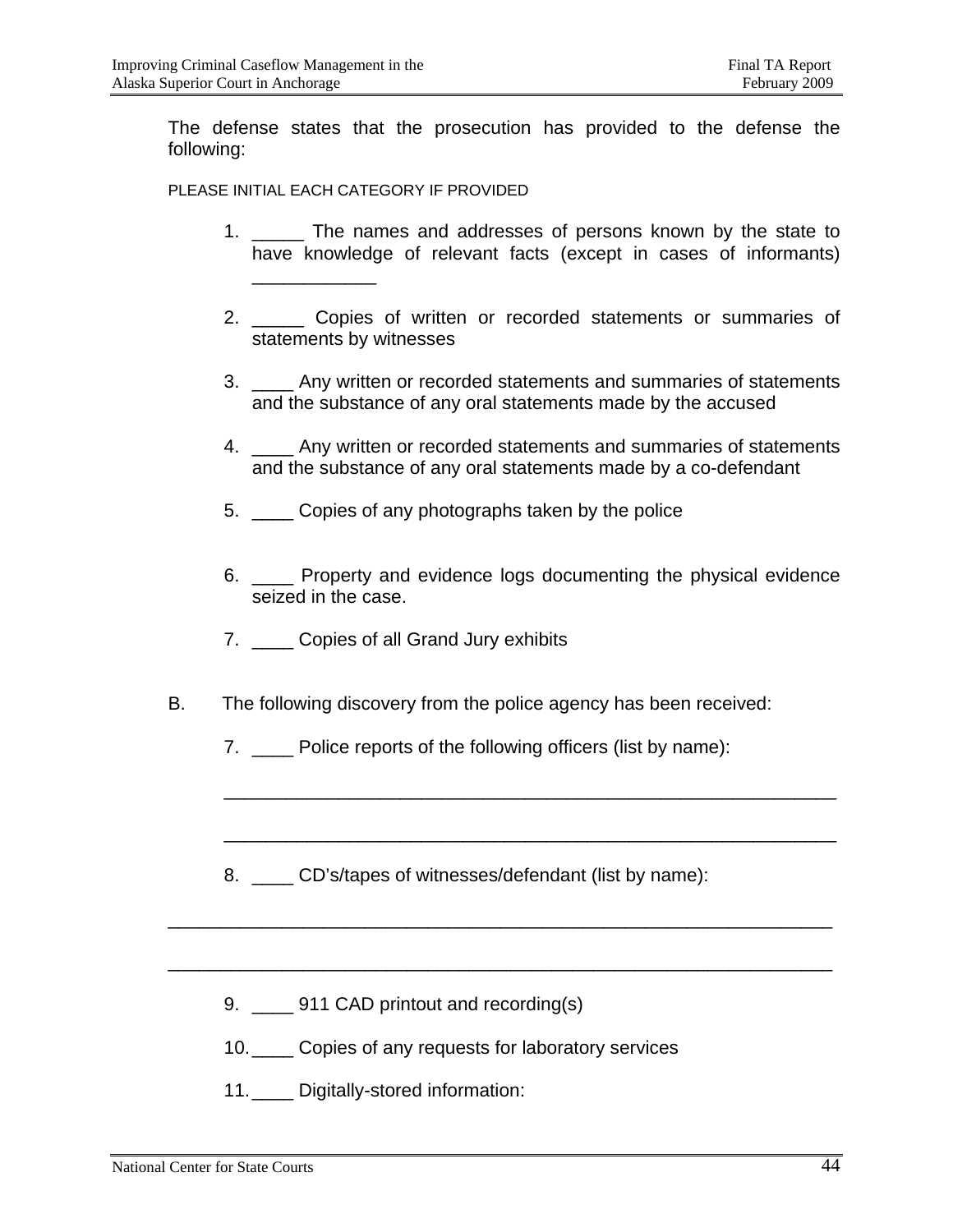|    | $\begin{array}{c} \n3. \begin{array}{ccc} \n\end{array} \n\end{array}$<br>$6. \underline{\hspace{2cm}}$ |
|----|---------------------------------------------------------------------------------------------------------|
|    | If not received, the defense will file a motion to compel by                                            |
| D. | The defense agrees it has received and reviewed discovery of:                                           |
|    | 1. _____ Bates-stamped pages __________ to __________.                                                  |
|    | 2. _____CD's numbered: ____________________________.                                                    |
|    |                                                                                                         |
| Е. | The parties do not oppose in camera review of the following materials:                                  |
|    | Notice to the affected person/agency was made on: ______________________________                        |
| F. | Scientific/forensic evidence                                                                            |
|    | The defendant seeks testing of the following:<br>1.                                                     |
|    | 2.                                                                                                      |

 $\frac{1}{2}$  ,  $\frac{1}{2}$  ,  $\frac{1}{2}$  ,  $\frac{1}{2}$  ,  $\frac{1}{2}$  ,  $\frac{1}{2}$  ,  $\frac{1}{2}$  ,  $\frac{1}{2}$  ,  $\frac{1}{2}$  ,  $\frac{1}{2}$  ,  $\frac{1}{2}$  ,  $\frac{1}{2}$  ,  $\frac{1}{2}$  ,  $\frac{1}{2}$  ,  $\frac{1}{2}$  ,  $\frac{1}{2}$  ,  $\frac{1}{2}$  ,  $\frac{1}{2}$  ,  $\frac{1$ 

\_\_\_\_\_\_\_\_\_\_\_\_\_\_\_\_\_\_\_\_\_\_\_\_\_\_\_\_\_\_\_\_\_\_\_\_\_\_\_\_\_\_\_\_\_\_\_\_\_\_\_\_\_\_\_\_

### **III. The following discovery is disputed by the Defendant**:

Date: \_\_\_\_\_\_\_\_\_\_\_\_\_\_\_\_\_\_\_ \_\_\_\_\_

 $\overline{a}$ 

Counsel for Defendant

**I** certify that on \_\_\_\_\_\_\_\_\_\_\_\_\_ **a copy of the above was mailed/ delivered/faxed to: \_\_\_\_\_\_\_\_\_\_\_\_\_\_\_\_\_\_\_\_\_\_\_\_\_**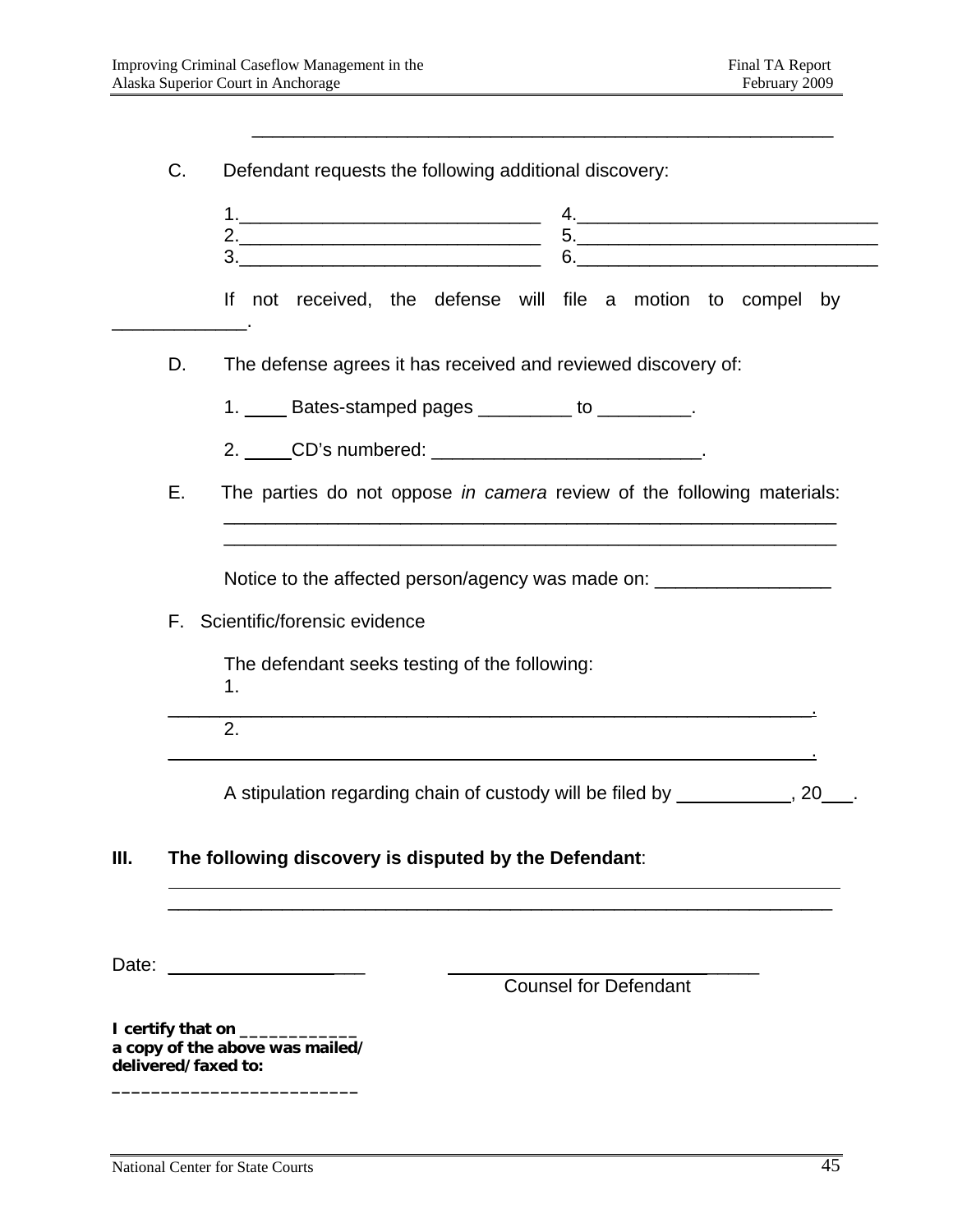## **CONTINUANCE POLICY FOR ANCHORAGE FELONY CRIMINAL COURTS**

 It is the policy of the Anchorage criminal courts to promote resolution of felony cases without unnecessary delay. To this end the court will look with disfavor on unjustified requests to continue court events. In order to preserve scheduled trial dates, requests to continue trial which are not supported by good cause will be especially disfavored.

 Requests to continue must be filed in writing and in accordance with Criminal Rules 12(h) and 42. Continuances based on a stipulation by the parties will not automatically be granted absent a showing of sufficient cause. Continuances will not automatically be granted merely because the defendant is willing to waive Rule 45 time.

 Whether sufficient cause justifies a continuance will always be evaluated on a case by case basis. However as a guide to practitioners, the following will generally not be considered sufficient cause to grant a continuance:

- A need to further investigate if the case has been pending for more than 90 days.
- A need to further review discovery if discovery has been provided within the preceding 20 days.
- A request to continue trial for further time to negotiate the case, or further time to consider an offer.
- A request to file motions if the motions deadline in the pretrial order has already passed.
- A request for further discovery of items not already identified in the Pretrial Discovery Report
- Counsel is not prepared to proceed with trial.
- Any continuance of trial beyond a second continuance.

The following will generally be considered sufficient cause to grant a continuance:

- Unanticipated absence of a material witness for either party
- Illness or family emergency of counsel.
- Unavailability of counsel due to another trial in progress.
- Change of counsel for the defense within the preceding 30 days.

The court system will maintain information about each requested continuance in the court file, identifying the party requesting the continuance, the reason or reasons given, whether the continuance was granted, and the delay incurred because of the granting of the continuance. Every six months, the chief criminal judge shall report to the Presiding Judge on the number of continuances requested and granted during the previous period as it relates to the application of this policy. As necessary, the court shall work with representatives of the criminal bar to seek resolution of any organizational or systemic problems which cause cases to be continued.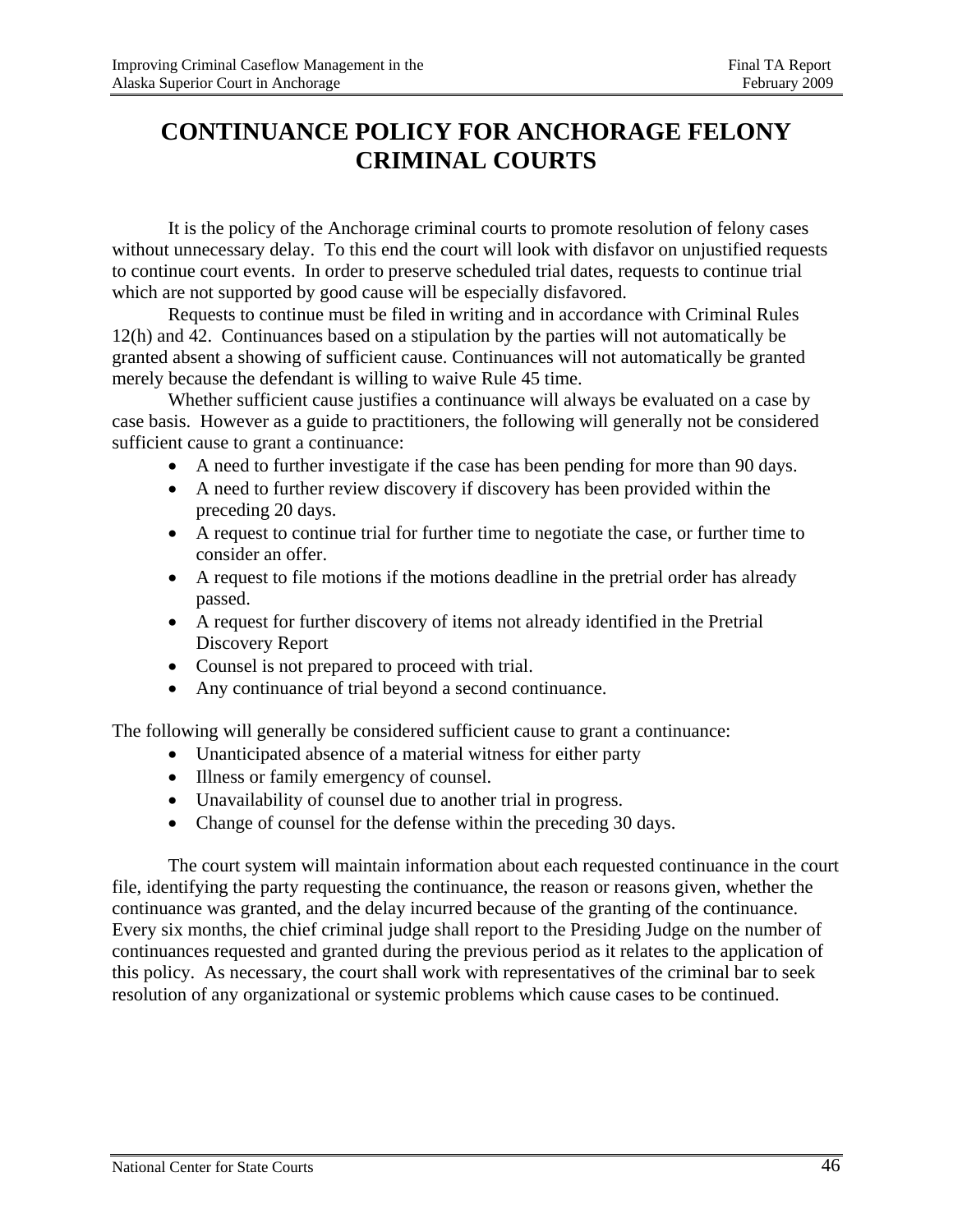## **PART FOUR DEVELOPMENT OF ANCHORAGE SUPERIOR COURT CRIMINAL CASEFLOW MANAGEMENT IMPROVEMENT PLAN**

**February 2009**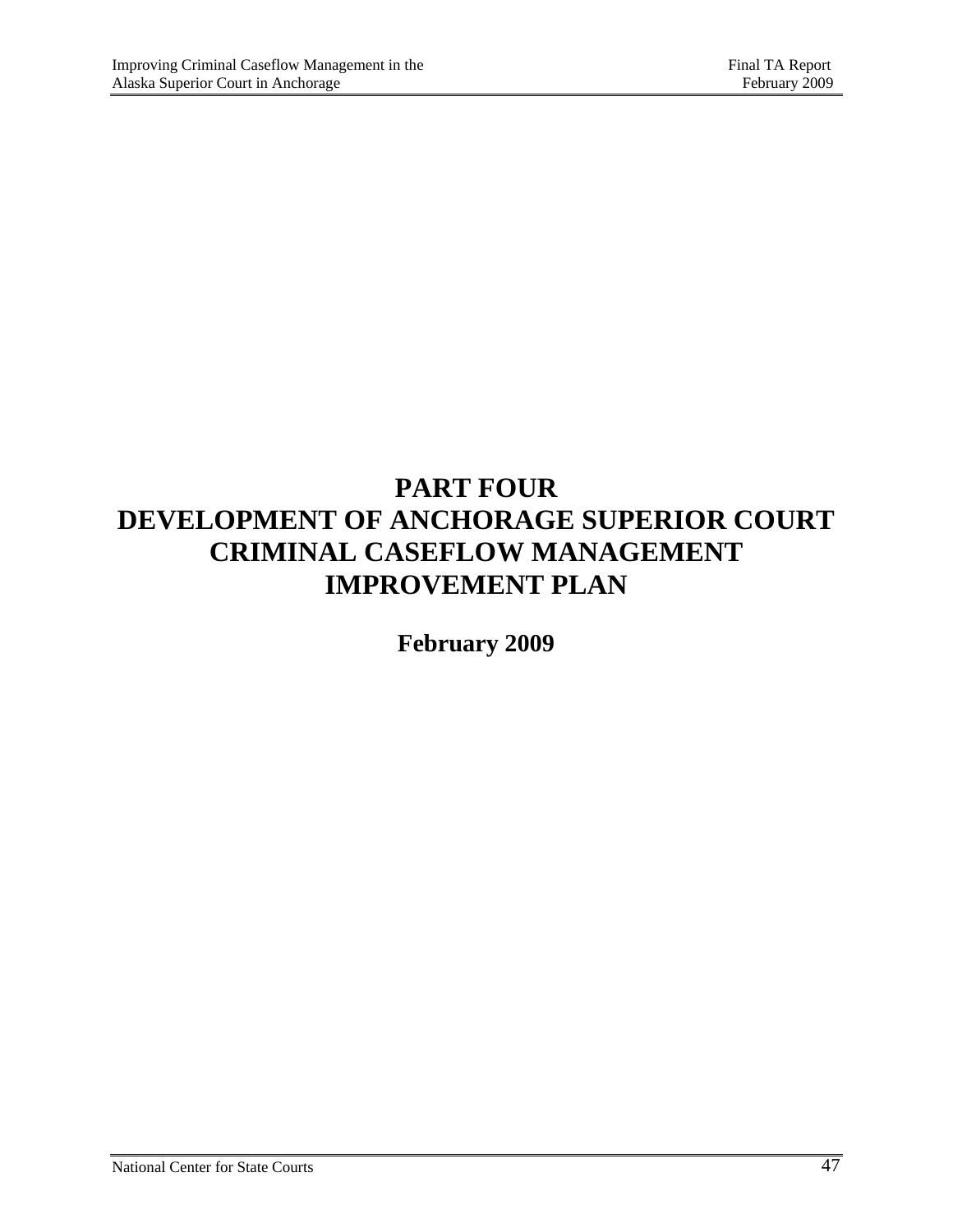## **PART FOUR DEVELOPMENT OF ANCHORAGE SUPERIOR COURT CRIMINAL CASEFLOW MANAGEMENT IMPROVEMENT PLAN**

 After the caseflow management workshop, the Phoenix Group was expanded to include three other members:

Darrel Gardner, Anchorage attorney John Murtagh, Private Defense Attorney John Rockwell, Municipality of Anchorage

At the suggestion of Judge Phillip Volland, David Steelman of NCSC included these

gentlemen among those with whom he had telephone interviews in November and December 2008.

They were also among the members of the Phoenix Group who met with Mr. Steelman when he visited Anchorage in the first week of February 2009 to meet with the group about possible improvements to the current system for handling felony cases. His initial technical assistance report (see Part Two) was distributed to the members of the group, along with the proposed continuance policy prepared by the Court (see Part Three). Activities that week were in keeping with the following general outline:

- *Sunday, February 1* Steelman arrival
- *Monday morning, February 2* Meetings with Ms. Christine Johnson, and the judges as needed and available, to prepare for Monday afternoon session.
- *Monday, February 2, from 2 to 5 p.m.* Presentation and group discussion of Steelman findings from interviews and data, as basis for identifying areas of consensus on issues to address in criminal caseflow management improvement plan.
- *Tuesday, February 3, and Wednesday morning, February 4* Individual meetings as needed with stakeholders; meetings with Ms. Johnson and the judges, as needed and available, to prepare for Wednesday afternoon session.
- *Wednesday, February 4, from 2 to 5 p.m.* Plenary and small group discussions to develop proposed elements of improvement plan.
- **Thursday morning, February 5 -- Meetings with Ms. Johnson and the judges, as needed** and available, to prepare for Thursday afternoon session.
- *Thursday, February 5, from 2 to 5 p.m.* Plenary group meeting to complete full first draft of improvement plan.
- *Thursday night, February 5* Steelman departure

This part of the report summarizes the results of the three meetings. Then it presents the

improvement plan that was completed at the end of the third meeting.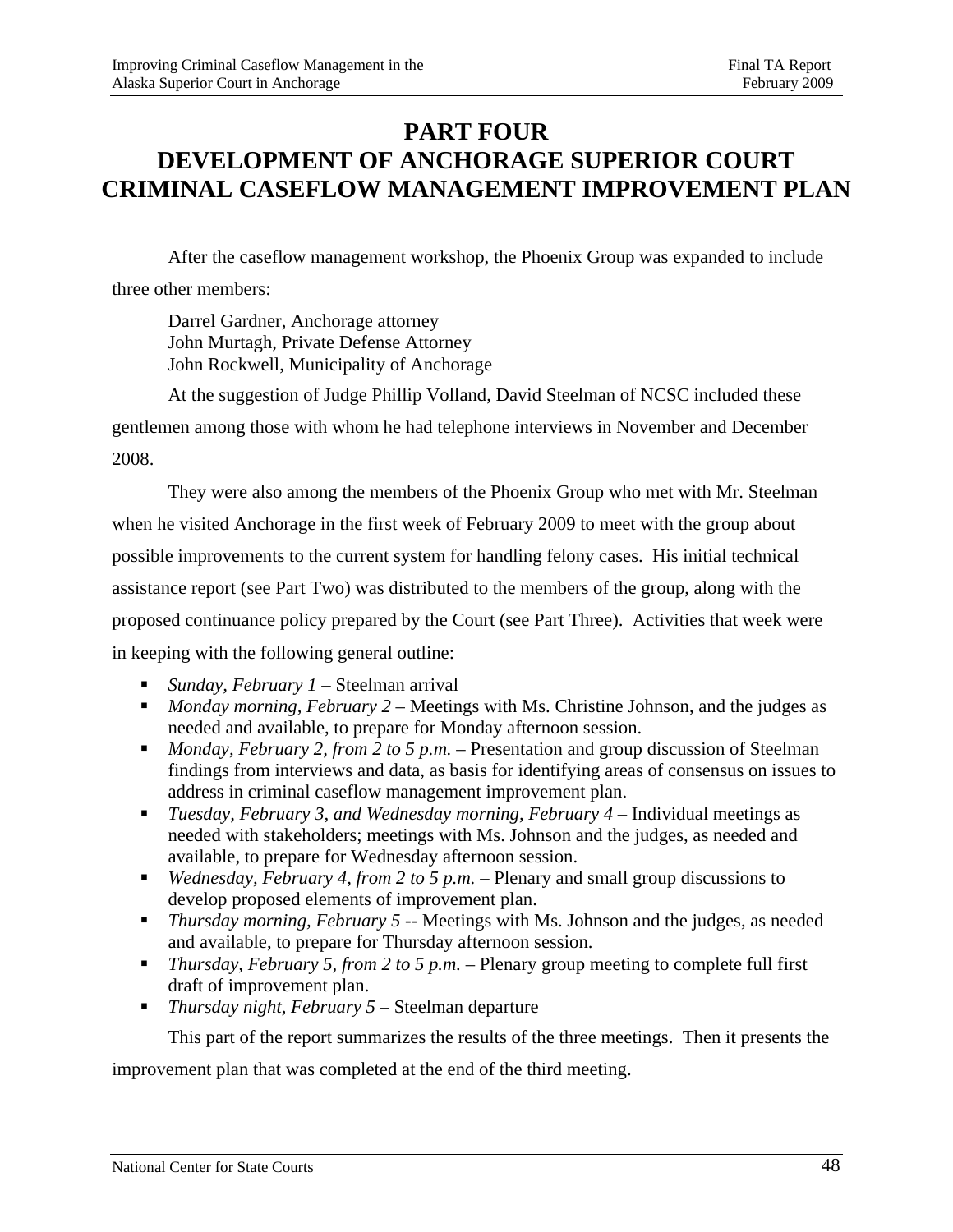## **SUMMARY OF PHOENIX PROJECT TEAM MEETING Monday, February 2, 2009**

#### **Introduction**

 NCSC consultant David Steelman began the meeting by providing an overview of the day's agenda and of the expected activities during the week. With Judge Volland, he emphasized that the goal for the group should be to prepare a plan for the improvement of Superior Court criminal case processing in Anchorage.

#### **Brief Review of NCSC Technical Assistance Report**

 Mr. Steelman offered a short summary of his initial technical assistance report (Part Two), based on his interviews with members of the group and on data from the court system and other stakeholders. This provided an opportunity for him to explain his concerns about current practices, and to discuss recommendations for the group to consider. He gave particular attention to what he called Anchorage's "culture of continuances."

#### **Data on Settings per Case**

 Data on the number of continuances in Anchorage criminal cases is not readily available in the Alaska Court System's automated case information system. Reliable information is available, however, about the number of scheduled events per case. Christine Johnson presented the group with tables showing the number of scheduled events per case in Anchorage felony cases closed between October 1 and December 31, 2008. Table 6 summarizes that information:

| <b>Description</b>                                    | <b>Median</b> | <b>Mean</b> | <b>Highest</b> |
|-------------------------------------------------------|---------------|-------------|----------------|
| Time to Disposition (Days)                            | 112.5         | 178.7       | 1,519          |
| Pre-Indictment Hearings Scheduled per Case            | 2             | 3.4         | 25             |
| Pretrial Conferences Scheduled per Case               | $\theta$      | 1.9         | 37             |
| <b>Status Hearings Scheduled per Case</b>             | $\theta$      | 0.1         | 7              |
| Trial Calls Scheduled per Case                        | $\Omega$      | 0.4         | 14             |
| Times Trial Week Scheduled per Case                   | $\Omega$      | 1.1         | 17             |
| Times Change of Plea (COP) Hearing Scheduled per Case |               | 1.3         | 16             |
| Other Events Scheduled per Case                       | 3             | 3.9         | 49             |
| Total Number of Scheduled Events per Case             | 9             | 12.2.       | 78             |

#### **TABLE 6. SCHEDULED EVENTS PER CASE IN ANCHORAGE FELONY CASES CLOSED OCTOBER – DECEMBER 200833**

<sup>&</sup>lt;sup>33</sup> Source: Office of the Administrative Director of the Alaska Court System. Excluded from the count of events per case were those calendared in error, as well as duplicate entries.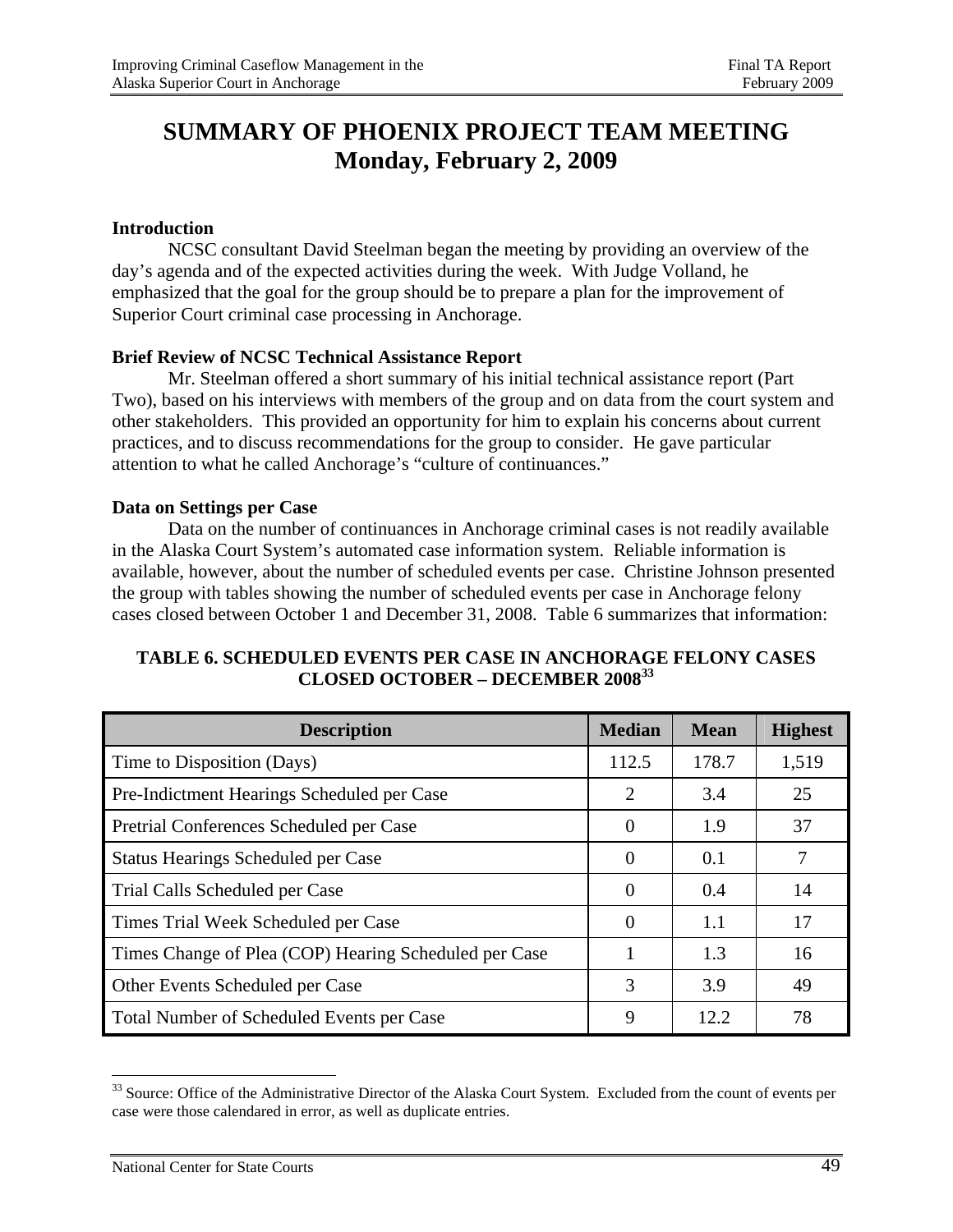In relation to the information presented by Ms. Johnson, Mr. Steelman observed that having a high number of court events scheduled per case leads not only to delay, but that it also adds dramatically to the cost of criminal proceedings for both private participants and the State of Alaska. Based on the results of studies of the cost of continuances in other jurisdictions for courts, prosecutors and public defenders,<sup>34</sup> he estimated that each extra criminal court setting in Anchorage probably costs the State of Alaska from \$500 to \$1,000.

If rules of criminal procedure in Alaska contemplate no more than 5-8 court events from initial appearance through conviction and sentencing to possible violation of probation proceedings, then the case closed in the last quarter of 2008 with 78 scheduled events may have had about 70 extra scheduled events. If court and other criminal justice officials in Anchorage are concerned about having inadequate resources to meet due process requirements in criminal proceedings, said Mr. Steelman, then the extra scheduled events in that one case may have cost the State of Alaska the equivalent of the salary and fringe benefits for at least one support staff person for a year. The extra events in the two cases with the most scheduled events (78 and 72, respectively) may have cost the State of Alaska the full-time equivalent of an extra prosecutor or public defender attorney.

#### **Identification of Areas Needing Attention and Priority**

 The group then sought to identify the areas in which greatest improvements were needed in the Anchorage felony case process. Based on that discussion, the following areas were given noted for priority attention:

- **Discovery Issues**
- Pre-indictment Process
- Continuance Policy
- Court Improvements
- Credible Trial Dates

#### **Conclusion**

 At the conclusion of the meeting, Mr. Steelman proposed that the members of the group use the meeting on Wednesday afternoon, February 4, to refine their views about the areas needing greatest attention, and to move toward consensus on what steps would be most appropriate for improvement.

<sup>&</sup>lt;sup>34</sup> See note 4 above.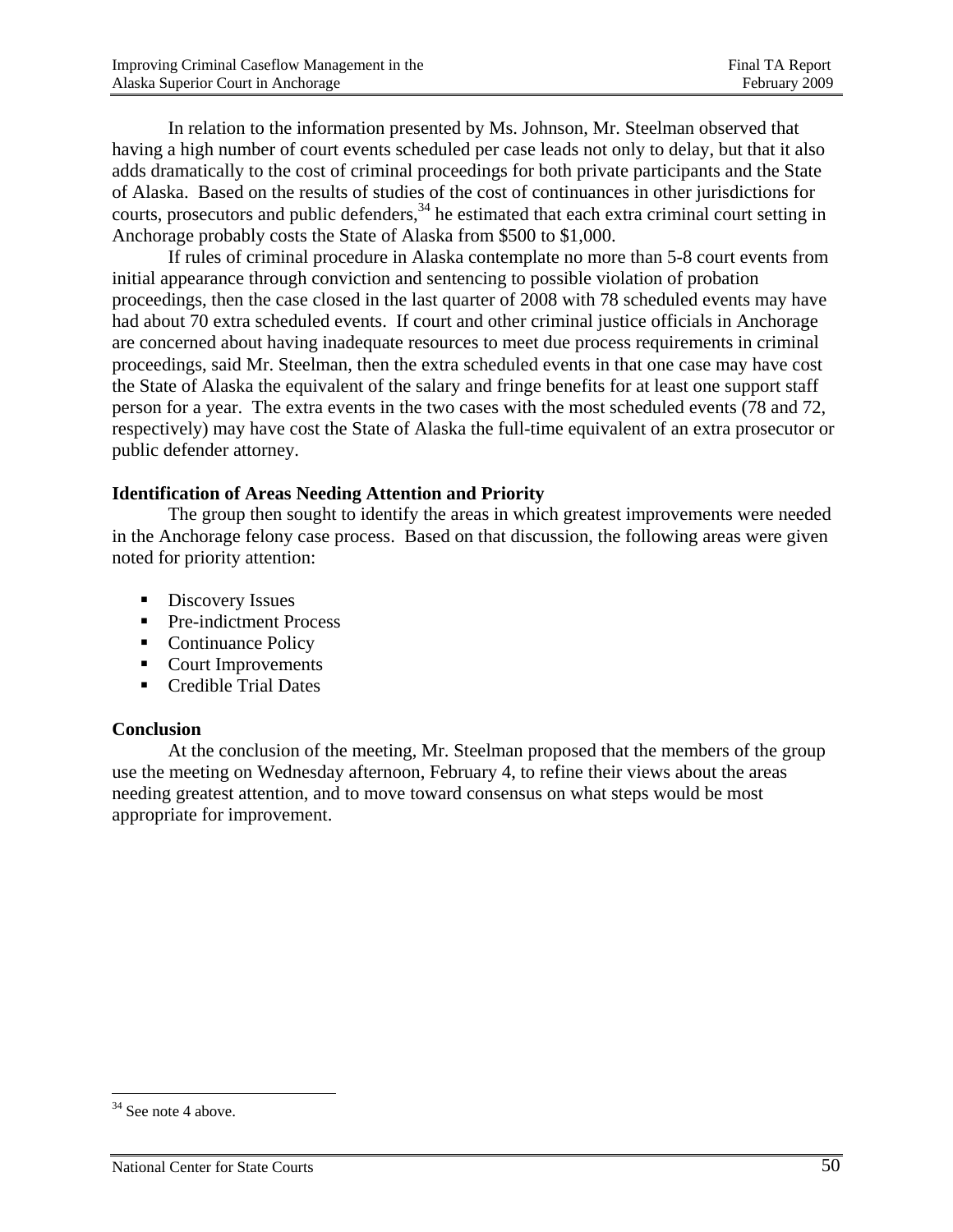## **SUMMARY OF PHOENIX PROJECT TEAM MEETING Wednesday, February 4, 2009**

#### **Introduction**

 To reduce undue demands on public resources and on victims and witnesses in felony criminal cases in Anchorage, the members of the Phoenix Project Team reached the following conclusions in a meeting in Anchorage on February 4, 2009.

#### **Discovery Issues**

 For brief review in the meeting, Sharon Derksen provided copies of the Court's proposed new "Pretrial Discovery Report" forms for prosecution and defense. Among minor issues raised were: (a) reformat to reduce pages; (b) whether a "Date Certain" for trial in a case (Sec. I.A) is known at the time the form is to be prepared; and  $(c)$  have online forms available to agencies in a format allowing incorporation into each agency's case management system.

Pre-indictment discovery was an issue for more extended discussion. John Rockwell reported that the Anchorage Police Department (APD) Captain has informed his officers that recorded statements of defendants or co-defendants are "evidence" that the officer filing the report of an arrest must have entered in the APD information system at the end of a shift. It is likely to take 3-6 months for this policy clarification to become a routine practice. Making copies of evidence for the DA's office presents a staffing issue, and APD is currently understaffed. Automatic APD creation of evidence CD's for every case is not likely to be possible.

The group agreed that the goal should be for APD before indictment to provide all thenavailable evidence (consisting in average cases of all police reports, photos, audio recorded statements, "911" tapes, and physical evidence) within two weeks after it is requested.

#### **Improvements to the Pre-indictment Process**

 There was discussion of two alternatives options – either to eliminate pre-indictment hearings (PIH) or to continue current practices with improvements. There was consideration of costs for institutional participants in the felony process, and particularly increased police witness costs from having all cases go to indictment. This led the group to conclude that improving current pre-indictment practices should be tried first. Under this approach, there would be a presumption that the pre-indictment process is to be completed within 45 days, unless there is good cause (e.g., lab results on DNA) for no more than 90 days to be allowed. The group will review the impact of these changes after a suitable period of time.

#### **Continuance Policy**

 The group discussed a draft "Continuance Policy for Anchorage Felony Criminal Courts," prepared by Judge Phillip Volland. Some of those in the meeting expressed concern about the specific examples identified in the draft policy of what "will generally not be considered sufficient cause to grant a continuance" would become an inflexible norm, and that the evaluation of sufficient cause "on a case by case basis" would not give sufficient recognition to the practical circumstances lawyers face. In support of the draft policy, others asserted that this is a way for the court to give notice to lawyers and promote greater consistency among the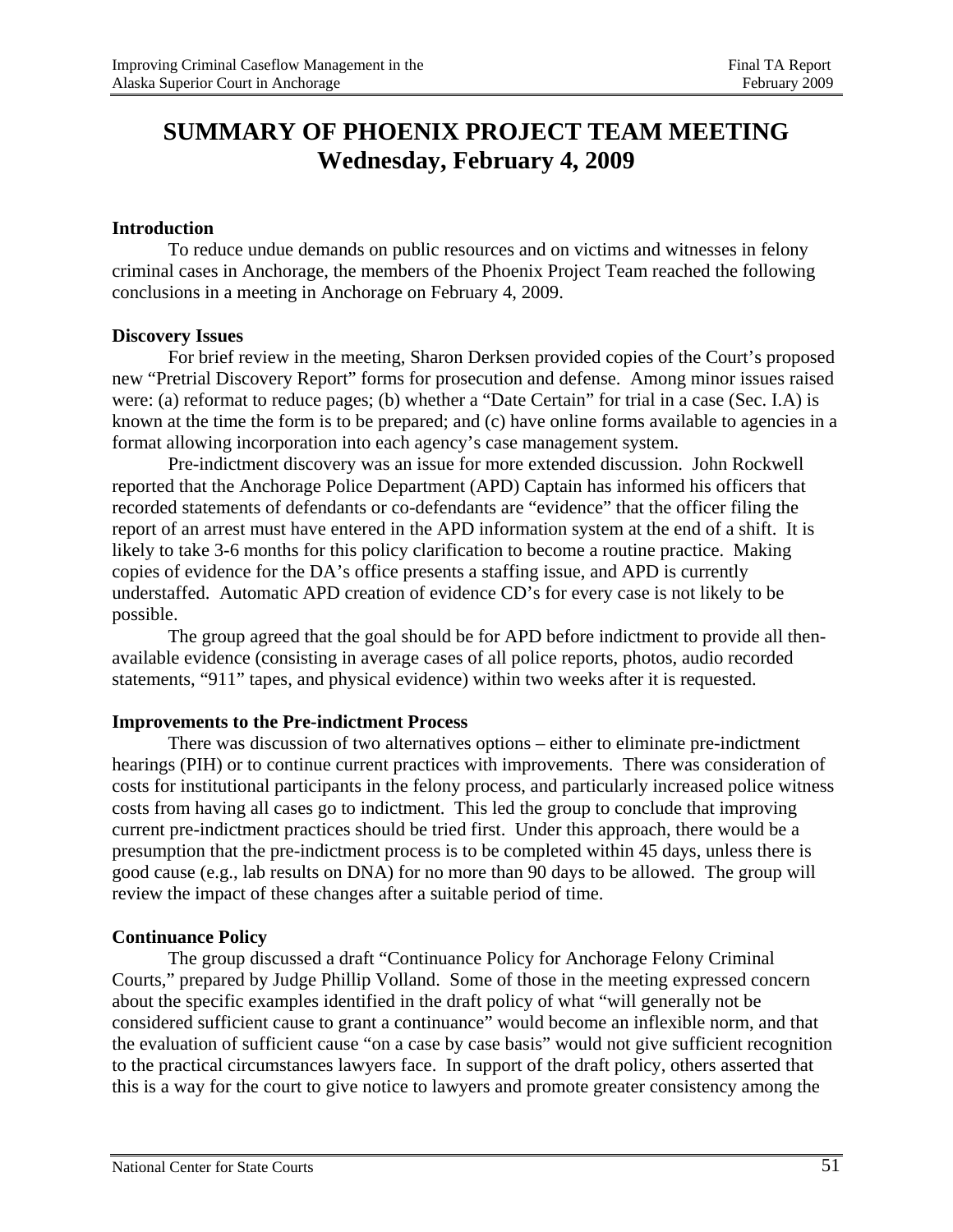criminal judges, addressing important concerns that there are too many continuances granted and that there is insufficient accountability in the process.

#### **Court Improvements**

 At the beginning of discussion on this topic, David Steelman suggested that court improvements might include

- Regular provision and active use of caseflow management reports by Judge Volland and the other criminal judges to exert more active control
- An effort for the criminal judges to be as consistent as possible from one courtroom to the next and from one case to the next

As discussion proceeded, other court improvement steps were suggested by members of the team:

- The court should start hearings on time, creating the expectation for lawyers that they should be in court at or before the start of a docket.
- Related to that, address issues of prisoner transport and paperwork delays.
- **Through changes in court scheduling or in agency assignment of attorneys, seek to reduce** situations in which one attorney is scheduled to be in two different courtrooms at the same time.
- If attorneys have made timely motions and timely discovery, hold evidentiary hearings in a timely fashion and decide motions within 30 days.

#### **Credible Trial Dates**

 Judge Volland and David Steelman presented thoughts based on review of information provided by Christine Johnson:

- With its current judges, the court can probably try 15-20 more cases each year.
- To expose more cases to trial while recognizing that there will be cases with a continuance granted or last-minute change of plea, Judge Volland could "stack" more cases assigned to each for trial each week.
- In Judge Volland's proposed continuance policy, there is a provision that "In order to preserve scheduled trial dates, request to continue trial which are not supported by good cause will be especially disfavored."
- The court should seek ways to have backup judge capacity, along with backup courtrooms when needed for trials.

#### **Conclusion**

 The Phoenix Project Team Members agreed to improve felony case processing in Anchorage through the implementation of steps in the above areas. In the meeting on February 5, 2009, they would seek to identify appropriate indicators by which to measure improvements and to develop plans for implementation.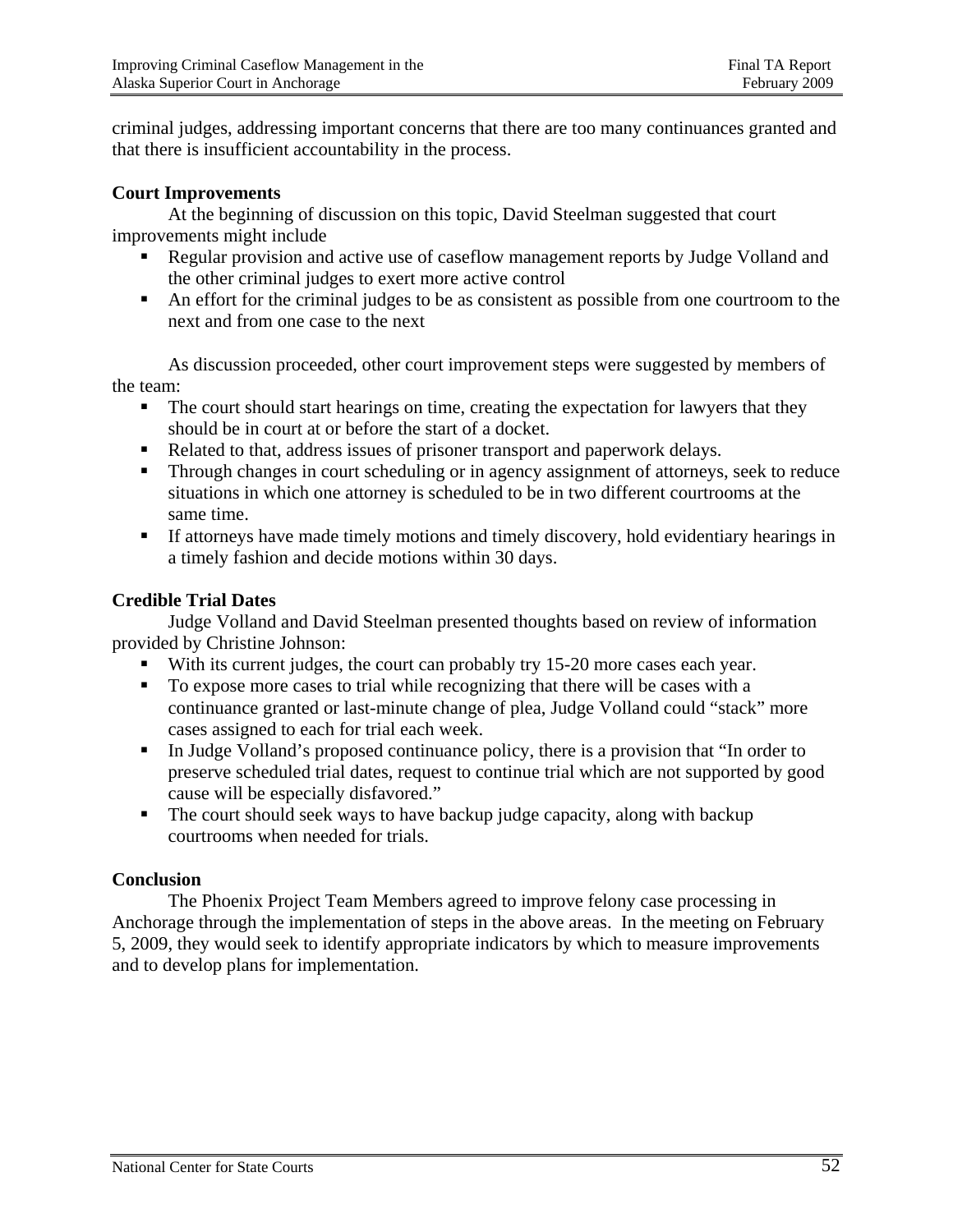## **SUMMARY OF PHOENIX PROJECT TEAM MEETING Thursday, February 5, 2009**

#### **Introduction**

 On the afternoon of February 5, the group met to bring a degree of closure to their discussions. Their purpose was to agree on a statement of expectations and measures of improvement, and to outline a plan for improvement.

#### **Review of February 4 Discussion Results**

 The group briefly went over the results of their discussion on February 4. They considered what would be necessary to improve the credibility of trial dates. Ms. Bachmann raised the matter of differentiated case management, as recommended in the NCSC initial report (see Part Two, Attachment D). The group agreed to consider the development of a pilot project to "fast track" certain kinds of cases, such as felony DUI matters and domestic violence cases.

#### **Mission Statement**

 At the end of the afternoon on February 2, Quinlan Steiner expressed concern that discussions to date were not giving sufficient attention to the importance of assuring due process in criminal proceedings. The group had agreed that this issue might be adequately addressed in a "mission statement." Based on communications with Mr. Steelman, Mr. Steiner presented a proposed mission statement at the meeting on February 5. The group then suggested minor changes to the proposed mission statement, which appears as revised on the following page.

#### **Measures of Improvement**

Asserting that it is critical to know what constitutes an "improvement" in Anchorage felony case processing, Mr. Steelman urged the group to identify appropriate indicators of improvement. The group developed the following list:

- Reduced time to indictment
- No reduction in number of pre-indictment changes of plea (COP)
- Timely commencement of court events
- Fewer settings per case and per event
- **Fewer continuance requests due to discovery issues**
- Reduction in number of cases on trailing trial list
- $\blacksquare$  Increased use of judge trial weeks
- **Increased number of trials**
- **Improved trial date credibility**

#### **Conclusion**

The group then set about to identify tasks that would be necessary to implement the improvement program. To develop a plan for steps to complete those tasks, they determined which person should have primary responsibility for each task and a date by which each task should be completed.